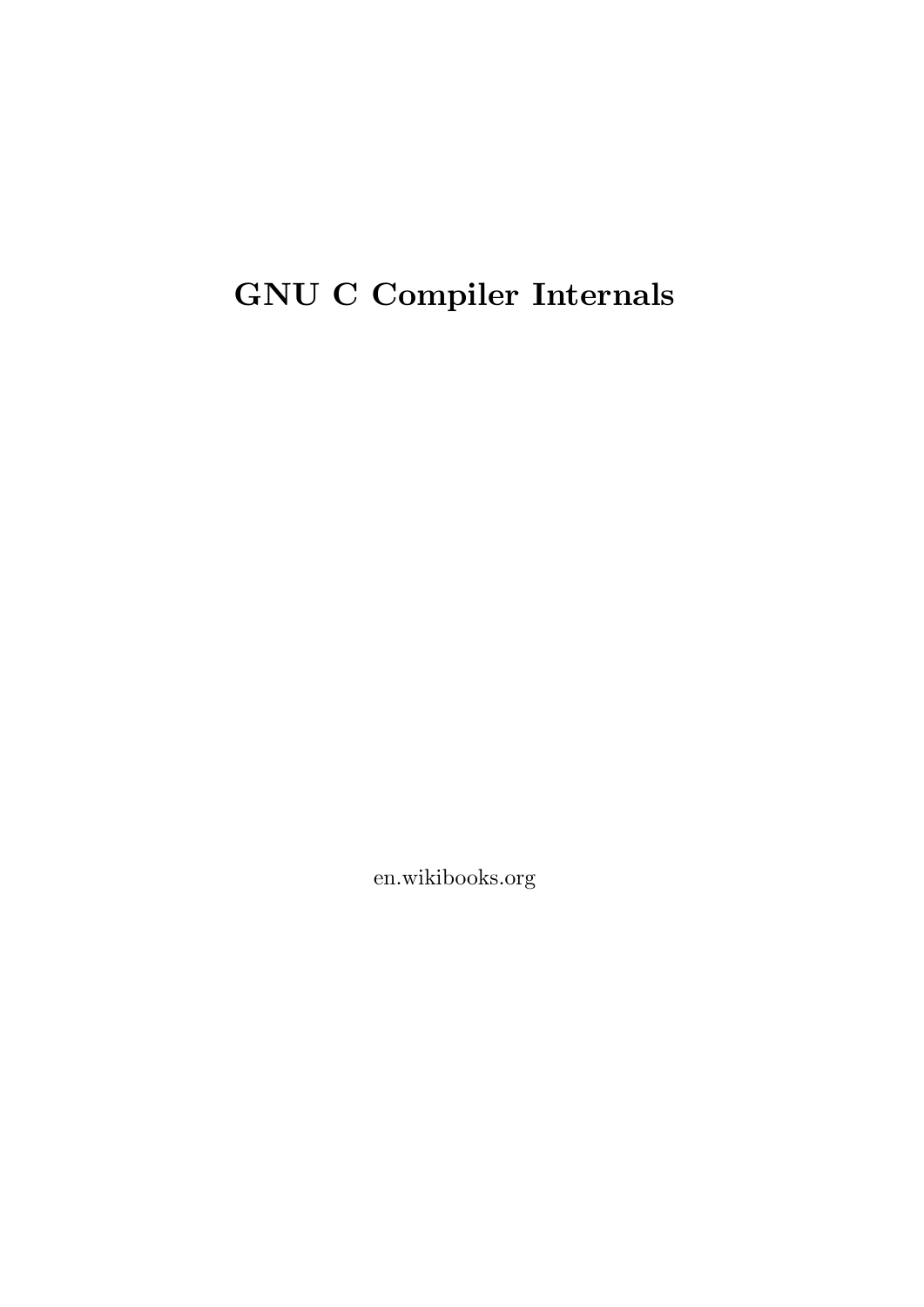December 29, 2013

On the 28th of April 2012 the contents of the English as well as German Wikibooks and Wikipedia projects were licensed under Creative Commons Attribution-ShareAlike 3.0 Unported license. A URI to this license is given in the list of figures on page [63.](#page-65-0) If this document is a derived work from the contents of one of these projects and the content was still licensed by the project under this license at the time of derivation this document has to be licensed under the same, a similar or a compatible license, as stated in section 4b of the license. The list of contributors is included in chapter Contributors on page [61.](#page-63-0) The licenses GPL, LGPL and GFDL are included in chapter Licenses on page [67,](#page-69-0) since this book and/or parts of it may or may not be licensed under one or more of these licenses, and thus require inclusion of these licenses. The licenses of the figures are given in the list of figures on page [63](#page-65-0). This PDF was generated by the LAT<sub>E</sub>X typesetting software. The LAT<sub>E</sub>X source code is included as an attachment (source.7z.txt) in this PDF file. To extract the source from the PDF file, you can use the pdfdetach tool including in the poppler suite, or the [http://www.](http://www.pdflabs.com/tools/pdftk-the-pdf-toolkit/) [pdflabs.com/tools/pdftk-the-pdf-toolkit/](http://www.pdflabs.com/tools/pdftk-the-pdf-toolkit/) utility. Some PDF viewers may also let you save the attachment to a file. After extracting it from the PDF file you have to rename it to source.7z. To uncompress the resulting archive we recommend the use of  $http://www.7-zip.org/$ . The LATEX source itself was generated by a program written by Dirk Hünniger, which is freely available under an open source license from [http://de.wikibooks.org/wiki/Benutzer:Dirk\\_Huenniger/wb2pdf](http://de.wikibooks.org/wiki/Benutzer:Dirk_Huenniger/wb2pdf).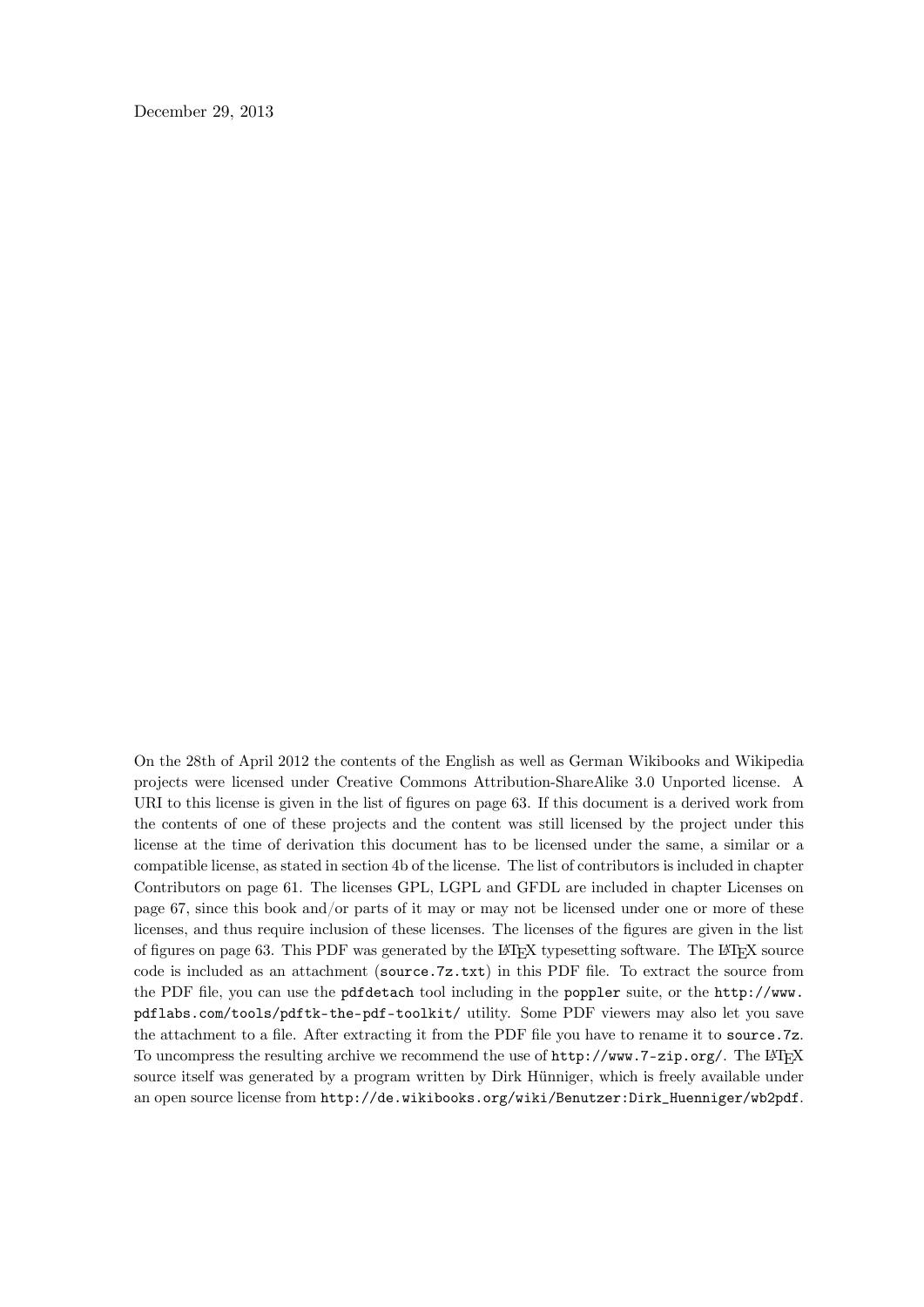# **Contents**

| $\mathbf{1}$   | <b>GNU C Compiler Internals/Print version</b>                                                                                                                                                                                                                                                                                                                                                                                                                                                                                                                                                                                                                                                                         | 3                                                       |  |
|----------------|-----------------------------------------------------------------------------------------------------------------------------------------------------------------------------------------------------------------------------------------------------------------------------------------------------------------------------------------------------------------------------------------------------------------------------------------------------------------------------------------------------------------------------------------------------------------------------------------------------------------------------------------------------------------------------------------------------------------------|---------------------------------------------------------|--|
| $\bf{2}$       | Introduction<br>2.1<br>2.2<br>2.3                                                                                                                                                                                                                                                                                                                                                                                                                                                                                                                                                                                                                                                                                     | $\overline{5}$<br>$\overline{5}$<br>$\overline{5}$<br>6 |  |
| 3              | GNU C Compiler Architecture. Compiling an Expression                                                                                                                                                                                                                                                                                                                                                                                                                                                                                                                                                                                                                                                                  | $\overline{7}$                                          |  |
| 4              | Compilation of a function<br>4.1<br>4.2                                                                                                                                                                                                                                                                                                                                                                                                                                                                                                                                                                                                                                                                               | 21<br>21<br>22                                          |  |
| $\overline{5}$ | <b>Function calls</b><br>5.1<br>$5.2\,$                                                                                                                                                                                                                                                                                                                                                                                                                                                                                                                                                                                                                                                                               | 23<br>23<br>23                                          |  |
| 6              | 27<br>Stackguard                                                                                                                                                                                                                                                                                                                                                                                                                                                                                                                                                                                                                                                                                                      |                                                         |  |
| 7              | <b>GEM Framework</b><br>29                                                                                                                                                                                                                                                                                                                                                                                                                                                                                                                                                                                                                                                                                            |                                                         |  |
| 8              | <b>C</b> Function Overloading<br>Function overloading in $C \ldots \ldots \ldots \ldots \ldots \ldots \ldots \ldots \ldots$<br>8.1                                                                                                                                                                                                                                                                                                                                                                                                                                                                                                                                                                                    | 35<br>35                                                |  |
| 9              | <b>Return Address Defense</b><br>9.1                                                                                                                                                                                                                                                                                                                                                                                                                                                                                                                                                                                                                                                                                  | 37<br>37                                                |  |
|                | 10 Adding Syntactic Sugar<br>toString() method for each structure as in Java $\ldots \ldots \ldots \ldots$<br>10.1<br>Invoke a block of code from a function as in Ruby $\dots \dots \dots \dots$<br>10.2<br>Dereference function results when a structure is returned $\ldots \ldots \ldots$<br>10.3<br>Use functions to initialize a variable $\dots \dots \dots \dots \dots \dots \dots \dots \dots$<br>10.4<br>Default values of function arguments as in $C++ \ldots \ldots \ldots \ldots$<br>10.5<br>Reference parameters as in $C++ \ldots \ldots \ldots \ldots \ldots \ldots \ldots \ldots$<br>10.6<br>10.7<br>Type information at run-time $\ldots \ldots \ldots \ldots \ldots \ldots \ldots \ldots$<br>10.8 | 39<br>39<br>39<br>39<br>40<br>40<br>40<br>40<br>40      |  |
|                | 11 Improving Code Style<br>11.1<br>11.2<br>11.3                                                                                                                                                                                                                                                                                                                                                                                                                                                                                                                                                                                                                                                                       | 43<br>43<br>43<br>44                                    |  |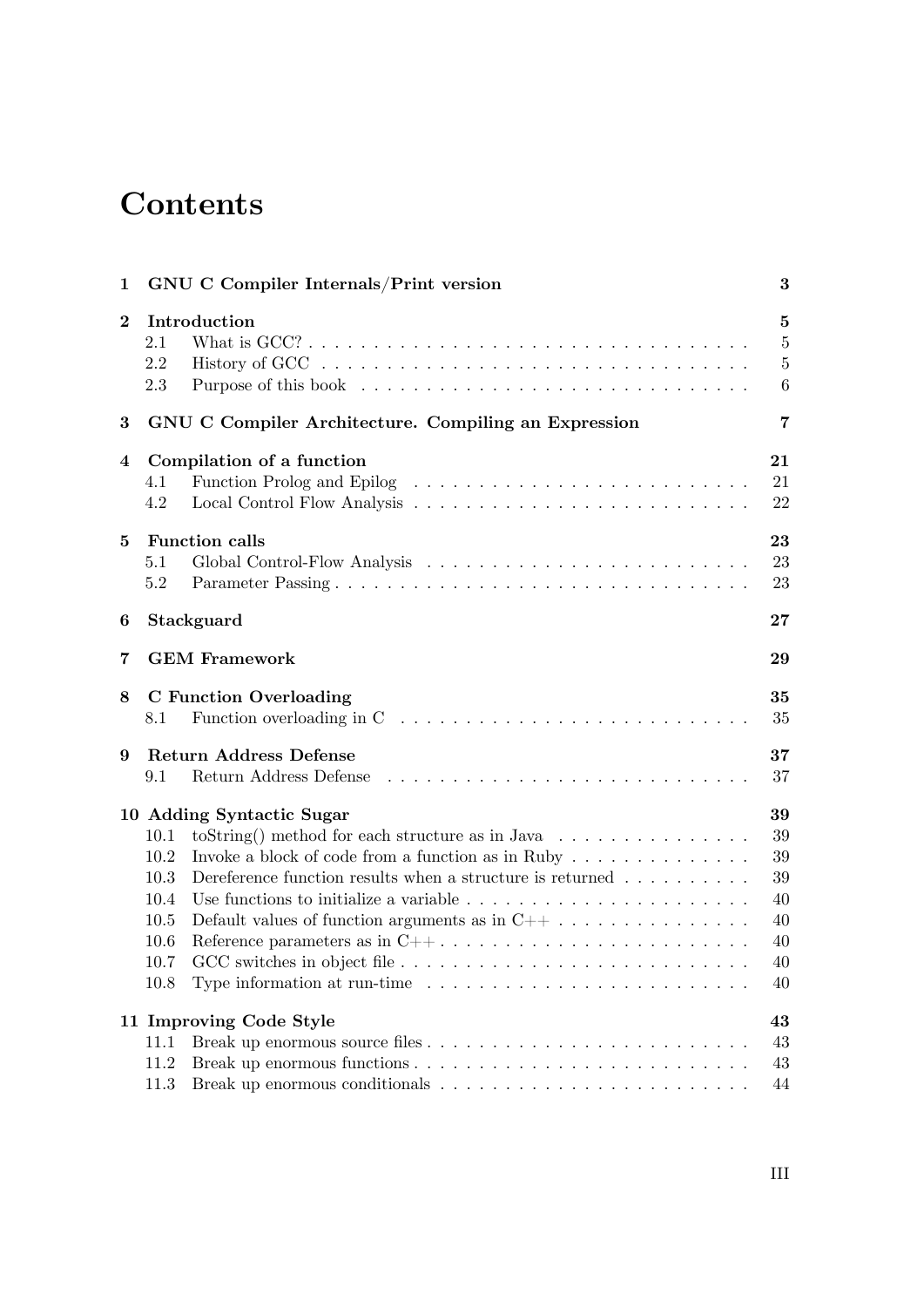| 11.4                                                                                         | 44 |
|----------------------------------------------------------------------------------------------|----|
| 11.5                                                                                         | 44 |
|                                                                                              |    |
| <b>12 Security Enhancements</b>                                                              | 45 |
| 12.1                                                                                         | 45 |
| 12.2                                                                                         | 45 |
| Array bounds checking using segmentation hardware (CASH)<br>12.3                             | 45 |
| 12.4                                                                                         | 45 |
| Dynamic Information Flow Tracking (GDIF) $\ldots \ldots \ldots \ldots \ldots \ldots$<br>12.5 | 45 |
| 13 Links                                                                                     | 47 |
| 14 Contributors                                                                              | 49 |
|                                                                                              |    |
| 15 GNU Free Documentation License                                                            | 51 |
| 15.1<br>0. PREAMBLE                                                                          | 51 |
| 1. APPLICABILITY AND DEFINITIONS<br>15.2                                                     | 51 |
| 15.3                                                                                         | 53 |
| 15.4                                                                                         | 53 |
| 15.5                                                                                         | 53 |
| 15.6                                                                                         | 55 |
| 15.7                                                                                         | 55 |
| 7. AGGREGATION WITH INDEPENDENT WORKS<br>15.8                                                | 56 |
| 15.9                                                                                         | 56 |
|                                                                                              | 56 |
| 15.11 10. FUTURE REVISIONS OF THIS LICENSE                                                   | 57 |
|                                                                                              | 57 |
| 16 How to use this License for your documents                                                | 59 |
|                                                                                              |    |
| 17 Contributors                                                                              | 61 |
| List of Figures                                                                              | 63 |
| 18 Licenses                                                                                  | 67 |
| 18.1                                                                                         | 67 |
| 18.2                                                                                         | 68 |
| 18.3                                                                                         | 69 |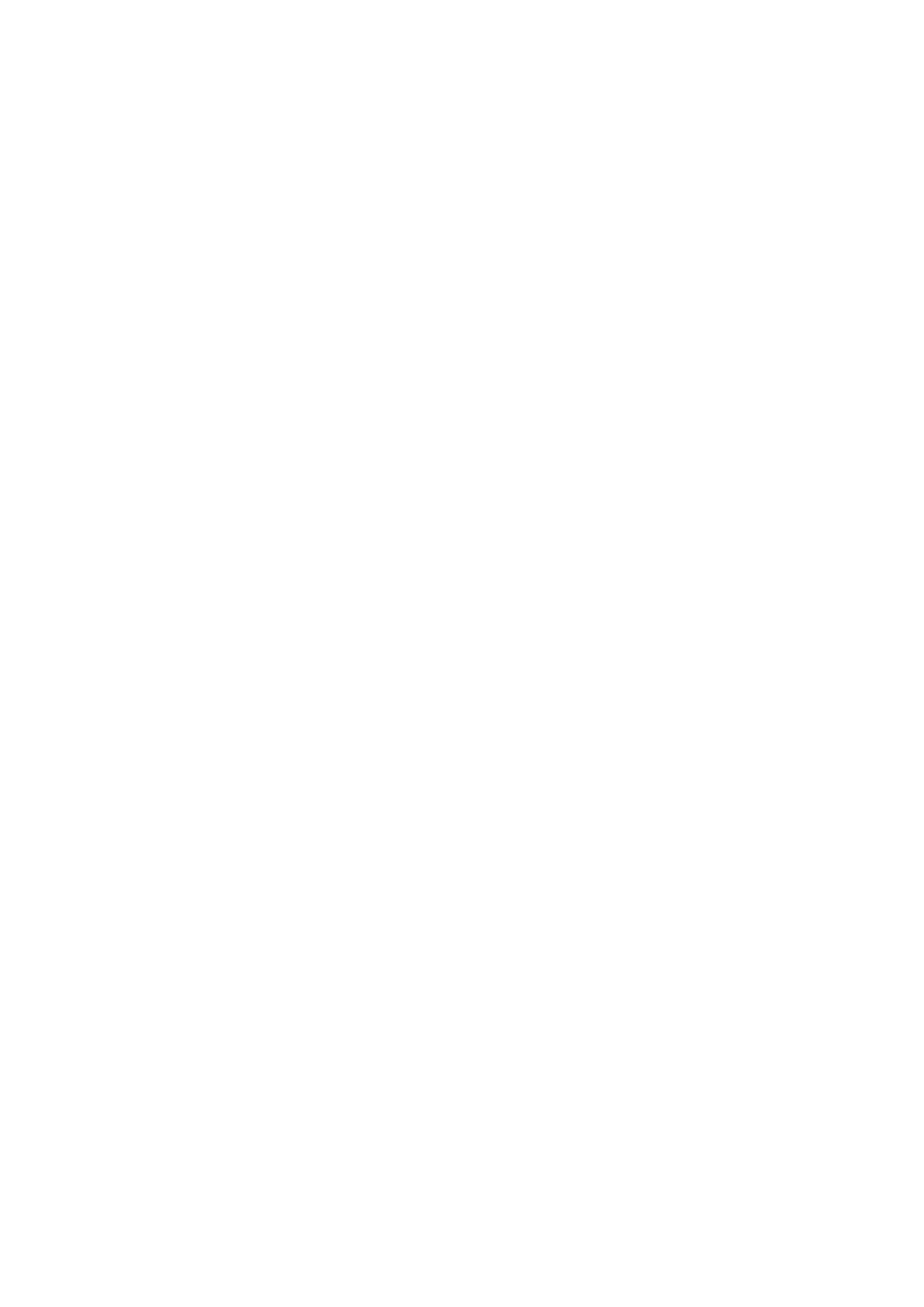# <span id="page-5-0"></span>**1 GNU C Compiler Internals/Print version**

**This is the print version1 of GNU C Compiler Internals2** You won't see this message or any elements not part of the book's content when you print or preview<sup>3</sup> this page.

#### GNU C Compiler Internals

The current, editable version of this book is available in Wikibooks, the open-content textbooks collection, at

 $4$  Permission is granted to copy, distribute, and/or modify this document under the terms of the Creative Commons Attribution-ShareAlike 3.0 License<sup>[5](#page-5-2)</sup>.

- 1. Introduction
- 2. GNU C Compiler Architecture. Compilation of an expression
- 3. Compilation of a function
- 4. Function cals
- 5. Stackguard
- 6. GEM Framework
- 7. Function Overloading in C
- 8. Return Address Defense
- 9. Adding Syntactic Sugar
- 10. Improving Code Style
- 11. Security Enhancements
- 12. Links
- 13. Contributors

<sup>1</sup> [http://en.wikibooks.org/wiki/Help:Print\\_versions](http://en.wikibooks.org/wiki/Help:Print_versions)

<sup>2</sup> [http://en.wikibooks.org/wiki/GNU\\_C\\_Compiler\\_Internals](http://en.wikibooks.org/wiki/GNU_C_Compiler_Internals)

<sup>3</sup> [http://en.wikibooks.org//en.wikibooks.org/w/index.php?title=GNU\\_C\\_Compiler\\_Internals/](http://en.wikibooks.org//en.wikibooks.org/w/index.php?title=GNU_C_Compiler_Internals/Print_version&action=purge&printable=yes)

[Print\\_version&action=purge&printable=yes](http://en.wikibooks.org//en.wikibooks.org/w/index.php?title=GNU_C_Compiler_Internals/Print_version&action=purge&printable=yes)

<span id="page-5-1"></span><sup>4</sup> [http://en.wikibooks.org/wiki/GNU\\_C\\_Compiler\\_Internals](http://en.wikibooks.org/wiki/GNU_C_Compiler_Internals)

<span id="page-5-2"></span><sup>5</sup> [http://en.wikibooks.org/wiki/Wikibooks:Creative\\_Commons\\_Attribution-ShareAlike\\_3.0\\_](http://en.wikibooks.org/wiki/Wikibooks:Creative_Commons_Attribution-ShareAlike_3.0_Unported_License) [Unported\\_License](http://en.wikibooks.org/wiki/Wikibooks:Creative_Commons_Attribution-ShareAlike_3.0_Unported_License)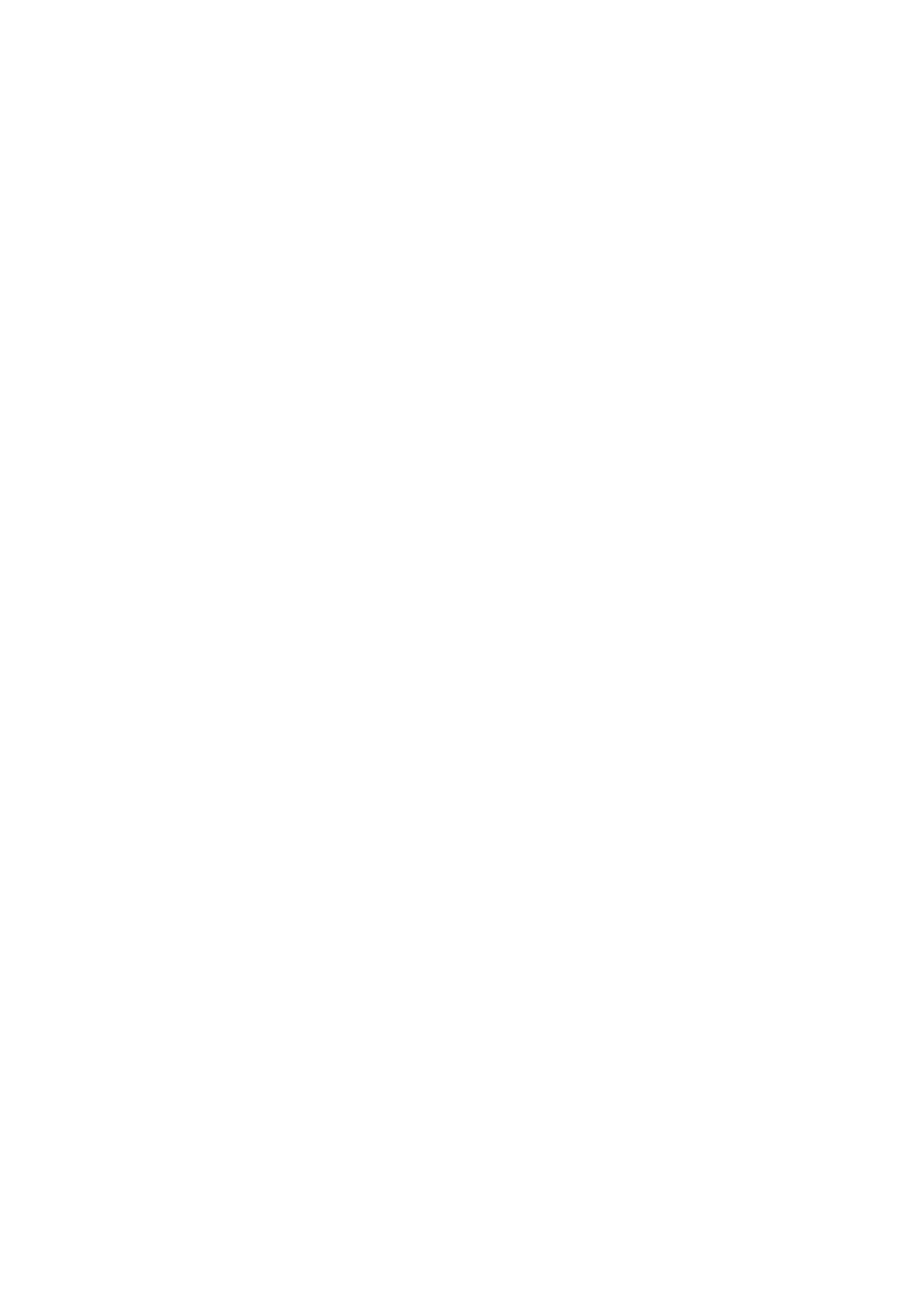# <span id="page-7-0"></span>**2 Introduction**

## <span id="page-7-1"></span>**2.1 What is GCC?**

GNU Compiler Collection<sup>[1](#page-7-3)</sup> (GCC) is a free software project that includes compilers for Ada<sup>[2](#page-7-4)</sup>, C<sup>[3](#page-7-5)</sup>, C++<sup>[4](#page-7-6)</sup>, Fortran<sup>[5](#page-7-7)</sup>, Java<sup>[6](#page-7-8)</sup>, and Objective-C<sup>[7](#page-7-9)</sup>, as well as libraries for these languages. It is capable of generating executables for a variety of platforms<sup>[8](#page-7-10)</sup> including  $x86<sup>9</sup>$  $x86<sup>9</sup>$  $x86<sup>9</sup>$ , ARM<sup>[10](#page-7-12)</sup>, MIPS<sup>[11](#page-7-13)</sup>, PowerPC<sup>[12](#page-7-14)</sup>, etc.

## <span id="page-7-2"></span>**2.2 History of GCC**

The homepage of GCC is  $13$ . The modern history of GCC begins with the GCC 2.95 release. This version was released on July 31, 1999. GCC 3.0 which is considered modern history for the C++ compiler was released on June 18, 2001. Additional branches were created later on. As of now, the active development branches are GCC 3.4 with a latest release on November 30, 2005, and GCC 4.0 released last time on September 28, 2005. GCC 4.1 was released on Feb 28 2006. GCC 4.2 is the development branch of GCC. The source code repository is available online<sup>[14](#page-7-16)</sup>. GCC 4.2 (the trunk) is the only place where real development happens and new features can go. GCC has become popular in industry and academia. The availability of its source code allows one to add new features to the compiler. GCC is used in several source-code based security projects, that is, in the tools that instrument the source code of the program to make it more secure. However, very few documents describing the GCC internals have been published so far. When new functionality is implemented, the source code of GCC is modified directly. However, these compiler extensions are difficult to distribute because GCC is a really big program. A framework for creating modular extensions would greatly simplify the development of compiler extensions. GCC 4.0 and above includes SSA optimizers and should be used for further high level

<span id="page-7-3"></span><sup>1</sup> [http://en.wikibooks.org//en.wikipedia.org/wiki/GNU\\_Compiler\\_Collection](http://en.wikibooks.org//en.wikipedia.org/wiki/GNU_Compiler_Collection)

<span id="page-7-4"></span><sup>2</sup> [http://en.wikibooks.org//en.wikipedia.org/wiki/Ada\\_programming\\_language](http://en.wikibooks.org//en.wikipedia.org/wiki/Ada_programming_language)

<span id="page-7-5"></span><sup>3</sup> [http://en.wikibooks.org//en.wikipedia.org/wiki/C\\_programming\\_language](http://en.wikibooks.org//en.wikipedia.org/wiki/C_programming_language)

<span id="page-7-6"></span><sup>4</sup> <http://en.wikibooks.org//en.wikipedia.org/wiki/C%2B%2B>

<span id="page-7-7"></span><sup>5</sup> <http://en.wikibooks.org//en.wikipedia.org/wiki/Fortran>

<span id="page-7-8"></span><sup>6</sup> [http://en.wikibooks.org//en.wikipedia.org/wiki/Java\\_programming\\_language](http://en.wikibooks.org//en.wikipedia.org/wiki/Java_programming_language)

<span id="page-7-9"></span><sup>7</sup> <http://en.wikibooks.org//en.wikipedia.org/wiki/Objective-C>

<span id="page-7-10"></span><sup>8</sup> <http://gcc.gnu.org/install/specific.html>

<span id="page-7-11"></span><sup>9</sup> [http://en.wikibooks.org//en.wikipedia.org/wiki/x86\\_architecture](http://en.wikibooks.org//en.wikipedia.org/wiki/x86_architecture)

<span id="page-7-12"></span><sup>10</sup> [http://en.wikibooks.org//en.wikipedia.org/wiki/ARM\\_architecture](http://en.wikibooks.org//en.wikipedia.org/wiki/ARM_architecture)

<span id="page-7-13"></span><sup>11</sup> [http://en.wikibooks.org//en.wikipedia.org/wiki/MIPS\\_architecture](http://en.wikibooks.org//en.wikipedia.org/wiki/MIPS_architecture)

<span id="page-7-14"></span><sup>12</sup> <http://en.wikibooks.org//en.wikipedia.org/wiki/PowerPC>

<span id="page-7-15"></span><sup>13</sup> <http://gcc.gnu.org>

<span id="page-7-16"></span><sup>14</sup> <http://gcc.gnu.org/viewcvs/branches/>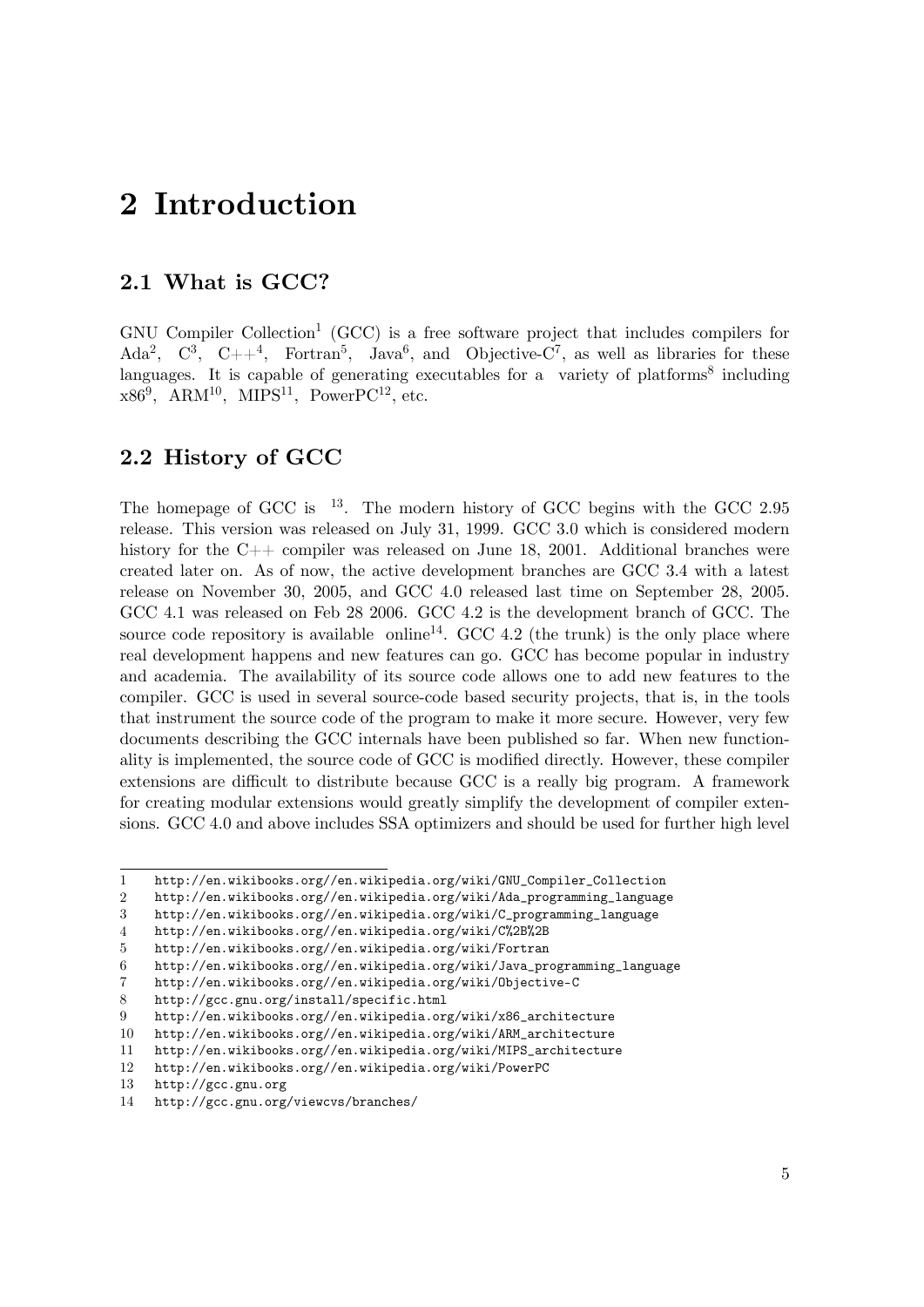optimizations and transformations. The RTL level should only be used for target specific optimizations and optimizations which are low level such as scheduling. Any GCC before 4.0 is in some minds an old dated compiler which was showing its age.

# <span id="page-8-0"></span>**2.3 Purpose of this book**

The purpose of this book is to address the demands of GCC hackers. We start with a description of GCC 3.4.1 architecture<sup>[15](#page-8-1)</sup> focusing on the source code parser. We chose this version of GCC because we used this version mostly. Then we address the problem of extension development. We present the GCC Extensibility  $Modules^{16}$  $Modules^{16}$  $Modules^{16}$  (GEM) project in the next chapter<sup>[17](#page-8-3)</sup>. GEM provides a number of hooks throughout GCC source code. It is implemented as a patch to GCC. A GEM-based compiler extension is developed as a stand-alone program. When the extension is completed, only its source code is distributed compared with distributing the source code of the GCC if GEM is not used. We give examples that demonstrate GEM programming at the end of the book<sup>[18](#page-8-4)</sup>.

**Take home:** What this book is: a guide to GCC internals for extension programmers. GEM framework for developing modular extensions is introduced. What this book is not: a programming language reference, GCC installation manual.

<span id="page-8-1"></span><sup>15</sup> [#An\\_Overview\\_of\\_GCC\\_Architecture](#An_Overview_of_GCC_Architecture)

<span id="page-8-2"></span><sup>16</sup> <http://research.alexeysmirnov.name/gem>

<span id="page-8-3"></span><sup>17</sup> [#GEM\\_Framework](#GEM_Framework)

<span id="page-8-4"></span><sup>18</sup> [#Creating\\_a\\_Compiler\\_Extension](#Creating_a_Compiler_Extension)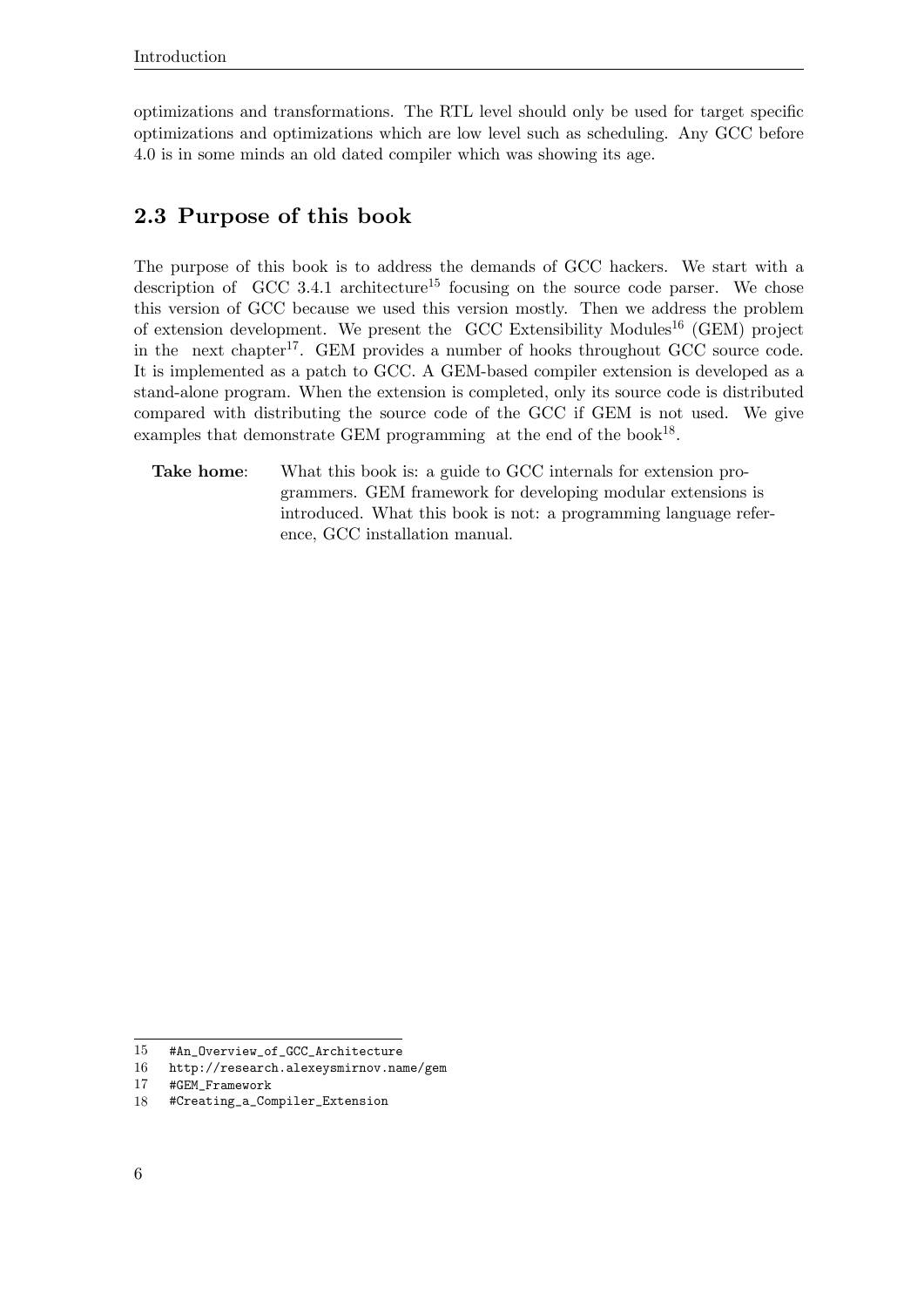# <span id="page-9-0"></span>**3 GNU C Compiler Architecture. Compiling an Expression**

#### **3.0.1 An Overview of GCC Architecture. Compilation of an expression.**

This section is based on a Red Hat magazine article  $[1]$ <sup>1</sup>. The GNU Compiler Collection (GCC) comprises a number of compilers for different programming languages. The main GCC executable **gcc** processes source files written in C, C++, Objective-C, Objective- $C_{++}$ , Java, Fortran, or Ada and produces an assembly file for each source file. It is a driver program that invokes the appropriate compilation programs depending on the language of the source file. For a C source file they are the preprocessor and compiler **cc1**, the assembler **as**, and the linker **collect2**. The first and the third programs come with a GCC distribution; the assembler is a part of the GNU binutils package. This book describes the internals of the preprocessor and compiler **cc1**. Each compiler includes three components: a front end, a middle end, and a back end. GCC compiles one file at a time. A source file goes through all three components one after another. Its representation is modified when it goes from a component to the next. Figure  $1^2$  $1^2$  illustrates the components and the source file representations associated with each of them. The *abstract syntax tree (AST)*, *register transfer language (RTL)*, and *object* are the main representations.



**Figure 2** GCC front end, middle end, and back end with source file representations.

#### **Main Representations**

The purpose of the front end is to read the source file, parse it, and convert it into the standard *abstract syntax tree (AST)* representation. The AST is a dual-type representation: it is a tree where a node can have children and a list of statements where nodes are chained one after another. There is one front end for each programming language. The AST is

<span id="page-9-1"></span><sup>2</sup> [http://en.wikibooks.org/wiki/File:GCC\\_ast\\_rtl\\_obj.jpg](http://en.wikibooks.org/wiki/File:GCC_ast_rtl_obj.jpg)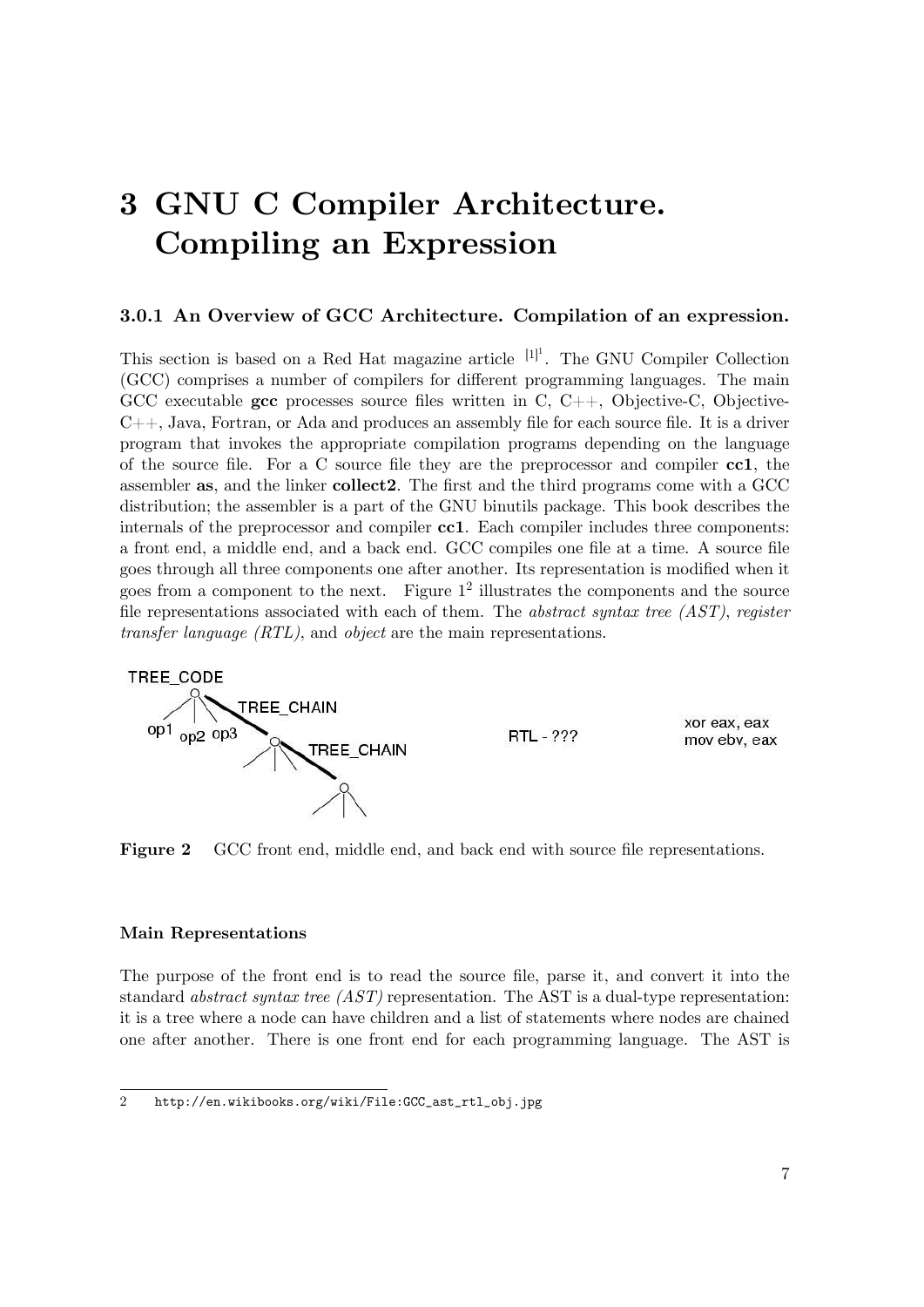then used to generate a *register-transfer language (RTL)* tree. RTL is a hardware-based representation that corresponds to an abstract target architecture with an infinite number of registers. An RTL optimization pass optimizes the tree in the RTL form. Finally, a GCC back end generates the assembly code for the target architecture using the RTL representation. Examples of back ends are the x86 back end and the MIPS back end. In the next sections we describe the internals of the C front end and the x86 back end. The compiler starts with its initialization and command line options processing. After that the C front end preprocesses the source file, parses it and performs a number of optimizations. The back end then generates the assembly code for the target platform and saves it to a file.

#### **3.0.2 Auxiliary Data Structures**

GCC has a number of additional data structures that facilitate code development, for example vector and heap. The macros defined in **vec.h** implement a set of templated vector types and associated interfaces. These templates are implemented with macros, as we're not in C++ land. The interface functions are typesafe and use static inline functions, sometimes backed by out-of-line generic functions. The vectors are designed to interoperate with the GTY[3](#page-10-0) machinery. Because of the different behavior of structure objects, scalar objects and of pointers, there are three flavors, one for each of these variants. Both the pointer and structure object variants pass pointers to objects around -- in the former case the pointers are stored into the vector and in the latter case the pointers are dereferenced and the objects copied into the vector. The scalar object variant is suitable for int-like objects, and the vector elements are returned by value. There are both 'index' and 'iterate' accessors. The iterator returns a boolean iteration condition and updates the iteration variable passed by reference. Because the iterator will be inlined, the address-of can be optimized away. The vectors are implemented using the trailing array idiom, thus they are not resizeable without changing the address of the vector object itself. This means you cannot have variables or fields of vector type -- always use a pointer to a vector. The one exception is the final field of a structure, which could be a vector type. You will have to use the embedded size  $\&$ embedded\_init calls to create such objects, and they will probably not be resizeable (so don't use the 'safe' allocation variants). The trailing array idiom is used (rather than a pointer to an array of data), because, if we allow NULL to also represent an empty vector, empty vectors occupy minimal space in the structure containing them. Each operation that increases the number of active elements is available in 'quick' and 'safe' variants. The former presumes that there is sufficient allocated space for the operation to succeed (it dies if there is not). The latter will reallocate the vector, if needed. Reallocation causes an exponential increase in vector size. If you know you will be adding N elements, it would be more efficient to use the reserve operation before adding the elements with the 'quick' operation. This will ensure there are at least as many elements as you ask for, it will exponentially increase if there are too few spare slots. If you want to reserve a specific number of slots, but do not want the exponential increase (for instance, you know this is the last allocation), use a negative number for reservation. You can also create a vector of a specific size from the get go. You should prefer the push and pop operations, as they append and remove from the end of the vector. If you need to remove several items in one go, use the truncate

<span id="page-10-0"></span><sup>3</sup> <http://gcc.gnu.org/onlinedocs/gcc-4.3.4/gccint/GTY-Options.html>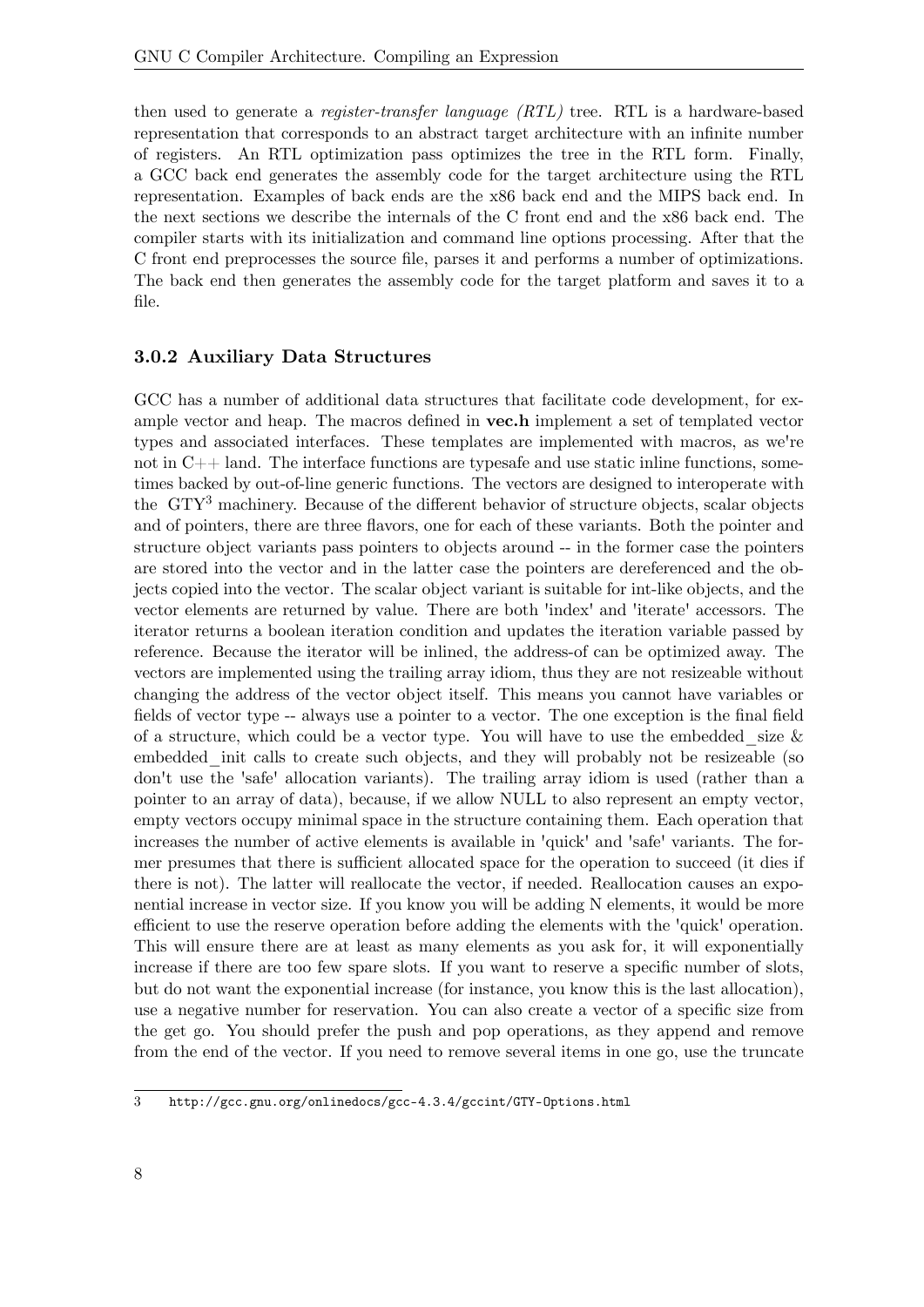operation. The insert and remove operations allow you to change elements in the middle of the vector. There are two remove operations, one which preserves the element ordering 'ordered\_remove', and one which does not 'unordered\_remove'. The latter function copies the end element into the removed slot, rather than invoke a memmove operation. The 'lower\_bound' function will determine where to place an item in the array using insert that will maintain sorted order. When a vector type is defined, first a non-memory managed version is created. You can then define either or both garbage collected and heap allocated versions. The allocation mechanism is specified when the type is defined, and is therefore part of the type. If you need both gc'd and heap allocated versions, you still must have **exactly** one definition of the common non-memory managed base vector. If you need to directly manipulate a vector, then the 'address' accessor will return the address of the start of the vector. Also the 'space' predicate will tell you whether there is spare capacity in the vector. You will not normally need to use these two functions. Vector types are defined using a DEF VEC  $\{O, P, I\}$ (TYPEDEF) macro, to get the non-memory allocation version, and then a DEF\_VEC\_ALLOC\_{O,P,I}(TYPEDEF,ALLOC) macro to get memory managed vectors. Variables of vector type are declared using a VEC(TYPEDEF,ALLOC) macro. The ALLOC argument specifies the allocation strategy, and can be either 'gc' or 'heap' for garbage collected and heap allocated respectively. It can be 'none' to get a vector that must be explicitly allocated (for instance as a trailing array of another structure). The characters  $O, P$  and I indicate whether TYPEDEF is a pointer  $(P)$ , object  $(O)$  or integral (I) type. Be careful to pick the correct one, as you'll get an awkward and inefficient API if you use the wrong one. There is a check, which results in a compile-time warning, for the P and I versions, but there is no check for the O versions, as that is not possible in plain C. Due to the way GTY works, you must annotate any structures you wish to insert or reference from a vector with a  $GTY((n)$  tag. You need to do this even if you never declare the GC allocated variants. An example of their use would be,

```
DEF_VEC_P(tree); // non-managed tree vector.
DEF_VEC_ALLOC_P(tree,gc); // gc'd vector of tree pointers. This must
                             // appear at file scope.
struct my_struct {
 VEC(tree, gc) *v; // A (pointer to) a vector of tree pointers.
\ddot{\ }:
struct my_struct *s;
if (VEC_length(tree,s->v)) { we have some contents }
VEC_safe_push(tree,gc,s->v,decl); // append some decl onto the end
for (ix = 0; VEC_iterate(tree,s->v,ix,elt); ix++)
  { do something with elt }
```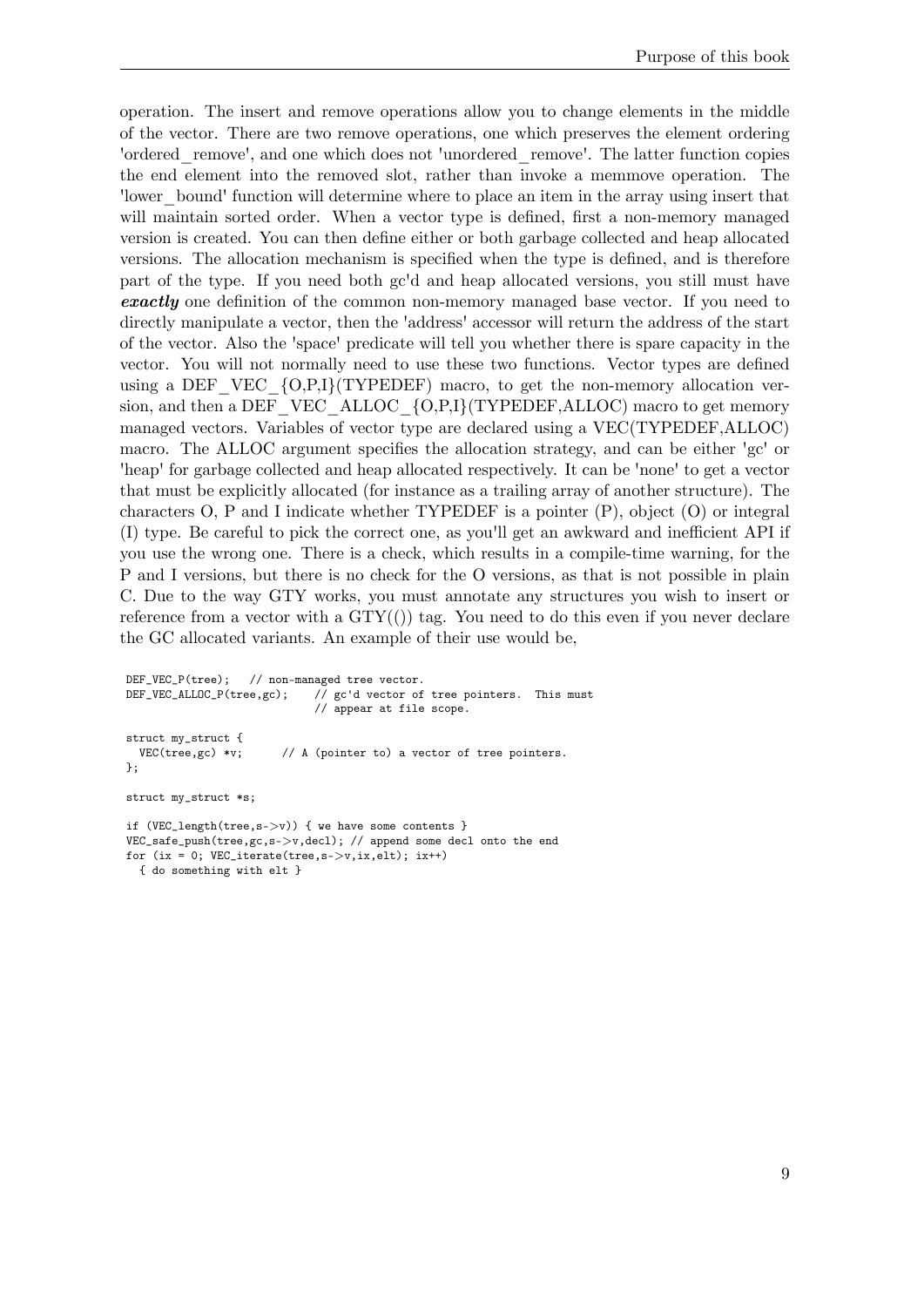#### **Additional Representations**



**Figure 3** Additional representations of GCC 4.1.

Figure  $2<sup>4</sup>$  $2<sup>4</sup>$  $2<sup>4</sup>$  shows additional representations of GCC 4.1. Because of the differences in languages, the format of the generated ASTs is slightly different for each language. The next step after AST generation is the unification step in which the AST tree is converted into a unified form called generic. After this, the middle end part of the compiler takes control. First, the tree is converted into another representation called *GIMPLE*. In this form, each expression contains no more than three operands, all control flow constructs are represented as combinations of conditional statements and goto operators, arguments of a function call can only be variables, etc. Figure  $2<sup>5</sup>$  $2<sup>5</sup>$  $2<sup>5</sup>$  illustrates the differences between a tree in generic form and a tree in GIMPLE form. GIMPLE is a convenient representations for optimizing the source code.

After GIMPLE, the source code is converted into the *static single assignment (SSA)* representation. The central idea of this form is the fact that each variable is assigned to only once, but can be used at the right hand side of an expression many times. Every time the same variable of a tree in the GIMPLE form is reassigned, the compiler creates a new version of that variable and stores the new value into it. When the same variable is assigned to in both branches of a conditional expression, one needs to merge the two possible values of the variable into a single variable. This operation is denoted as PHI function in the SSA form.

The SSA form is also used for optimizations. GCC performs more than 20 different optimizations on SSA trees. After the SSA optimization pass, the tree is converted back to the GIMPLE form.

**Take home:** GCC is a compiler collection that consists of a front end for each programming language, a middle end, and a back end for each architecture. The main representations that each source file goes through are AST in the front end, RTL in the middle end, and the assembly representation in the back end. GCC compiles one file at a time.

<span id="page-12-0"></span><sup>4</sup> [http://en.wikibooks.org/wiki/File:Gcc\\_repr.jpg](http://en.wikibooks.org/wiki/File:Gcc_repr.jpg)

<sup>5</sup> [http://en.wikibooks.org/w/index.php?title=File:Gccinternals-img2.png&action=](http://en.wikibooks.org/w/index.php?title=File:Gccinternals-img2.png&action=edit&redlink=1)

<span id="page-12-1"></span>[edit&redlink=1](http://en.wikibooks.org/w/index.php?title=File:Gccinternals-img2.png&action=edit&redlink=1)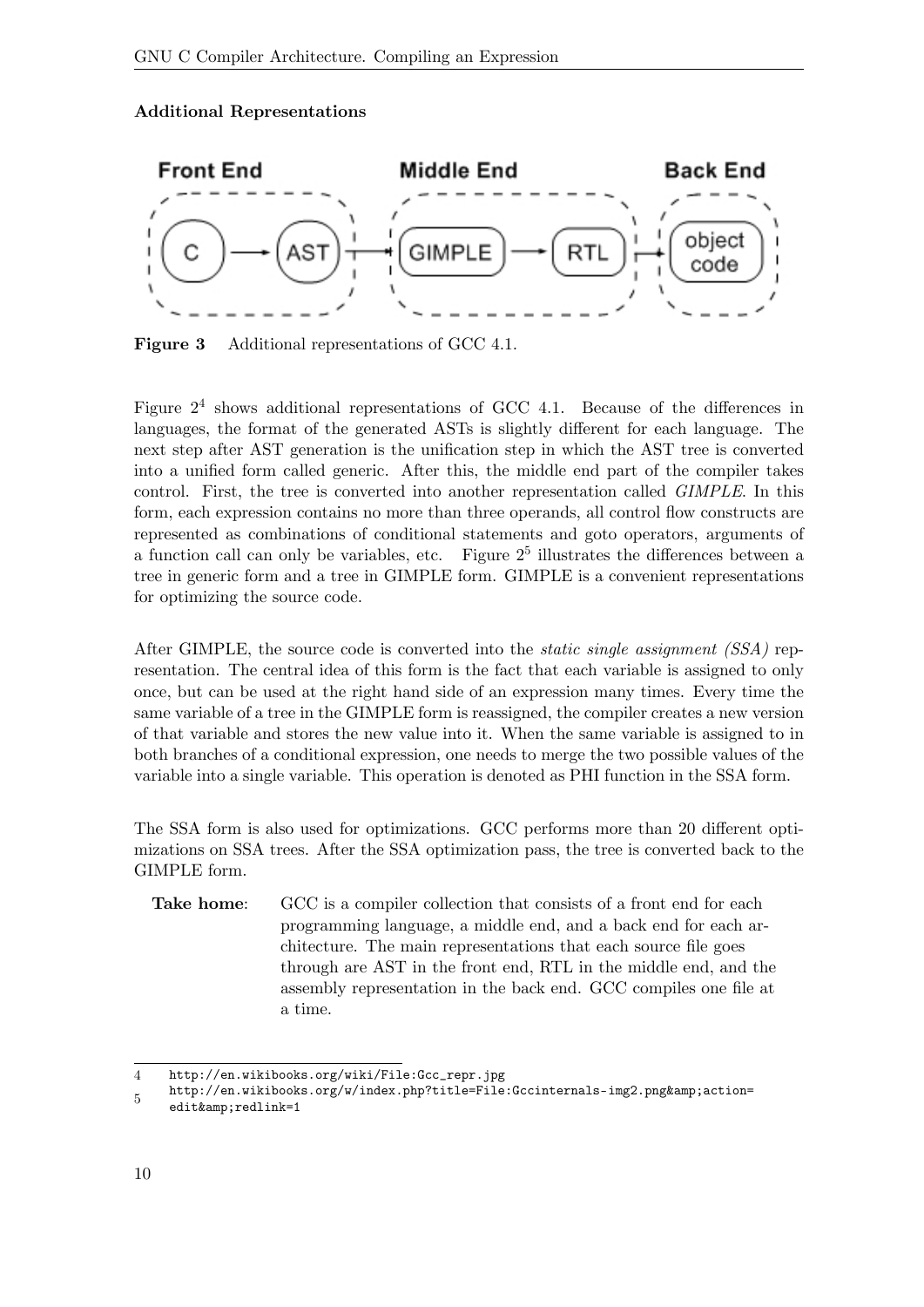#### **3.0.3 GCC Initialization**



**Figure 4** GCC initialization.

The C front end includes the C/C++ preprocessor and the C compiler. Program **cc1** includes both the preprocessor and C compiler. It compiles a C source file and generates an assembly (.S) file. The compiler frontend and backend interact with each other using callback functions called language hooks. All hooks are included into a global variable struct lang\_hooks lang\_hooks that is defined in file langhooks.h. There are the following types of hooks: hooks for tree inlining, hooks for call graph, hooks for functions, hooks for tree dump, hooks for types, hooks for declarations, and language-specific hooks. The default values for the hooks are defined in file *langhooks-def.h*. GCC initialization consists of command line option parsing, initializing the back end, creating the global scope, and initializing the built-in data types and functions. Each declaration is associated with a scope. For example, a local variable is associated with its function's scope. A global declaration is associated with the global scope. File *toplev.c* contains the main **cc1** function *toplev\_main()* and global variables that define the state of the compiler. Variable *current\_function\_decl* is the declaration of the function being compiled or *NULL* if between functions. Function *toplev*  $main()$  is the function that processes the command-line options, initializes the compiler, compiles a file, and frees up the allocated resources. Function *decode\_options()* processes the command-line options and sets the corresponding variables within the compiler. Following the command line option parsing function *do compile()* is called. It performs the back-end initialization by calling function *backend\_init()*. Backend initialization includes a number of steps. Function init\_emit\_once() generates RTL expressions for a number of registers: pc\_rtx for the program counter, cc0 for the condition, stack pointer rtx, frame pointer rtx, etc. They are saved in array global rtl. After that, function *lang\_dependent\_init()* performs language-dependent initialization which includes the initialization of a front-end and a back-end. The C initialization function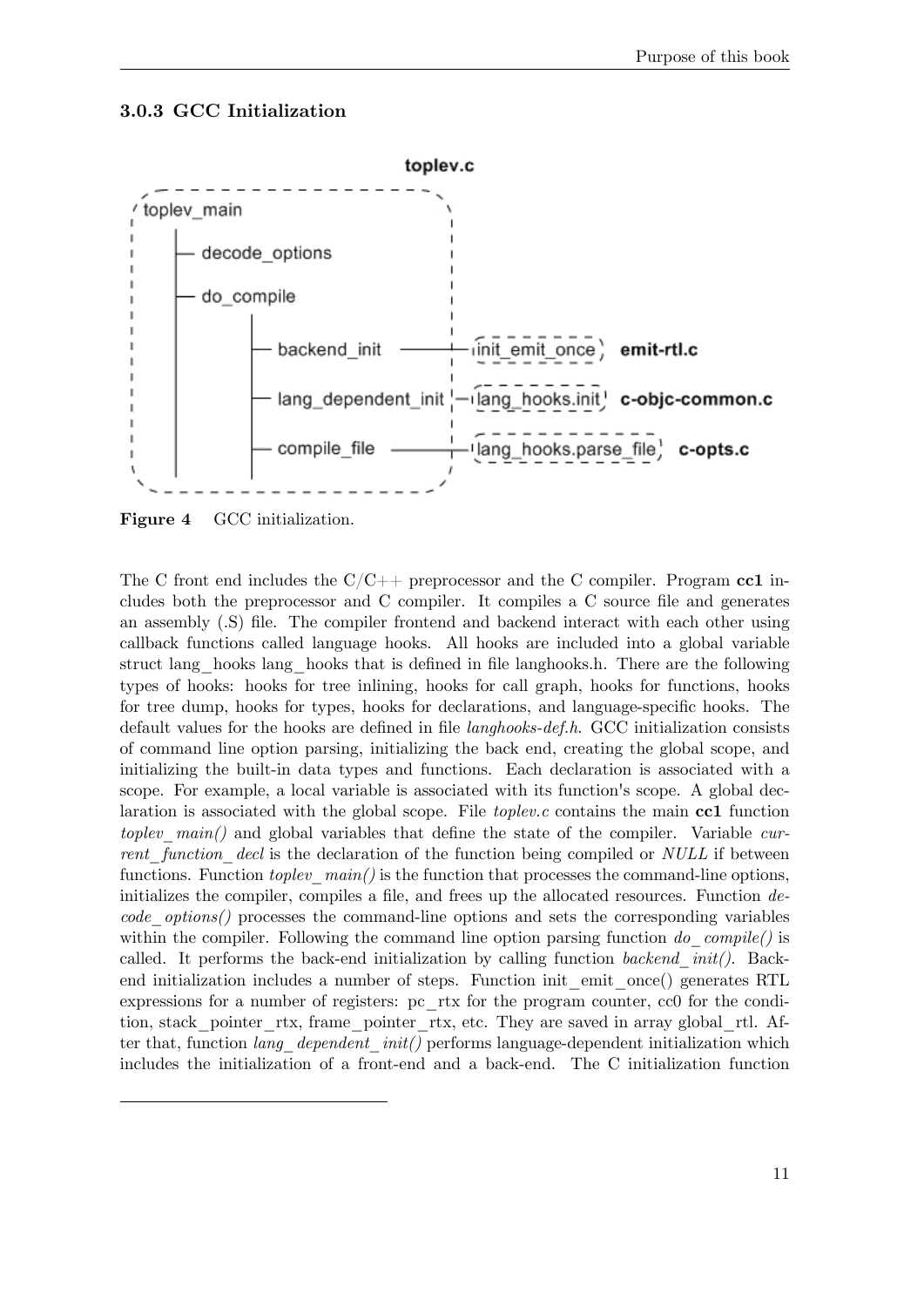*c\_objc\_common\_init()* creates built-in data types, initializes the global scope and performs other initialization tasks. Function *c\_common\_nodes\_and\_builtins()* creates predefined types described in file **builtin-types.def.** The standard C types are created at the initialization time. The following table presents several types:

#### **GCC builtin types**

| Variable Name      | C type          |
|--------------------|-----------------|
| char type node     | char            |
| integer type node  | int             |
| unsigned type node | unsigned int    |
| void type node     | void            |
| ptr type node      | $\text{void}^*$ |

GCC built-in functions are the functions that are evaluated at compile time. For example, if the size argument of a *strcpy()* function is a constant then GCC replaces the function call with the required number of assignments. The compiler replaces standard library calls with built-in functions and then evaluates them once the function's AST is constructed. In case of *strcpy()*, the compiler checks the size argument and uses the optimized built-in version of  $strcpy()$  if the argument is constant. *builtin* constant  $p()$  allows to find out if the value of its argument is known at compile time. GCC builtins are used beyond GCC. For example, the string processing library of Linux kernel uses *builtin\_constant\_p()* to invoke the optimized version of a string processing function if the string size is known at compile time. GCC evaluates each builtin function using a corresponding *expand\_builtin()* function. For example, *builtin\_strcmp()* is evaluated using *expand\_builtin\_strcmp()*. The following table gives examples of GCC builtins:

### **GCC builtin functions**

| Explanation                                |
|--------------------------------------------|
| returns true if the argument is a constant |
| equivalent to memory()                     |
| equivalent to strlen()                     |
|                                            |

**Take home**: GCC initialization consists of command line option parsing, initializing the back end, creating the global scope, and initializing the built-in data types and functions.

### **3.0.4 Parser and Preprocessor**

Following the initialization, function *do\_compile()* calls function *compile\_file()*. This function invokes *parse\_file()* front-end language hook which is set to function *c\_common\_parse\_file()* for C language. The latter function invokes function *finish\_options()* which initializes the preprocessor and handles **-D**, **-U**, and **-A** command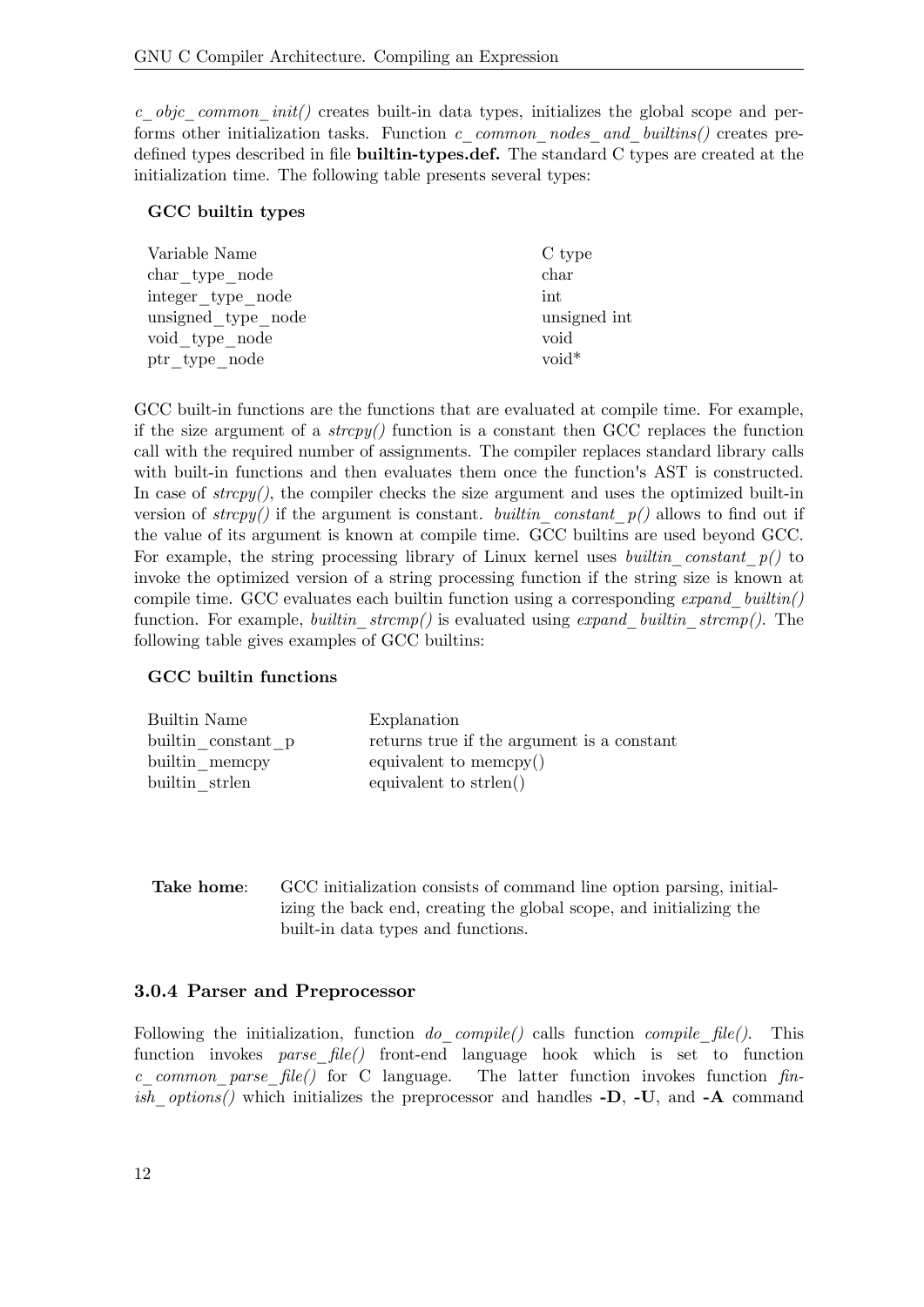line options (which are equivalent to *#define, #undef,* and *#assert* respectively). The C preprocessor handles the preprocessor directives such as *#define*, *#include* in the source code.

### **Parser**

Parser is implemented manually in file **c** parser.c. Compared to earlier releases of GCC, the new parser generates a lower level AST. There were special tree codes for loops, for example *FOR* STMT denoted a for() loop. In this release the loops are represented as conditional statements and gotos, that is trees of codes *COND\_EXPR*, *LABEL\_EXPR*, and *GOTO* EXPR. This probably means that it is impossible to raise AST representation to original source code.

## **Preprocessor**

The preprocessor is implemented as a library. The C language lexer function  $c \, |ex|$  calls the **libcpp** function *cpp\_get\_token()* which handles the preprocessor keywords. The state of the preprocessor is defined by variable *cpp\_reader \*parse\_in*. Type *struct cpp\_reader* contains most importantly the list of text buffers being processed. Each buffer corresponds to a source file (.c or .h). Function  $cpp$  get token() calls appropriate functions for legitimate preprocessor keywords. For example, when *#include* is encountered, function *do\_include\_common()* is invoked. It allocates a new buffer and places it on top of the buffer stack making it the current buffer. When a new file is compiled the buffer is popped off the stack and the compilation of the old file continues. Function *do\_define()* is called whenever a new macro is defined using *#define* keyword.

**Take home:** The preprocessor takes care of the preprocessor directives, for example #include and #ifdef.

## **3.0.5 From Source Code to AST**

After running the preprocessor GCC constructs an abstract syntax tree (AST) for each function of the source file. An AST is a number of connected nodes of type *struct tree*. Each node has a *tree code* that defines the type of the tree. Macro *TREE\_CODE()* is used to refer to the code. Tree codes are defined in files **tree.def** and **c-common.def**. Trees with different tree codes are grouped into *tree classes*. The following tree classes are defined among others in GCC:

### **GCC tree classes**

| Tree Class   | Explanation       |
|--------------|-------------------|
| יהי          | declarations      |
| $\mathsf{l}$ | comparison        |
| 191          | binary arithmetic |
|              |                   |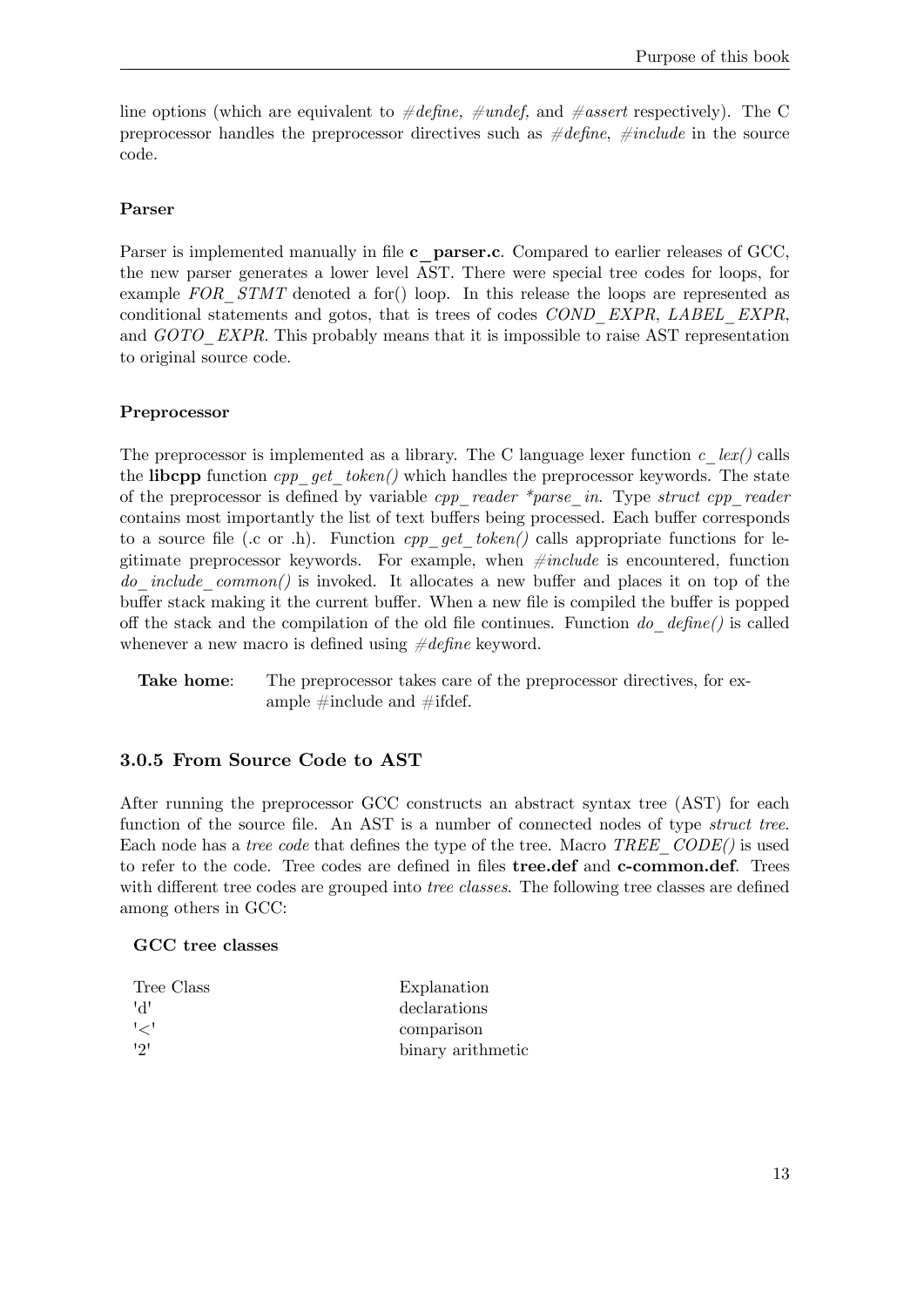There are two types of trees: *statements* and *expressions*. Statements correspond to the C constructs, for example an expression followed by a ';', a conditional statement, a loop statement, etc. Expressions are what the statements are built up from. Examples of expressions are an assignment expression, an arithmetic expression, a function call, etc. Examples of tree codes are given in the following table:

#### **GCC tree codes**

| Tree Code                | Tree Class | Explanation           | Operands                       |
|--------------------------|------------|-----------------------|--------------------------------|
| MODIFY EXPR              | 'e'        | an assignment expres- | TREE OPERAND $(t,0)$           |
|                          |            | sion                  | - left hand side;              |
|                          |            |                       | TREE OPERAND $(t,1)$           |
|                          |            |                       | - right hand side;             |
| CALL EXPR                | 'e'        | function call         | TREE OPERAND $(t,0)$           |
|                          |            |                       | - function                     |
|                          |            |                       | definition;                    |
|                          |            |                       | TREE OPERAND $(t,1)$           |
|                          |            |                       | - function argu-               |
|                          |            |                       | ments:                         |
| FUNC-                    | 'd'        | variable declaration  | DECL SOURCE FILE(t)            |
| TION DECL                |            |                       | - source file;                 |
|                          |            |                       | $DECL$ $NAME(t)$ -             |
|                          |            |                       | variable name;                 |
| ARRAY TYPE               | 't'        | array type            | TREE TYPE(t)                   |
|                          |            |                       | - type of an                   |
|                          |            |                       | array element;                 |
|                          |            |                       | TYPE DOMAIN(t)                 |
|                          |            |                       | - type of index;               |
| $DECL$ <sub>_</sub> STMT | 'e'        | variable declaration  | TREE OPERAND $(t,0)$           |
|                          |            |                       | - variable;                    |
|                          |            |                       | DECL INITIAL(TREE OPERAND(t,1) |
|                          |            |                       | - initial value;               |

In addition to the tree code that defines the type of the tree, a number of operands different for each tree type are available. For example, an assignment expression has two operands which correspond to the left and right sides of the expression. Macro *TREE\_OPERAND* is used to refer to the operands. Macro *IDENTIFIER\_POINTER* is used to find the name of an identifier that an *IDENTIFIER\_NODE* tree represents. The following table presents several tree nodes, their purpose, and their operands. Each tree has a type that corresponds to the type of C expression that it represents For example, the type of the *MODIFY\_EXPR* node is the type of the left-hand side operand. *NOP\_EXPR* and *CONVERT\_EXPR* trees are used for type casting. Tree *NULL\_TREE* is equivalent to *NULL*. Function *debug\_tree()* prints out the tree to *stderr*. When a new identifier is lexed, it is added to the pool of strings that GCC maintains. The tree code of an identifier is *IDENTIFIER\_NODE*. When the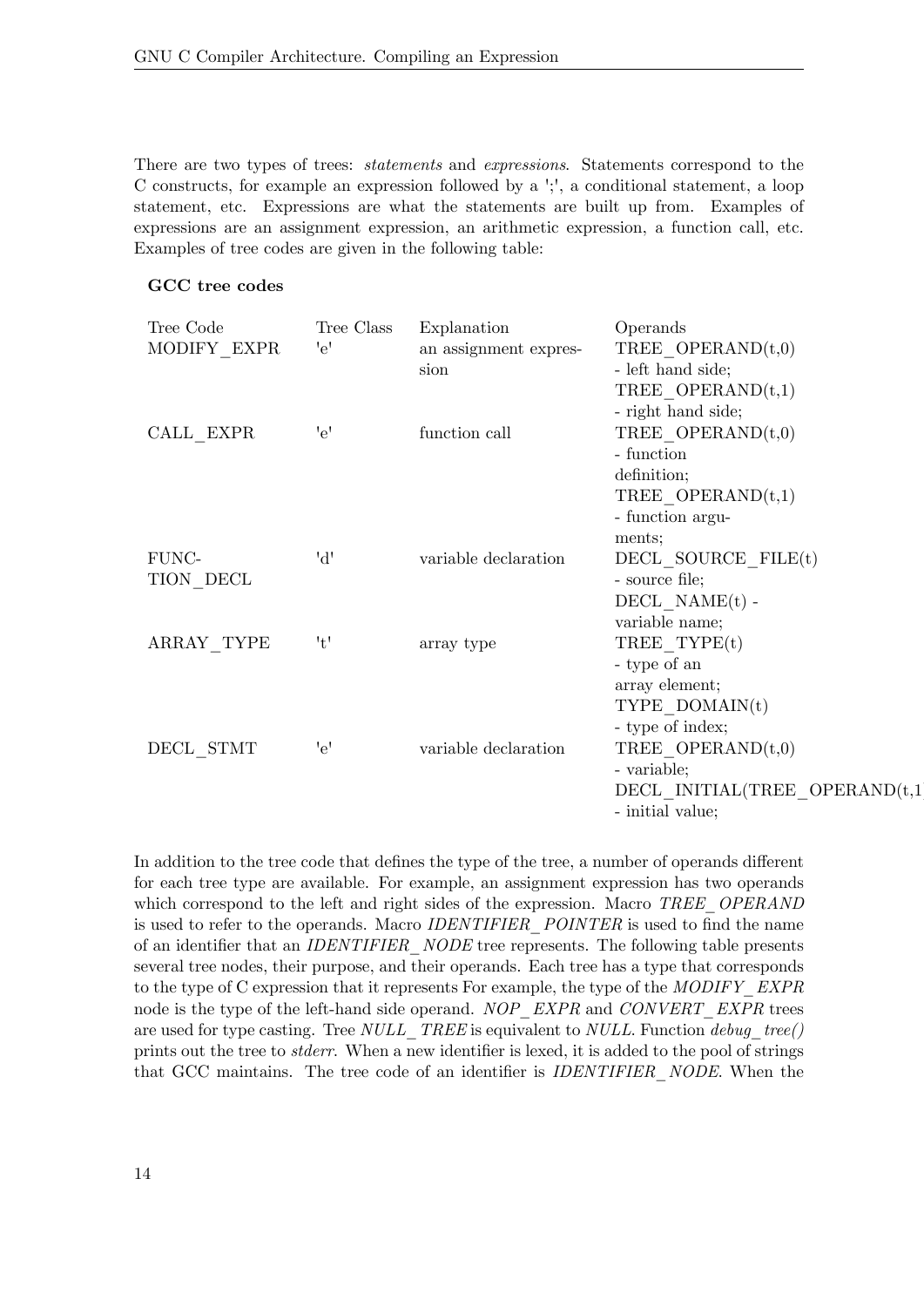same identifier is lexed again, the same tree node is returned. Function *get identifier()* returns the tree node for an identifier.



**Figure 5** Parsing variable declaration.

A new variable declaration is processed in a number of function calls. First, function *start\_decl()* is called with the name of the declaration, its type as returned by the lexer, and its attributes. The function calls *grokdeclarator()* that checks the type and argument nodes and returns a tree with the code appropriate for the declaration: *VAR\_DECL* for variables, *TYPE\_DECL* for types, etc. The declarartion is then added to the *scope*. A scope contains all declarations created within a function, but does not contain global declarations. There is also the global scope that contains global declarations. When a function is parsed, its declarations are attached to its body as a *BLOCK* node. When a declaration is created, the identi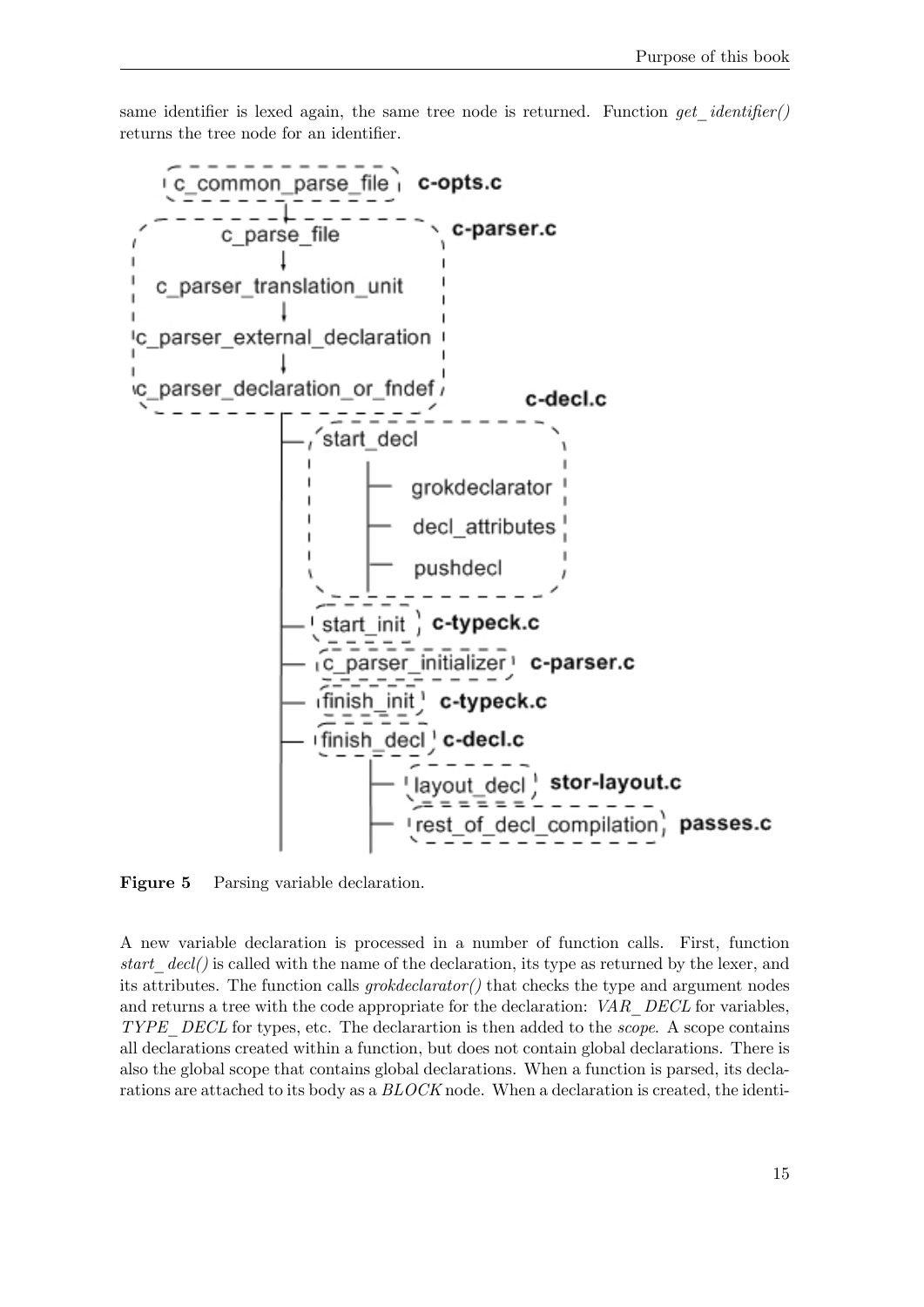fier node is associated with the declaration node using *IDENTIFIER\_SYMBOL\_VALUE*. Function *lookup* name() returns the declaration for a given identifier. When a declaration leaves the scope the tree attributes *C\_DECL\_INVISIBLE* is asserted. A *symbol table* is not maintained in GCC. Instead, the compiler uses the pool of identifiers and *C\_DECL\_INVISIBLE* attribute. Language hook *lang\_hooks.decls.getdecls()* returns the variables in the scope chained together. Functions *start\_init()* and *finish\_init()* are called for an initialized declaration. Function *finish\_decl()* finalizes the declaration. For an array declaration it computes the size of an initialized array. Then function *layout\_decl()* is called. It computes the size and alignment of the declaration. Parsing a function depends on the presence of its body. A function declaration is parsed using the same functions as those used for variable declarations. For a function definition, function *start\_function()* is called. Then the compiler parses the body of the function. When the function ends function *finish\_function()* is called. Functions *start\_decl()* and *start\_function()* take declaration's *attributes* parameter as one of their arguments. The attributes are described in the GCC Manual. Attributes are extensions of GNU implementation of C. The following table presents a few of them and explains their purpose:

#### **Function attributes**

| Attribute   | Explanation                               |
|-------------|-------------------------------------------|
| constructor | call function automatically before main() |
| destructor  | call function automatically after main()  |
| alias       | alias to another function                 |

For each type of C statement there is a function that constructs a tree node of the corresponding type. For example, function *build\_function\_call()* builds a *CALL\_EXPR* node for a function call. It takes the identifier of the function name and the arguments as its parameters. The function finds the function declaration using *lookup\_name()* and type casts the arguments using *default conversion()*. After a function has been parsed, use macro *DECL\_SAVED\_TREE* to access its body. It is represented with a *BIND\_EXPR* tree which binds local variables to statements. *BIND\_EXPR\_VARS* gives a chain of declared variables. *BIND\_EXPR\_BODY* returns a tree of *STATEMENT\_LIST* type. The following API allows one to traverse a statement list and to manipulate it:

#### **Tree construction API**

| Function                                    | Purpose                               |
|---------------------------------------------|---------------------------------------|
| tsi start $(\text{stmt}$ list)              | get an iterator pointing at list head |
| tsi $last(stmt list)$                       | get an iterator pointing at list tail |
| tsi end $p(iter)$                           | is end of list?                       |
| tsi $stmt(iter)$                            | get current element                   |
| tsi split statement list before $(\&$ iter) | split elements at iter                |
| tsi link after $(\&$ iter, stmt, mode)      | link chain after iter                 |
| tsi $next(\&iter)$                          | next element of the list              |
| append to statement list(tree, & stmt list) | append tree to stmt list              |

It is possible to instrument function prolog/epilog at this level as demonstrated in *gimplify\_function\_tree()*. To add a statement to function epilog, use *TRY\_FINALLY\_EXPR*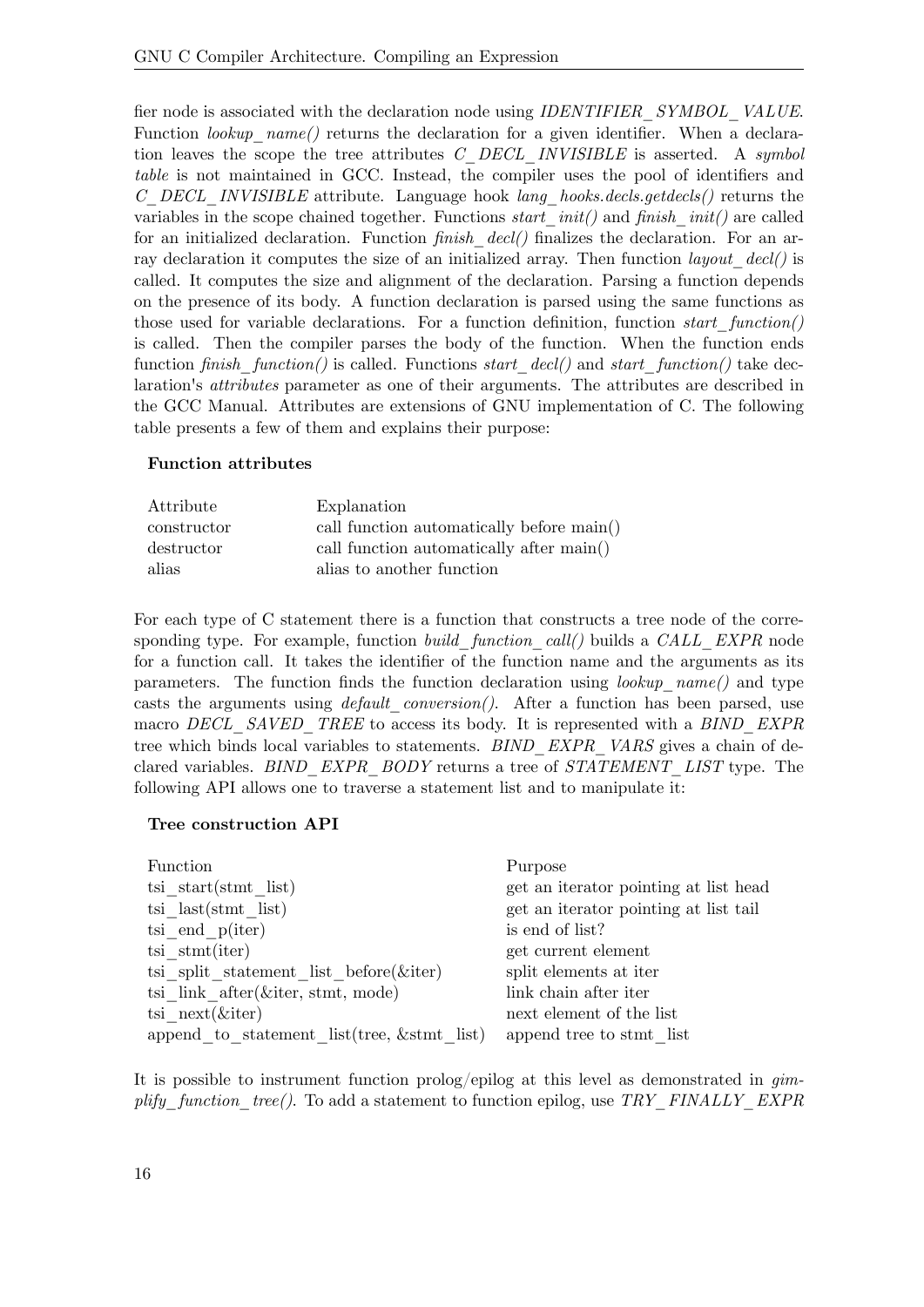tree. Its first operand are the old statements, the second argument is the epilog statements. This type of treet instructs the following passes to execute the statements when a common exit basic block of a function is created. To instrument function prolog, prepend the tree with the desired statements. Therefore, *BIND EXPR BODY* will have the prolog and the *TRY\_FINALLY\_EXPR* tree. The ASTs are then converted into the SSA and eventually to the RTL representations. Whether the conversion occurs after parsing each function or when the whole file is parsed is controlled by the compiler option **-funit-at-a-time**. It is false by default.

**Take home**: GCC parser builds the AST representation of the source file. ASTs are built up of tree nodes. Each node has a code. Tree nodes correspond to the statements and expressions of C. Function debug tree() prints out the tree.

#### **3.0.6 From AST to GIMPLE**

An AST is gimplified when gimplify function tree() is eventually called from finish function(). GIMPLE representation is based on SIMPLE described in  $[2]^{6}$  According to this paper, the goal is to represent the tree as basic statements:

#### **GIMPLE trees**

| $x=a$ binop b      | $x=a$         | $x = \text{cast} b$ | f(args)                  |
|--------------------|---------------|---------------------|--------------------------|
| $\ast$ p=a binop b | $p=a$         | $\gamma$ $=$ cast b | $\overline{\phantom{0}}$ |
| x=unop a           | $x = \nmid q$ | $x = \& v$          | $x=f(\arg s)$            |
| $\ast$ p=unop a    | $p^* = q^*$   | $*_{p=\&y}$         | $\text{*p=f(args)}$      |

Temp variables are created as necessary in functions create\_tmp\_var() and declare tmp vars(). At this stage, GCC optimizes of complex conditional expressions, that is

```
if (a || b) stmt;
```
is translated into

```
if (a) goto L1;
if (b) goto L1; else goto L2;
L1:
stmt;
L2:
```
Also, each branch of a conditional expression is wrapped into STATEMENT\_LIST tree.

### **3.0.7 From GIMPLE to RTL**

*Register Transfer Language* represents an abstract machine with an infinite number of registers. Type *rtx* describes an instruction. Each RTL expression has a code and machine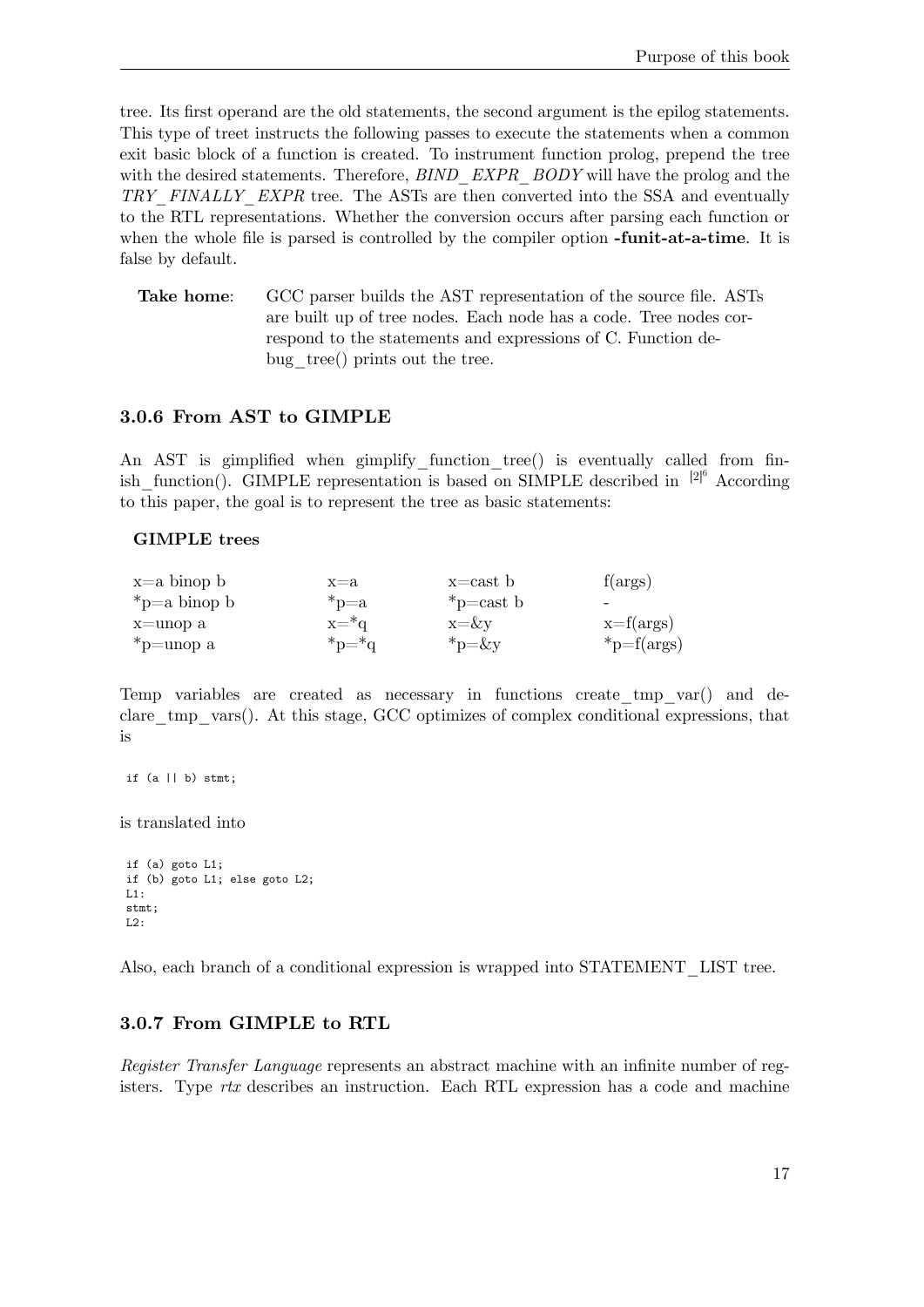mode. Similarly to ASTs, codes are grouped in a number of classes. They are defined in mode-classes.def.

#### **Classes of RTL expressions**

| Classes          | Explanation                                         |
|------------------|-----------------------------------------------------|
| RTX CONST OBJ    | represent a constant object (e.g. CONST INT)        |
| RTX OBJ          | represent an object (e.g, REG, MEM)                 |
| RTX COMPARE      | comparison (e.g. $LT$ , $GT$ )                      |
| RTX COMM COMPARE | commutative comparison (e.g, EQ, NE, ORDERED)       |
| RTX UNARY        | unary arithmetic expression (e.g, NEG, NOT)         |
| RTX COMM ARITH   | commutative binary operation (e.g., PLUS, MULT)     |
| RTX TERNARY      | non-bitfield three input operation (IF THEN ELSE)   |
| RTX BIN ARITH    | non-commutative binary operation (e.g., MINUS, DIV) |
| RTX BITFIELD OPS | bit-field operation (ZERO EXTRACT,                  |
|                  | SIGN EXTRACT)                                       |
| RTX INSN         | machine insn (INSN, JUMP INSN, CALL INSN)           |
| RTX MATCH        | something that matches in insns (e.g, MATCH DUP)    |
| RTX AUTOINC      | autoincrement addressing modes (e.g. POST DEC)      |
| RTX EXTRA        | everything else                                     |

Machine modes listed in file machmode.def specify a size and format of data at the machine level. At the syntax tree level, each ...\_TYPE and each ...\_DECL node has a machine mode which describes data of that type or the data of the variable declared. A list of instructions is built when function is compiled. Function emit\_insn() adds an instruction to the list. A variable declaration AST has its RTL already generated. Use DECL\_RTL to access it. Function emit\_cmp\_and\_jump\_insns() outputs a conditional statement. emit\_label() prints out a label. These functions chain instructions one after another. Macros PREV\_INSN and NEXT\_INSN are used to traverse the list. It is possible to access the first and last instructions using first insn and last insn. get insns() gives the first insn of the current sequence or current function. Use debug\_rtx() to print out an RTL instruction on the screen and function print  $rtl()$  to print a list of RTL expressions. A number of functions create the nodes. For example, gen\_label\_rtx() build a label. The most generic functions are located in the target-specific directory. For example, x86 architecture rtl generation files genrtl.c and genrtl.h are in ./host-i686-pc-linux-gnu.

### **3.0.8 From RTL to Object**

Each target architecture has its description represented as struct gcc\_target targetm. Default initializers are available in file targhooks.c The backend generates the assembly code for the specified target platform. Function *output\_asm\_insn()* is called for each instruction written to the assembly file. Function *final start function()* generates the prolog of the function before it is saved to the assembly file.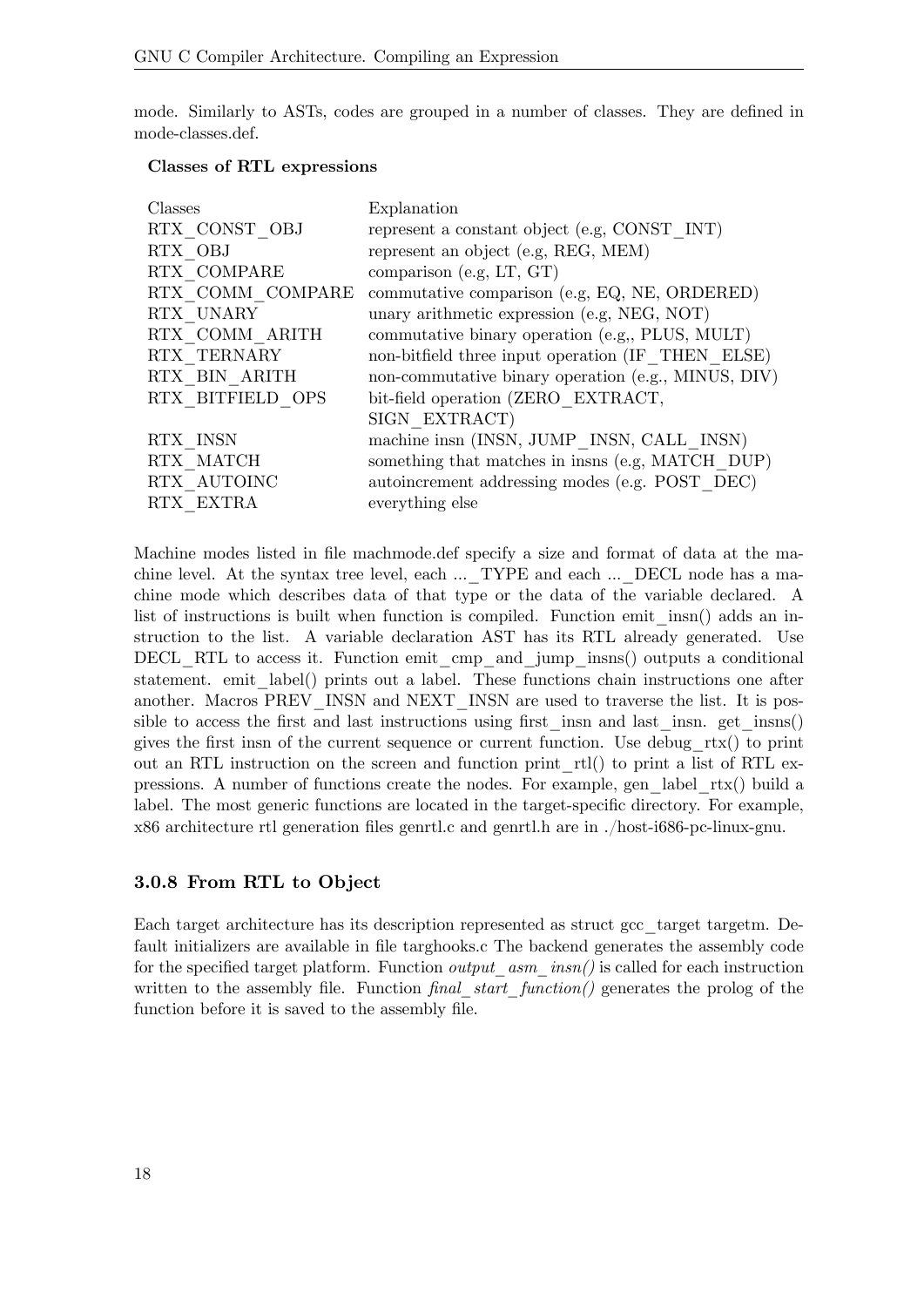## **3.0.9 Lowering Passes**

The processing of a function includes its *lowering* when a number of optimization passes are applied to it in function tree\_lowering\_passes(). As a result of lowering a function its control-flow graph is generated. A subsequent call to function cgraph  $\alpha$  create edges() uses basic block information to augment edges of the callgraph with invocations that the current function performs. References to functions yet undefined are saved in function record references().

### **All lowering passes**

| Name                                           | Meaning                                            |
|------------------------------------------------|----------------------------------------------------|
| remove useless stmts                           | N/A                                                |
| mudflap 1                                      | narrow-pointer bounds-checking by tree rewriting   |
| lower cf                                       | Lowers GIMPLE into unstructured form               |
| pass lower eh                                  | Exception handling semantics and decomposition for |
|                                                | trees                                              |
| pass build cfg                                 | Create basic blocks                                |
| pass lower complex O0                          | complex operation lowering without optimization    |
| pass lower vector                              | Lower vector operations to scalar operations       |
| pass warn function return Emit return warnings |                                                    |
| pass early tree profile                        | set up hooks for tree-based profiling              |

## **3.0.10 Switch Statement**

Let us consider how a switch statement is translated from the source code to GIMPLE to RTL. Function c\_parser\_switch\_statement() is called when the statement is encountered in the source code. A typical switch statement has a number of case statements that might have breaks. Therefore, the parser has c\_break\_label tree that marks the place where switch ends. The function parses the body of the statement and generates LABEL\_EXPR tree for the break label if at least one break was found. Function c\_finish\_case() attaches the body to the SWITCH\_EXPR tree as one of its operands. In addition, this tree has two other operands: switch condition and switch labels. The operands are accessed using macro SWITCH COND(), SWITCH BODY(), and SWITCH LABELS(). The labels are not filled in at the parse time. A switch statement is gimplified in function gimplify switch expr(). The idea is to separate the body from the decision part and generate switch labels to make it possible to redirect execution to the appropriate case after verifying the condition. We will consider the case when default label exists. This function has two pointers to the statement list: pre\_p which is the list of side effects and expr\_p which is the statement itself. The body of the switch is gimplified in gimplify to stmt  $list()$ . Case labels are saved in field case—labels of variable struct gimplify—ctx gimplify—ctxp. Then the function creates a TREE\_VEC of labels and initializes them with the corresponding case label. The TREE VEC is assigned to SWITCH LABELS operand of switch statement which is then appended to the pre p list. The original statement is then overwritten with the SWITCH\_BODY using expr\_p pointer. Finally, the SWITCH\_BODY operand of the switch statment in the side effects list is wiped out so that it contains labels only. From this point on it is clear that compiler tries to represent the original statement using a jump table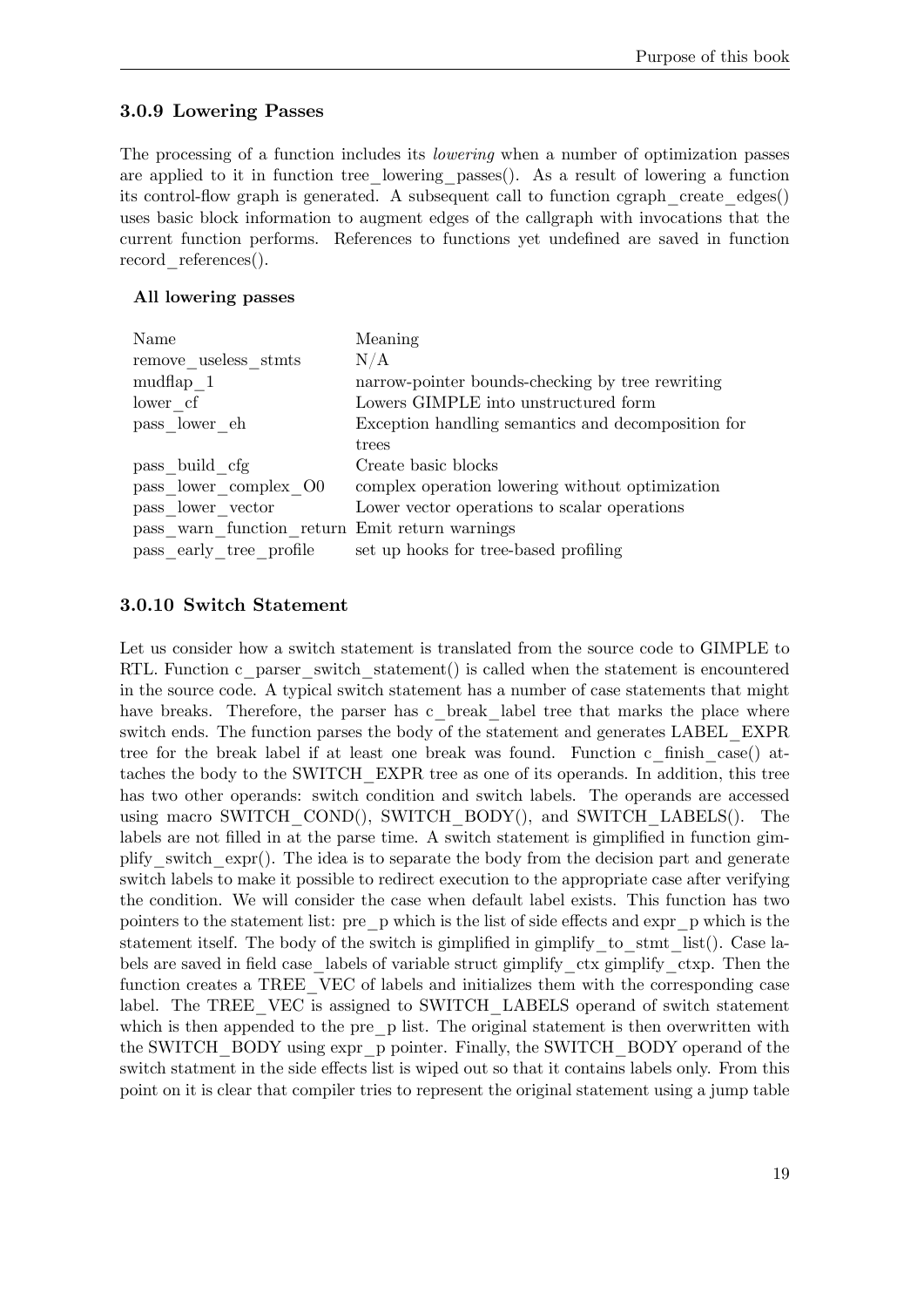which maps each possible index value to the address of the corresponding case. Function expand\_case() implements this idea. It generates a table\_label at which jump instructions for each possible index value are generated. Then function try\_tablejump() is called which expands index tree into index rtl and invokes do\_tablejump(). This function generates absolute index rtl which combines the base address table\_label and index offset. It emits jump instruction to the proper entry of the jump table afterwards. The execution continues in function expand case(). The jump table is generated using SWITCH LABELS:

labelvec[i] = gen\_rtx\_LABEL\_REF (Pmode, label\_rtx (n-*>*code\_label));

A number of jump instructions are emitted finally:

```
if (CASE_VECTOR_PC_RELATIVE || flag_pic)
  emit_jump_insn (gen_rtx_ADDR_DIFF_VEC (CASE_VECTOR_MODE,
                                         gen_rtx_LABEL_REF (Pmode, table_label),
                                         gen_rtvec_v (ncases, labelvec),
                                         const0_rtx, const0_rtx));
```
**Take home:** The backend generates the assembly code for the specified target platform.

- 1.  $\sim 78$  $\sim 78$  $\sim 78$
- 2. **ˆ [9](#page-22-2)** L. Hendren, C. Donawa, M. Emami, G. Gao, Justiani, and B. Sridharan. *Designing the McCAT Compiler Based on a Family of Structured Intermediate Representations.* In Proc. of the 5th International Workshop on Languages and compilers for Parallel Computing, 1992.

<span id="page-22-0"></span><sup>7</sup> [#ref\\_rh\\_magazine](#ref_rh_magazine)

<span id="page-22-1"></span><sup>8</sup> <http://www.redhat.com/magazine/002dec04/features/gcc/>

<span id="page-22-2"></span><sup>9</sup> [#ref\\_simple\\_paper](#ref_simple_paper)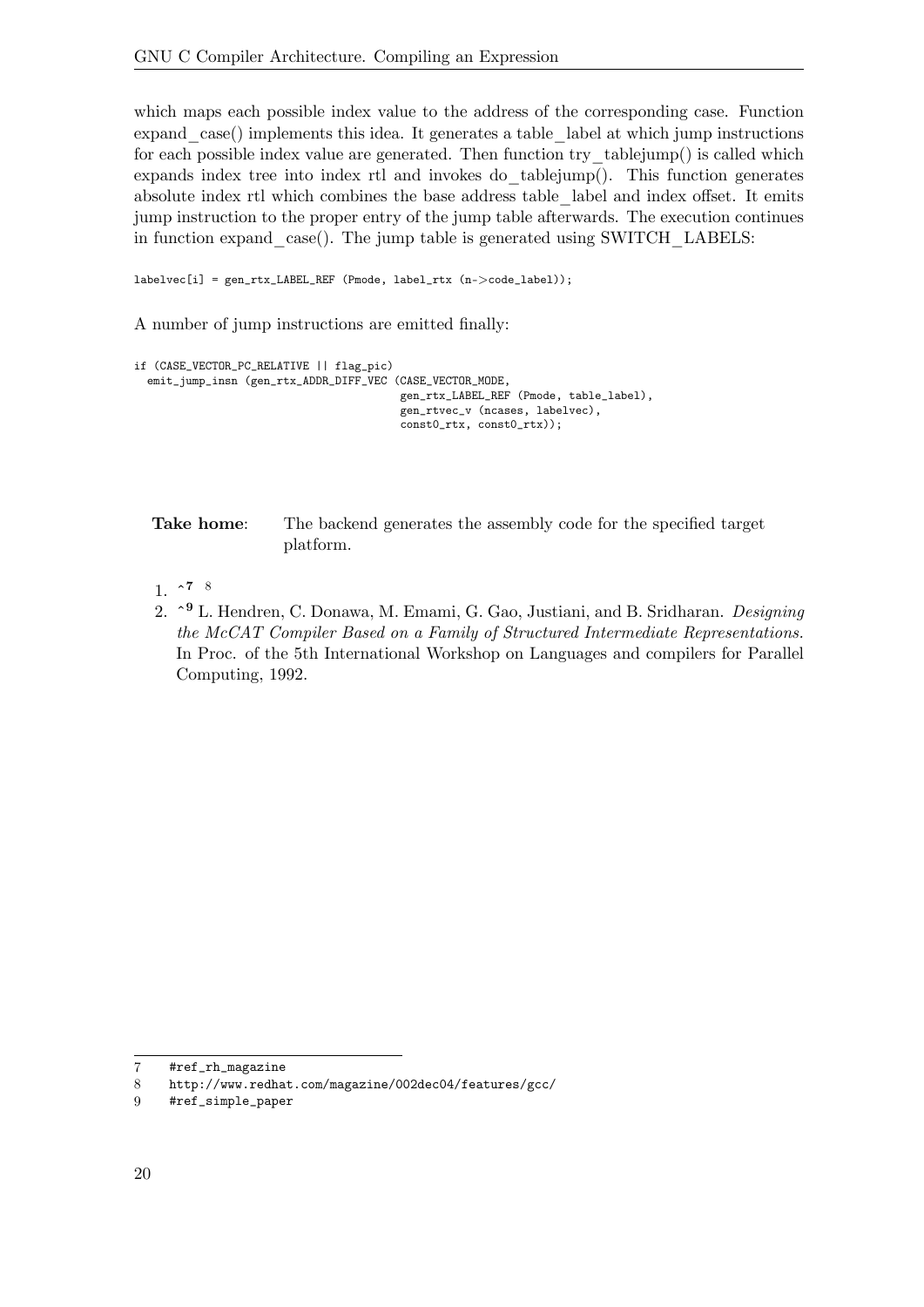# <span id="page-23-0"></span>**4 Compilation of a function**

# <span id="page-23-1"></span>**4.1 Function Prolog and Epilog**



**Figure 6** GCC stack frame layout.

A prolog is used to initialize the function, for example set up its stack frame. A function epilog is used to finalize execution. At each level of compilation, there are common actions performed for each function. Therefore, a number of prolog/epilog generation functions exist in GCC. At the GIMPLE level prolog is generated in function gimplify function  $tree()$ . It adds profiling hooks if instructed so using -finstrument-functions. At the RTL level, function expand\_function\_start is used. It starts the RTL for a new function, and set variables used for emitting RTL. It also makes the label for return statements to jump to and decides whether to return the value in memory or in a register. After this, it calls assign  $\gamma$  parms() which maps the formal-ins to the actual-ins. Machine-level prolog and epilog are added in pass flow2, function thread prologue and epilogue insns() which relies upon machine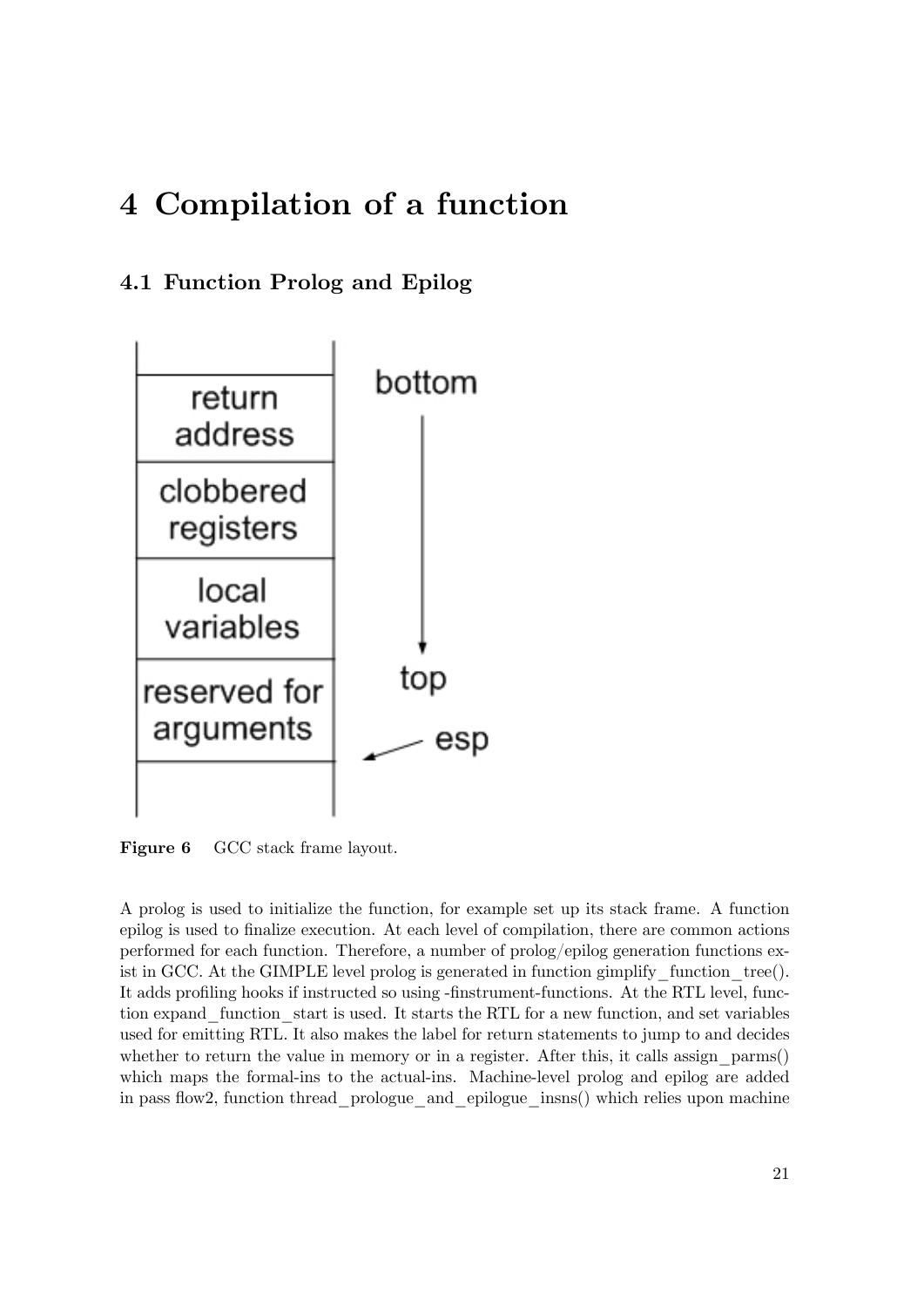description file, for example i386.md. The description has a number of entries. The prolog and epilog entries is used in this case. They are set to ix86\_expand\_prologue() and ix86 expand epilogue() respectively that generate RTL prologue and epilog for i386 architecture. The machine-specific code takes care of registered used in the function so that they are preserved between function calls. The push instructions are added as the very first instructions of a function. The machine-specific code is generated as an RTL expression rather than assembly because this is the representation used at this pass of the compiler. The RTL representation is the most general across various targets. Therefore, a push instruction of i386 corresponds to a number of RTL expressions:

```
static rtx
gen_push (rtx arg)
{
 return gen_rtx_SET (VOIDmode,
                    gen_rtx_MEM (Pmode,
                                  gen_rtx_PRE_DEC (Pmode,
                                                   stack_pointer_rtx)),
                    arg);
}
```
At the assembly output level, prolog is generated in functions assemble start function() and final start function(). Their output is mostly related to debugging. One should note that the prolog functions are executed from the higher-level representation to the lowerlevel ones. At the run-time, the execution order of the added code is opposite. That is, the machine-level prolog is executed first. In case of i386, it saves the registers used in the function and sets up a new stack frame. Then the parameters are received and the profiling hooks are called.

# <span id="page-24-0"></span>**4.2 Local Control Flow Analysis**

A *control-flow graph* is built up of *basic blocks* which is a sequence of instructions with only one entry and one exit. Type struct basic\_block describes it. There is a pointer to the statement list that defines the basic block. Each basic block also has a pointer to the previous and next BB. Therefore, it is possible to link them in a list. Fields preds and succs give access to control/data flow edges into and out of the block. Function create\_basic\_block() takes the first and the last statements and inserts the new BB after a given one. make  $\deg(e)$  links the two BBs. Use macro FOR\_EACH\_BB to traverse a CFG. Each function flow graph has an entry and an exit block accessed using ENTRY\_BLOCK\_PTR and EXIT\_BLOCK\_PTR respectively. Function build\_tree\_cfg() takes a GIMPLE tree and generates the CFG. First, it initializes the CFG with two BBs: ENTRY\_BLOCK and EXIT\_BLOCK. It calls make  $\text{blocks}()$ , then make  $\text{edges}().$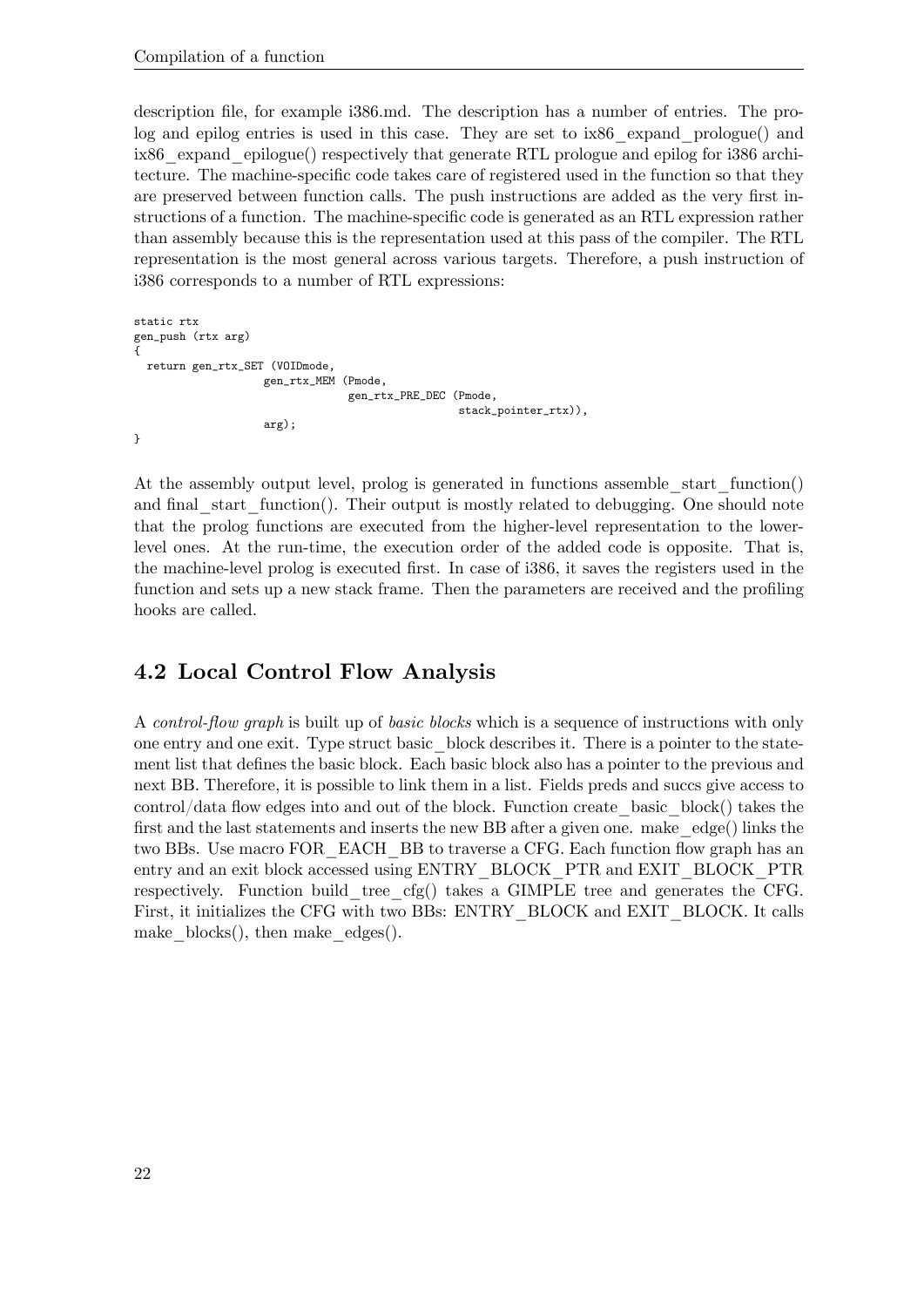# <span id="page-25-0"></span>**5 Function calls**

## <span id="page-25-1"></span>**5.1 Global Control-Flow Analysis**

The functions of a file are used to generate a *callgraph* in file cgraphunit.c. The two relevant functions are cgraph finalize compilation unit() which is called from function pop file scope() after the file has been parsed and cgraph finalize function() which is called from finish function $($ ). The effect of each function depends on the compilation mode. The **unit-at-a-time** mode instructs the compiler to build the callgraph only after each function has been parsed. When this option is not present a function is converted as soon as it is parsed. cgraph\_finalize\_function() calls cgraph\_analyze\_function() that converts it to RTL. Otherwise, the function is queued in cgraph\_nodes\_queue. At the end cgraph  $finalize$  compilation unit() takes care of the queue. cgraph nodes is the global variable representing the callgraph. Function dump\_cgraph allows one to print out the callgraph.

## <span id="page-25-2"></span>**5.2 Parameter Passing**

In this chapter we will find out how functions call each other. Typically, a function passes a number of parameters when it makes a call. A stack frame is created when the function begins. It is possible, however, that the stack frame of the previous function gets reused. This type of function call is called a sibling call. When the function body is not large enough the run-time overhead of setting up a stack frame is too high. In this case the callee function gets inlined into the parent function. Function expand\_call() takes a CALL\_EXPR tree and generates RTL expression. It has to decide argument passing mode. struct arg\_data contains necessary information for each argument.

#### **struct arg\_data**

| Field Name             | Explanation                                                               |
|------------------------|---------------------------------------------------------------------------|
| tree tree value        | Tree node for this argument                                               |
| enum machine mode mode | Mode for value                                                            |
| rtx value              | Current RTL value for argument, or 0 if it isn't<br>precomputed           |
| rtx initial value      | Initially-compute RTL value for argument; only<br>for const functions.    |
| rtx reg                | Register to pass this argument in, 0 if passed<br>on stack                |
| rtx tail call reg      | Register to pass this argument in when gener-<br>ating tail call sequence |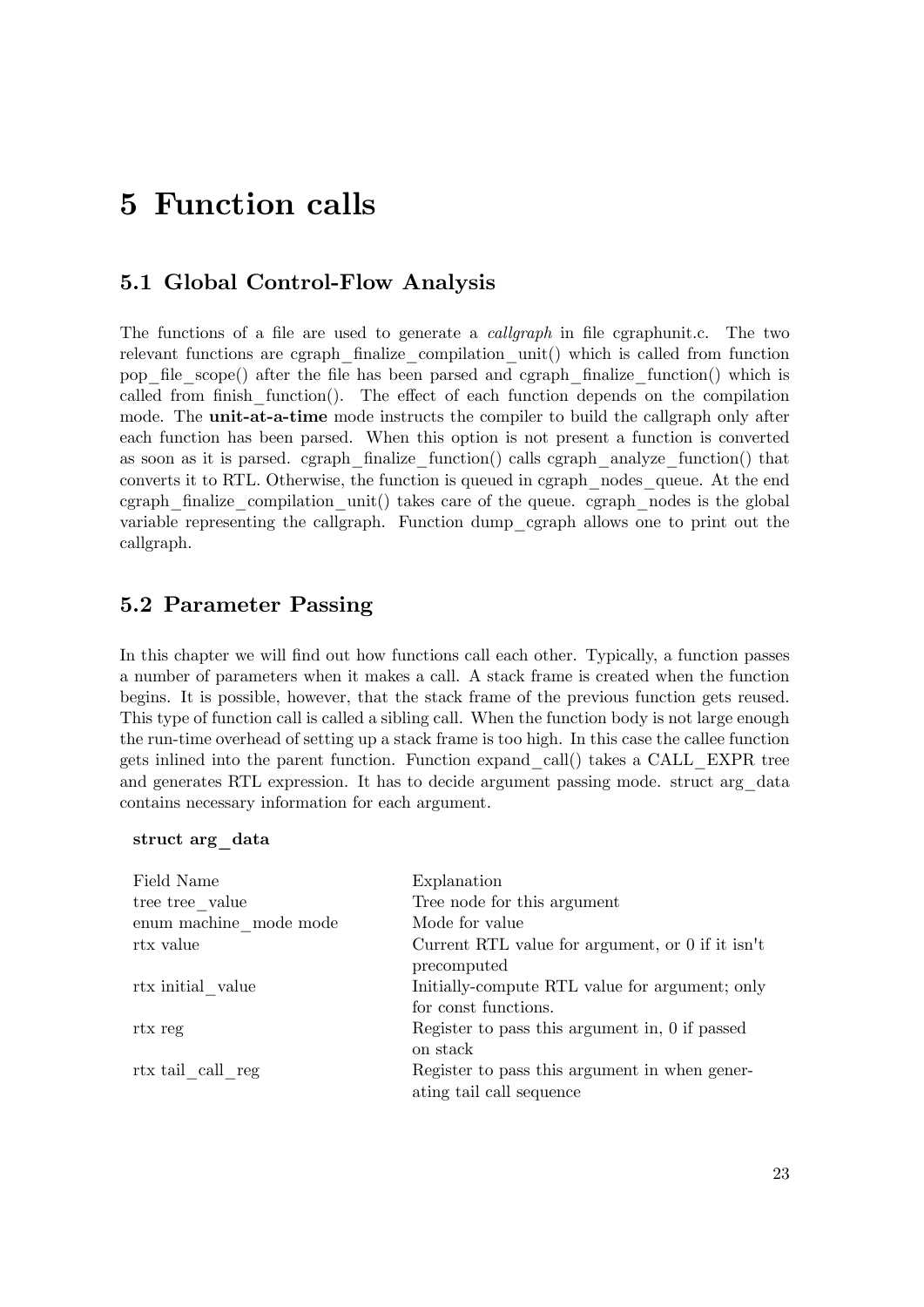| struct arg data                |                                                  |
|--------------------------------|--------------------------------------------------|
| rtx parallel_value             | If REG is a PARALLEL, this is a copy of          |
|                                | VALUE pulled into the correct form for           |
|                                | emit group move.                                 |
| int unsignedp                  | If REG was promoted from the actual mode of      |
|                                | the argument expression, indicates whether the   |
|                                | promotion is sign- or zero-extended              |
| int partial                    | Number of bytes to put in registers. 0 means     |
|                                | put the whole are in registers or not passed in  |
|                                | registers.                                       |
| int pass on stack              | Nonzero if argument must be passed on stack.     |
|                                | Note that some arguments may be passed on        |
|                                | the stack even though pass on stack is zero,     |
|                                | just because FUNCTION ARG says so                |
| struct locate and pad arg data | Some fields packaged up for lo-                  |
| locate                         | cate and pad parm                                |
| rtx stack                      | Location on the stack at which parameter         |
|                                | should be stored                                 |
| rtx stack slot                 | Location on the stack of the start of this argu- |
|                                | ment slot                                        |
| $\,$ rtx $\,$ save $\_$ area   | Place that this stack area has been saved, if    |
|                                | needed                                           |
| rtx *aligned regs              | If an argument's alignment does not permit       |
|                                | direct copying into registers, copy in smaller-  |
|                                | sized pieces into pseudos. These are stored in a |
|                                | block pointed to by this field.                  |
| int n aligned regs             | says how many word-sized pseudos we made         |

Generating a function call is impossible without certain machine-specific information, for example the number of hardware registers of different types. A number of macros defined in each architecture .h file take care of connecting the middle-end with the back-end:

#### **Argument macros**

| Macro Name           | Explanation                                         |
|----------------------|-----------------------------------------------------|
| INIT CUMULATIVE ARGS | Initialize CUMULATIVE ARGS data structure for       |
|                      | a call to a function whose data type is FNTYPE.     |
| FUNCTION ARG         | Define where to put the arguments to a function.    |
|                      | Value is zero to push the argument on the stack, or |
|                      | a hard register in which to store the argument.     |
| FUNC-                | Update the data in CUM to advance over an argu-     |
| TION ARG ADVANCE     | ment.                                               |

Function init cumulative args() in file i386.c takes care of this in case of x86 architecture. It takes into account function attributes regparm and fastcall that a user might specify in which case the number of available registers is set accordingly. However, if the function takes a variable number of arguments then all parameters are passed in the stack. Parame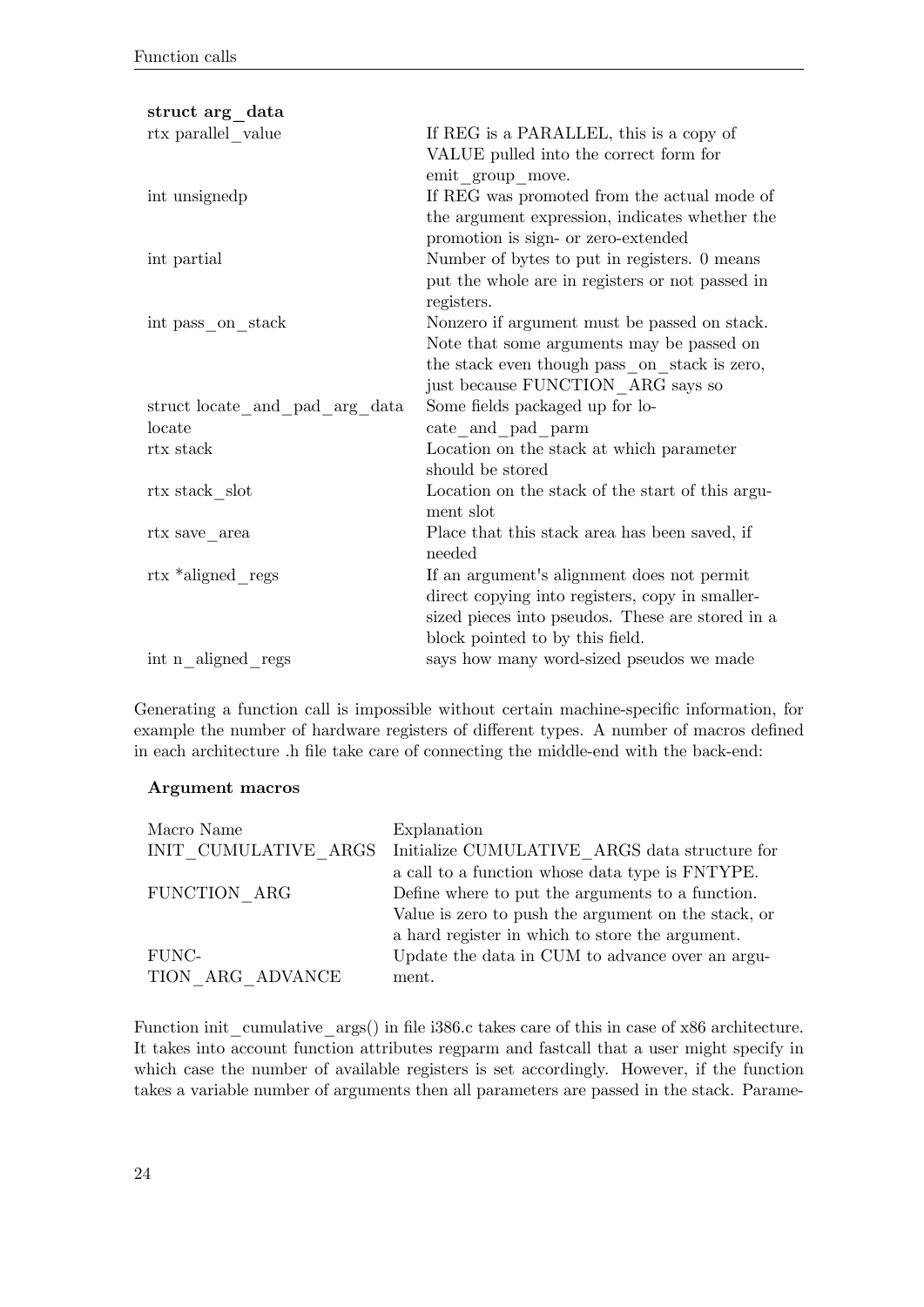ters' location is decided in function initialize\_argument\_information(). A machine-specific function  $arg()$  returns the rtl for an argument if it goes into a register:

ret = gen\_rtx\_REG (mode, regno);

It is possible that a parameter is passed both on the stack and in a register, for example if the parameter's type is addressable. Depending on certain conditions, sibling call instruction chain is generated in addition to the normal chain. Let us consider the case when only normal chain is generated. Variable rtx argblock is the address of space preallocated for stack parameters (on machines that lack push insns), or 0 if space not preallocated. A number of machine-specific variables shape up the stack. ACCUMULATE\_OUTOING\_ARGS instructs the compiler to preallocate the sufficient number of bytes for all arguments of any function call in the function prolog. After that, function arguments are saved in that area without modifying stack frame size. ACCUMULATE\_OUTOING\_ARGS depends on variable target\_flags. It depends on machine configuration and command-line options. In case of ACCUMULATE\_OUTOING\_ARGS, i386-specific variable

```
const int x86_accumulate_outgoing_args = m_ATHLON_K8 | m_PENT4 |
m_NOCONA | m_PPRO;
```
and a command-line option **-maccumulate-outgoing-args** enable this feature. This means that it is enabled on a Pentium4 and that push/pop instructions are not used to pass funcitons' parameters. If we preallocated stack space, compute the address of each argument and store it into the ARGS array. Precompute parameters as needed for a function call. this routine fills in the INITIAL\_VALUE and VALUE fields for each precomputed argument. precompute\_arguments() Given a FNDECL and EXP, return an rtx suitable for use as a target address in a call instruction

funexp = rtx\_for\_function\_call (fndecl, addr);

Precompute all register parameters. It isn't safe to compute anything once we have started filling any specific hard regs. precompute\_register\_parameters (num\_actuals, args, &reg\_parm\_seen); Now store (and compute if necessary) all non-register parms. These come before register parms, since they can require block-moves, which could clobber the registers used for register parms. Parms which have partial registers are not stored here, but we do preallocate space here if they want that.

```
store_one_arg (&args[i], argblock, flags,
                  adjusted_args_size.var != 0,
                  reg_parm_stack_space)
```
Do the register loads required for any wholly-register parms or any parms which are passed both on the stack and in a register. Their expressions were already evaluated.

load\_register\_parameters (args, num\_actuals, &call\_fusage, flags, pass == 0, &sibcall\_failure);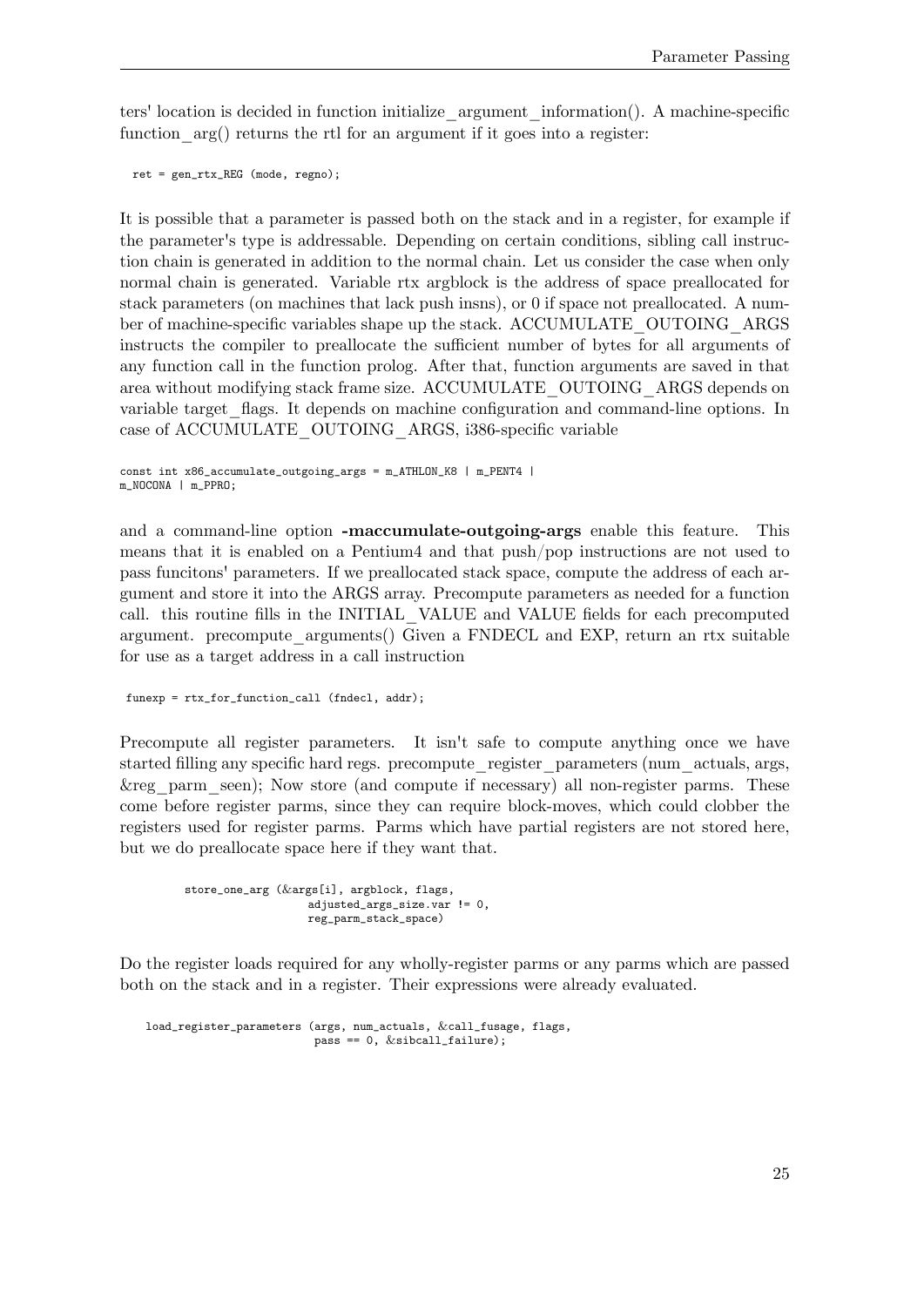Finally, emit call 1() generates instructions to call function FUNEXP, and optionally pop the results. The CALL\_INSN is the first insn generated. When the placement of the arguments is decided variable struct args\_size args\_size saves the total size of stack arguments. It records the size of a sequence of arguments as the sum of a tree-expression and a constant. The tree part is necessary to handle arguments of variable size, for example arrays arguments which size is not known at compile-time. The C language does not allow variable-sized arguments. One might wonder how the callee function finds out where the arguments arrive. It also uses machine-specific information that the caller used. Rerunning INIT\_CUMULATIVE\_ARGS, FUNCTION\_ARG, and FUNCTION\_ARG\_ADVANCE in the callee decides whether an argument should arrive in a register or on the stack identically to expand\_call.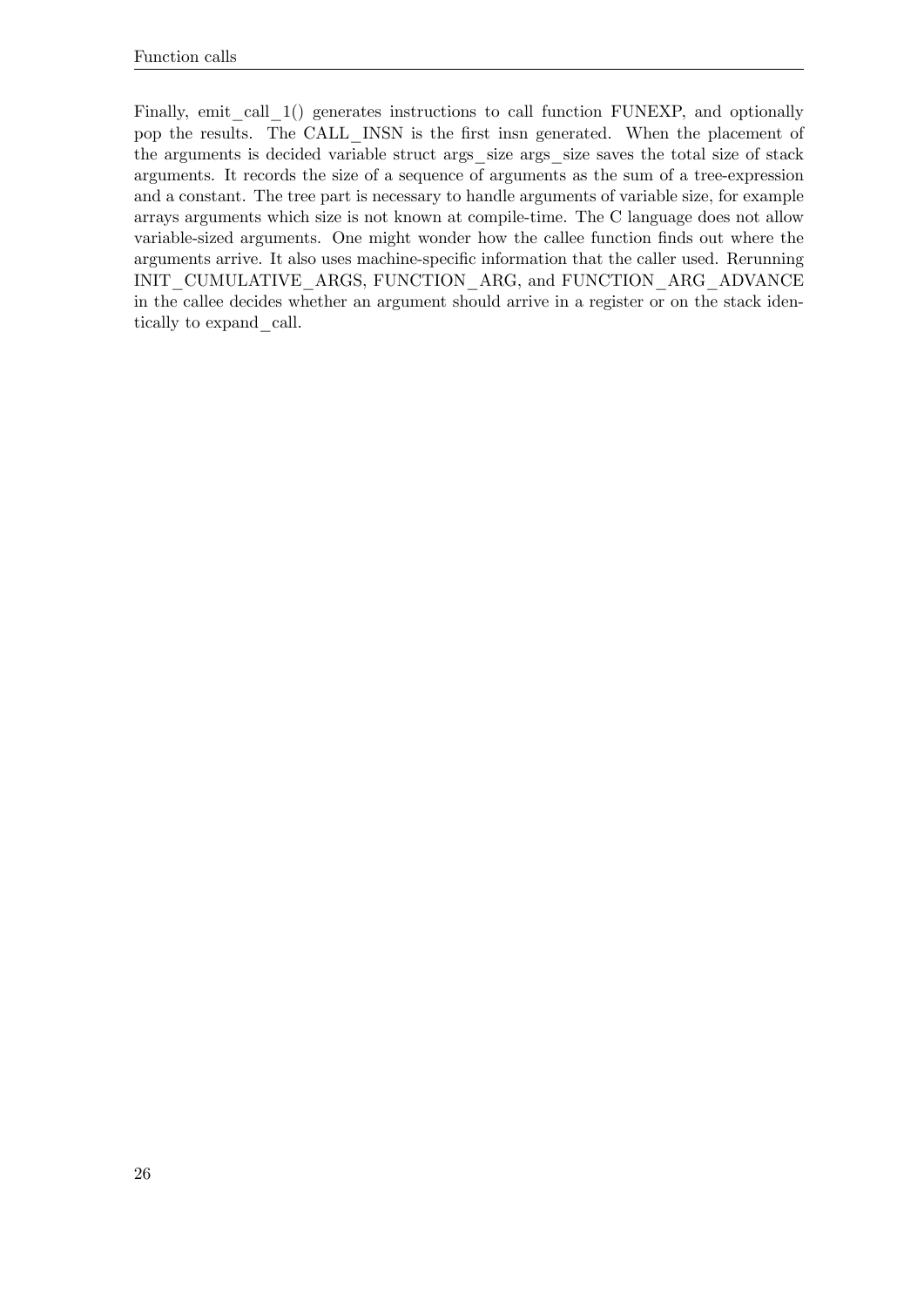# <span id="page-29-0"></span>**6 Stackguard**

Stackguard is implemented in the following files. These files translates GIMPLE to RTL.They take advantage of the CFG to instrument function prolog and epilog. 1) cfgexpand.c Stackguard is created in function expand\_used\_vars(). Depending on stackguard flag either all arrays or character arrays only are allocated first. tree expand  $cfg()$ takes care of prolog when it calls stack\_protect\_prologue(). The corresponding function stack\_protect\_epilogue() is called from calls.c to take care of tail calls and from tree expand cfg(); 2) function.c stack protect prologue(), stack protect epilogue() The functions use machine definition targetm. 3) targhooks.c Contains default initializers of target architecture hooks. default\_stack\_protect\_guard() builds a VAR\_DECL tree node that represents variable \_\_stack\_chk\_guard. default\_stack\_protector\_fail() builds a call to function  $\epsilon$  stack chk fail(). These ASTs are converted into RTL trees using expand\_expr\_stmt(). The prolog and epilog functions add RTL expressions directly as well. For example, to detect a compromise function epilog generates a conditional statement that compares the canary word on the stack with its initial value:

emit\_cmp\_and\_jump\_insns (x, y, EQ, NULL\_RTX, ptr\_mode, 1, label);

where x and y are corresponding declaration RTLs:

```
x = validize_mem (DECL_RTL (cfun->stack_protect_guard));
y = \text{validize\_mem} (DECL_RTL (guard_decl));
```
Stackguard implements a certain amount of static analysis to make sure that suspicious functions with arguments of fixed length do not have vulnerabilities. The underlying mechanism is that of builtins. Stackguard has file strcpy.h that defines functions of interest, for example strcpy(). The new definition uses builtins  $\_\_\simeq$  ssp $\_\text{bos}$ () to find out object size and  $\frac{\text{builtin}}{\text{exp}(x)}$  strcpy $\frac{\text{chk}(x)}{x}$ 

- 1. define ssp bos(ptr) builtin object size (ptr, SSP\_FORTIFY\_LEVEL *>* 1)
- 2. define strcpy(dest, src)  $\setminus$

```
((\_ssp\_\text{bos} \text{ (dest)} != (\text{size}\_\text{t}) -1) \? __builtin___strcpy_chk (dest, src, __ssp_bos (dest)) \
 : __strcpy_ichk (dest, src))
```
The builtins are evaluated at compile time. Function warning() called in maybe emit chk warning() prints out a message if the destination buffer is overflown.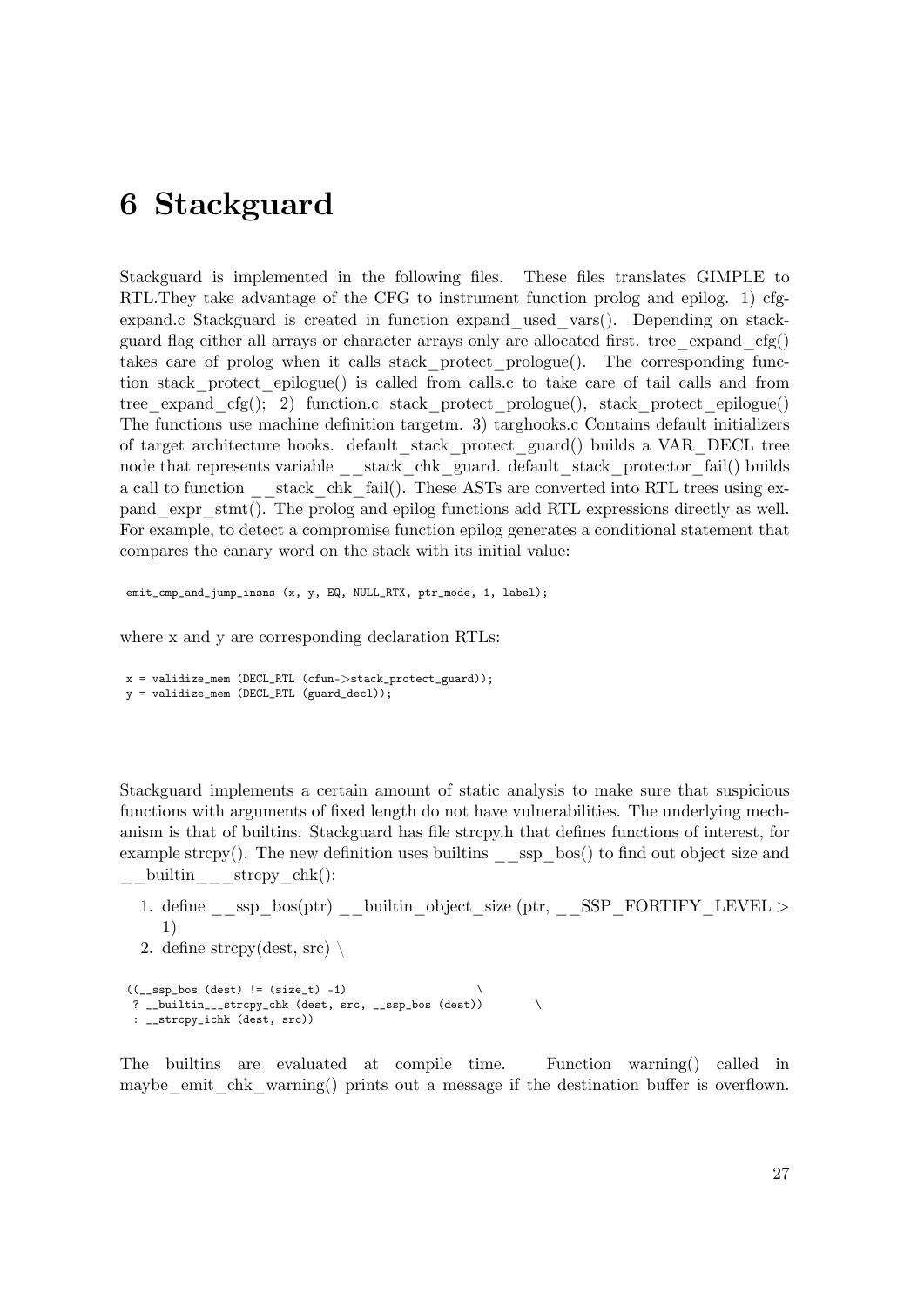In case when Stackguard is unable to find out statically if the buffer is overrun function strcpy chk() is called at run-time. Library libssp provides the function. However, the protected program does not require linking with this library explicitly. Instead, GCC instructs the loader to use a shared library.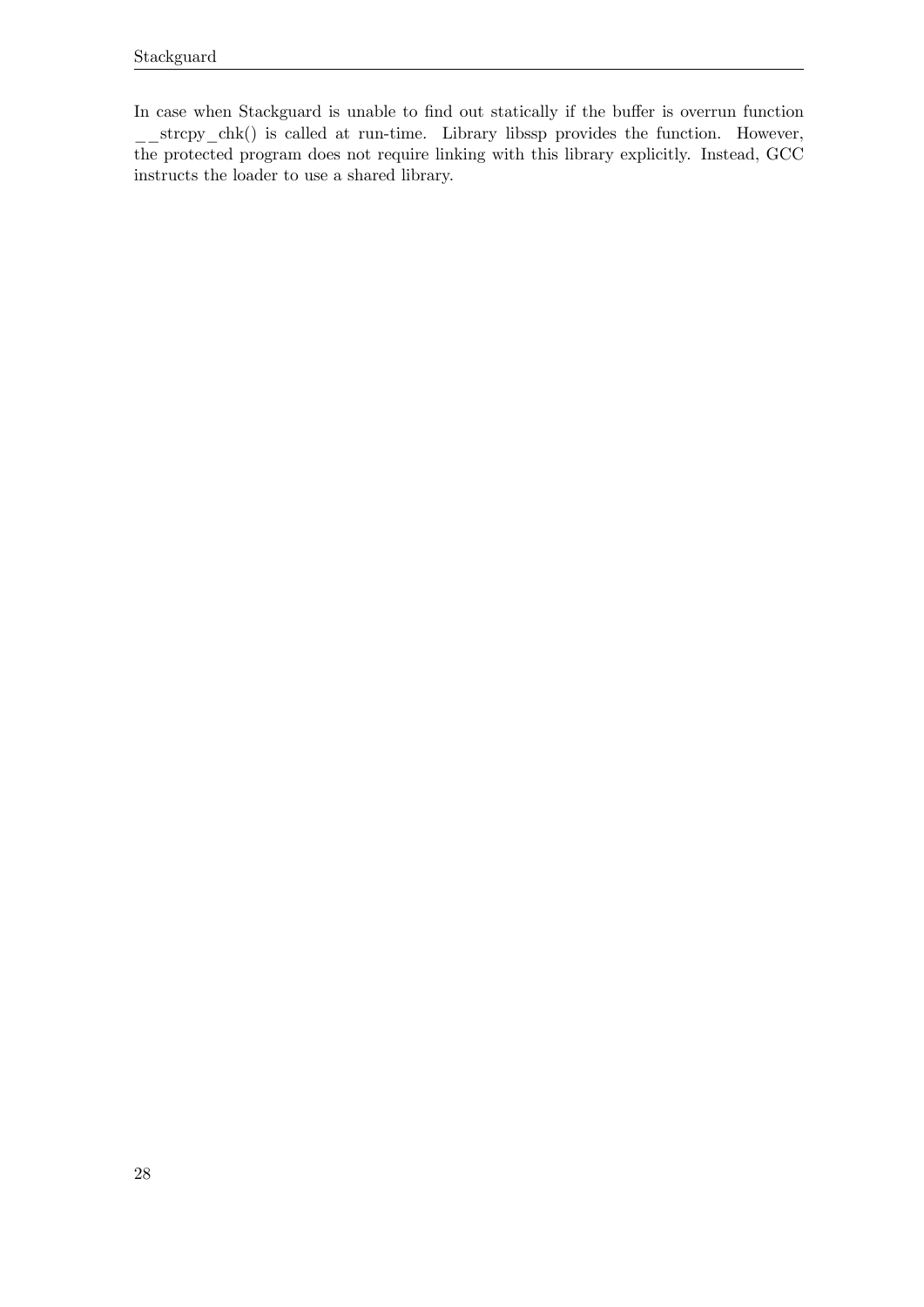# <span id="page-31-0"></span>**7 GEM Framework**

### **7.0.1 Hooks**

GEM framework is designed to facilitate development of compiler extensions. The idea of GEM is similar to the idea of Linux Security Modules<sup>[1](#page-31-1)</sup> (LSM), a project that defines hooks throughout Linux kernel that allow one to enforce a security policy. GEM defines a number of hooks throughout GCC's source code. It is implemented as a patch to GCC. With GEM, a compiler extension is developed as a stand-alone program. It is compiled into a dynamically-linked module which is specified as the command line argument when GCC is invoked. GCC loads the module and calls its initialization function. The module then registers its hooks that are call-back functions in GCC. In addition to the compiler hooks, GEM provides macros and functions that simplify extension development. In this chapter we will first introduce the hooks that GEM framework adds to GCC. Then we describe the typical issues in extension programming. The project home page is at  $2$  GEM adds several hooks throughout GCC source code. New hooks are added to GEM as necessary.

- Hook **gem\_handle\_option** to function *handle\_option()* which processes each command line option. The hook takes the current option as its argument. If the hook returns value **GEM** RETURN then GCC ignores the option.
- Hook **gem\_c\_common\_nodes\_and\_builtins** which is called after all standard types are created. The GCC extension can create additional types.
- Hook **gem\_macro\_name** allows one to save the name of the macro being defined. Another GEM hook **gem\_macro\_def** is called when the macro definition is parsed. Using the macro name of the new macro definition it is possible to re-define the macro. This hook is added to function *create\_iso\_definition()*.
- Hooks **gem\_start\_decl** and **gem\_start\_function** are called when a function or variable declaration/definition starts.
- Hook **gem** build function call allows one to modify the name and the arguments of a function call.
- Hook **gem\_finish\_function** is inserted to *finish\_function()* which is called from from grammar file. The compiler extension receives the function body of the function before it is translated into RTL.
- Hooks **gem\_output\_asm\_insn** and **gem\_final\_start\_function** are added to function *output* asm insn() which is called for each instruction of the assembly code and

<span id="page-31-1"></span><sup>1</sup> <http://lsm.immunix.org/>

<span id="page-31-2"></span><sup>2</sup> <http://research.alexeysmirnov.name/gem>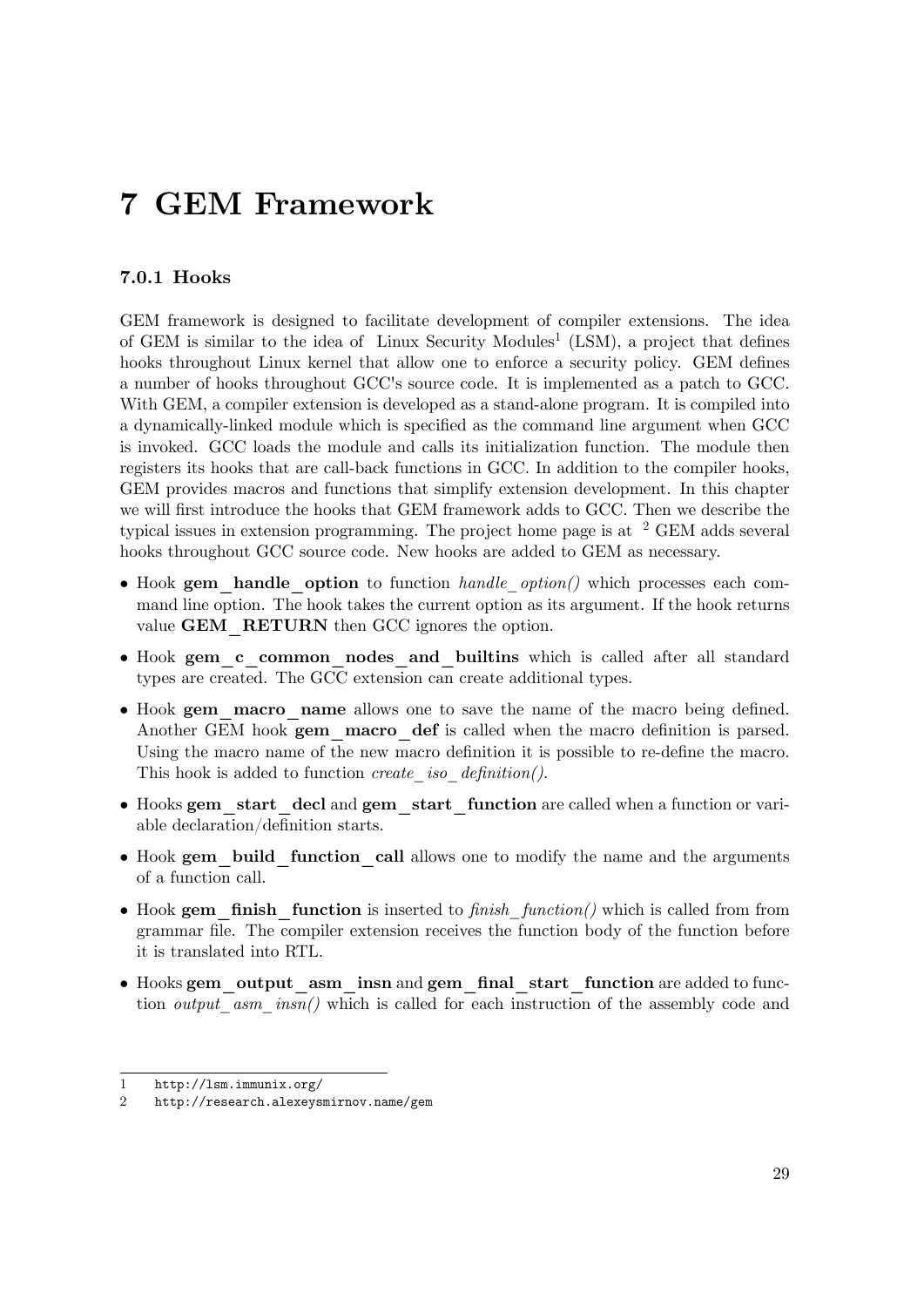function *final* start function() called when the assembly code is written to the file, respectively. The former hook receives the text that is written to the file which allows it to modify the output. The latter hook can modify function's prolog.

**Take home:** GEM hooks are defined mostly at the AST level. A few hooks are defined at the assembly level. The new hooks are added as necessary.

#### **7.0.2 Traversing an AST**

When the function's AST is constructed one can instrument it. GEM's gem\_finish\_function hook receives the AST of a function. The idea is to traverse the AST and instrument the AST nodes as necessary. Function *walk\_tree()* takes the AST, the callback function, the optional data, *NULL* by default, and the walk\_subtrees parameter, NULL by default. The callback function is called for each node of the AST before the operands are traversed. If the callback function modifies the *walk\_subtree()* variable then the operands are not processed. The following code demonstrates the idea:

```
static tree walk_tree_callback(tree *tp, int *walk_subtrees, void *data) {
  tree t=*tp;
  enum tree_code code = TREE\_CODE(t);
 switch (code) {
 case CALL_EXPR:
   instrument_call_expr(t);
   break;
  case MODIFY_EXPR:
   instrument_modify_expr(t);
   break;
 }
}
walk_tree(&t_body, walk_tree_callback, NULL, NULL);
```
**Take home:** Function walk tree() traverses an AST applying user-defined callback function to each tree node.

#### **7.0.3 Instrumenting an AST**

In this section we describe functions that create new tree nodes and how to add the new nodes to an AST.

#### **Lookup of a Declaration in the Symbol Table**

```
void gem_find_symtab(tree *t_var, char *name) {
  tree t_ident = get_identifier(name);
  if (t_ident) *t_var = lookup_name(t_ident); else *t_var=NULL_TREE;
\mathbf{I}
```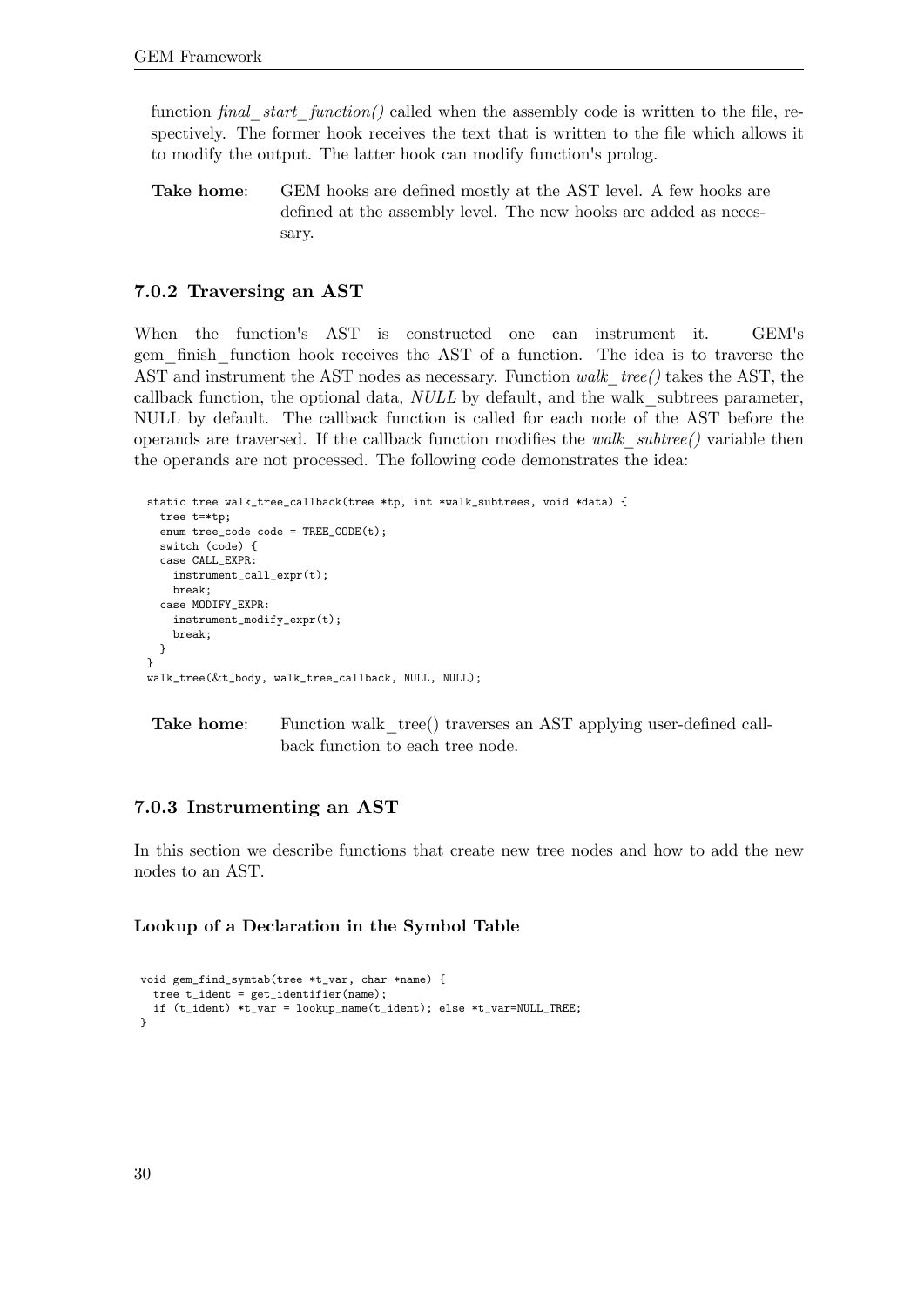#### **Building Tree Nodes**

The *walk\_tree* callback function can instrument the AST. Functions *build1()* and *build()* construct new tree nodes. The former function takes one operand, the latter one takes more then one operand. The following code computes the address of the operand, same as '&' C operator:

```
t = build1(ADDR_EXPR, TREE_TYPE(t), t);
```
The following example refers to an array element  $\arcsin 0$ :

```
t = build(ARRAY_REF, integer_type_node, arr, integer_zero_node);
```
The following example builds an integer constant:

 $t = \text{build-int\_cst}(\text{NULL\_TREE}, 123);$ 

Building a string constant is more difficult. The following example demonstrates the idea:

```
tree gem_build_string_literal(int len, const char *str) {
  tree t, elem, index, type;
  t = build_string (len, str);
  elem = build_type_variant (char_type_node, 1, 0);
  index = build_index_type (build_int_2(len-1, 0));
  type = build_array_type (elem, index);
  T_T(t) = type;TREE_READONLY(t)=1;
  TREE_STATIC(t)=1;
  TREE_CONSTANT(t)=1;
  type=build_pointer_type (type);
  t = build1 (ADDR_EXPR, type, t);
  t = build1 (NOP_EXPR, build_pointer_type(char_type_node), t);
  return t;
}
```
To build a function call one needs to find the function's declaration and build the list of arguments. Then the CALL\_EXPR is constructed:

```
gem_find_symtab(&t_func_decl, "func");
t_arg1 = build_tree_list(NULL_TREE, arg1);
t_{\texttt{arg2}} = \text{build\_tree\_list}(\text{NULL\_TREE}, \text{arg2});...
TREE_CHAIN(t_arg1)=t_arg2;
...
TREE_CHAIN(t_argn)=NULL_TREE;
t_{call} = \text{build_function}_call(t_{func\_decl}, t_{argl});
```
If you want to build a list of statements  $\{ \text{stmt1}; \text{stmt2}; \dots \}$ , then you need to use function *append\_to\_statement\_list()*:

```
tree list=NULL_TREE;
for (i=0; i<num_stmt; i++) {
 BUILD_FUNC_CALL1(t_call, t_send, t_arr[i], NULL_TREE);
 append_to_statement_list(t_call, &list);
```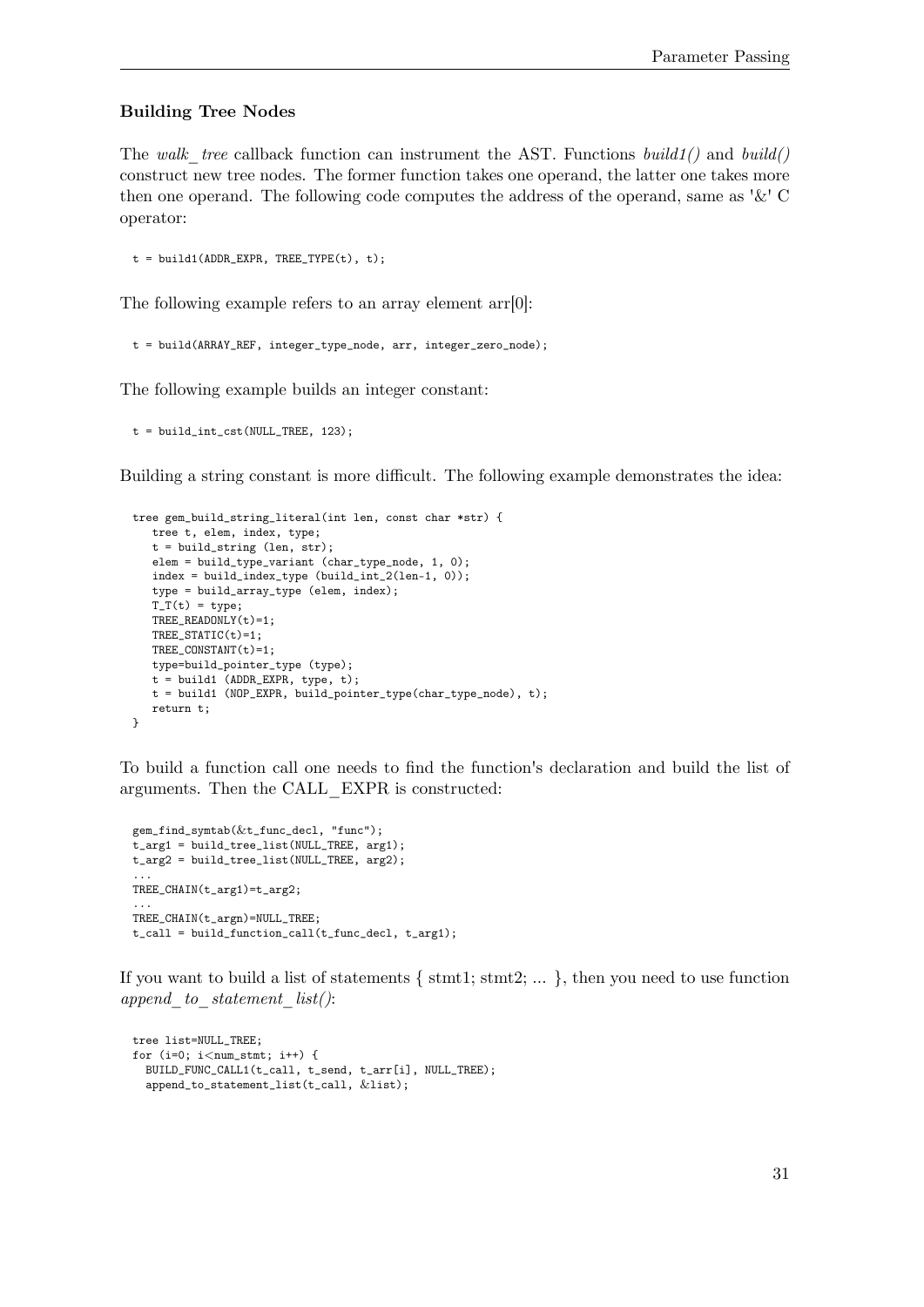#### }

#### **Adding Nodes to a Tree**

GCC 4.1 has an interface that allows one to add a chain of nodes into another chain of nodes implemented in file **tree-iterator.c**. Functions *tsi\_start()* and *tsi\_last()* create a tree statement iterator and assigns it to the first or the last tree in the list, respectively. Functions *tsi\_link\_before()* and *tsi\_link\_after()* link a statement using the iterator either before or after the current statement. There is also function *append\_to\_statement\_list()* that adds a node to a list. If the specified list argument is *NULL\_TREE* then a new statement list is allocated.

#### **Building Function and Variable Declarations**

A global declaration is added in hook gem\_c\_common\_nodes\_and\_builtins(). In this following example we build a structure type and create a global variable of this type. The structure has a field of type unsigned int and a function pointer field.

```
t_log = make_node(RECORD_TYPE);
decl_chain = NULL_TREE;
field_decl = build_decl(FIELD_DECL, get_identifier("addr"),
unsigned_type_node);
TREE_CHAIN(field_decl)=decl_chain;
decl_chain=field_decl;
DECL_FIELD_CONTEXT(decl_chain) = t_log;
 ...
t_func_type = build_function_type_list(void_type_node, unsigned_type_node,
NULL_TREE);
field_decl = build_decl(FIELD_DECL, get_identifier("add_addr"),
build_pointer_type(t_func_type);
TREE_CHAIN(field_decl)=decl_chain;
decl_chain=field_decl;
DECL_FIELD_CONTEXT(decl_chain) = t_log;
 ...
TYPE_FIELDS(t_log) = nreverse(decl_chain);
layout_type(t_log);
pushdecl(build_decl(TYPE_DECL, get_identifier("log_t"), t_log));
decl = build_decl(VAR_DECL, get_identifier("log"), build_pointer_type(t_log));
DECL_EXTERNAL(decl)=1;
pushdecl(decl);
```
#### **7.0.4 When to Instrument**

In this section we will describe when each of GEM hooks is used.

- Add new function and type declarations in hook **gem\_c\_common\_nodes\_and\_builtins**.
- Instrument an AST after it is parsed in hook **gem\_finish\_function**.
- Modify attributes of a declaration in hooks **gem\_start\_decl** and **gem\_finish\_decl**. Let us say we would like to replace local array declarations char  $\arctan 10$  with a heap array char  $*arr=(char*)$ malloc $(10)$ ;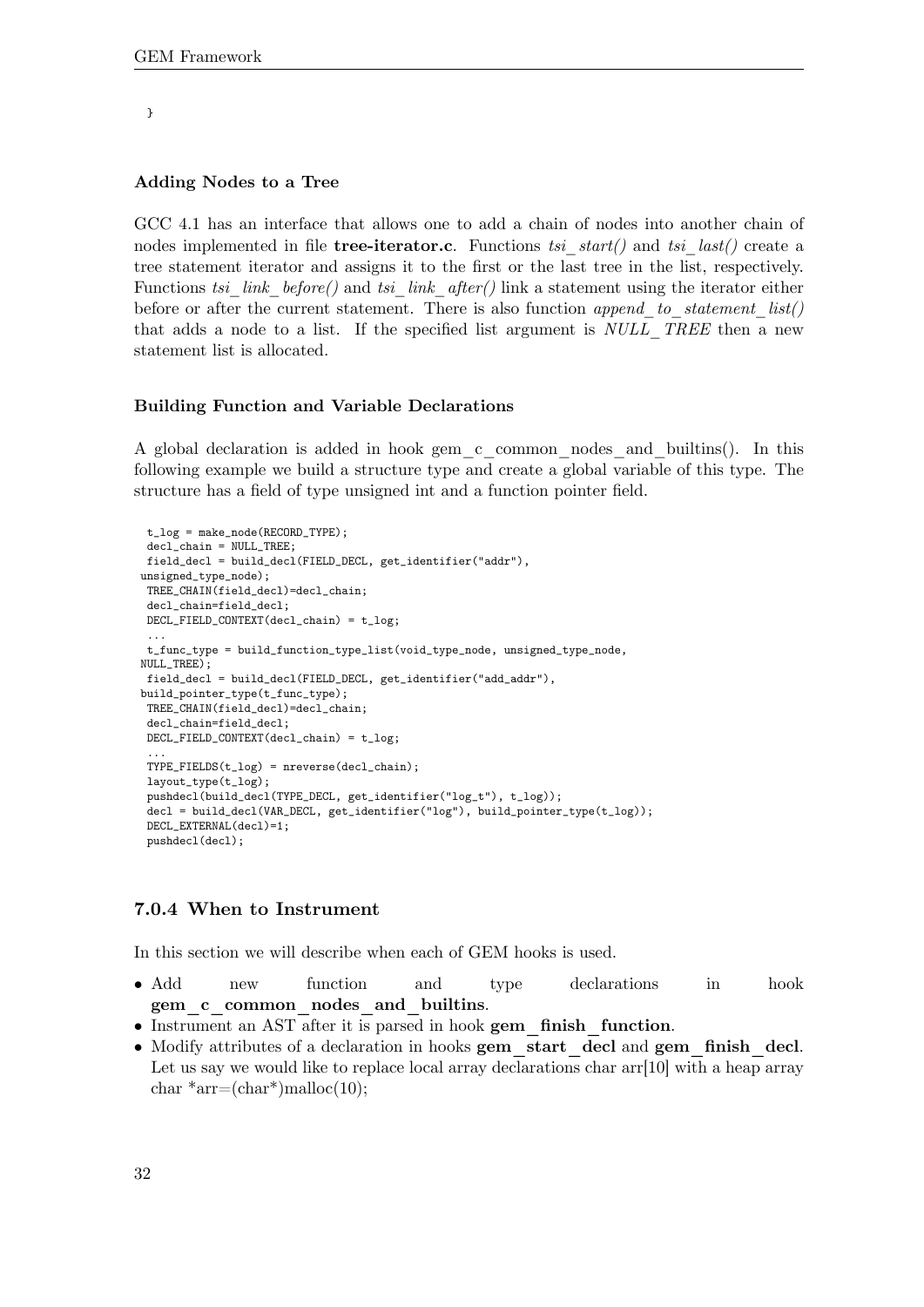```
void l2h_start_decl(void *p_decl, void *p_declspecs, init initialized, void
*p_attr) {
  struct c_declarator *decl = *((struct c_declarator**)p_decl);
  if (current_function_decl == NULL_TREE) return;
 if (decl->kind == cdk_array) {
   decl->kind = cdk_pointer;
   decl->u.pointer_quals = 0;
 }
}
void l2h_finish_decl(tree decl, tree *init, tree spec) {
  ...
  gem_find_symtab(&t_malloc, "malloc");
  BUILD_FUNC_CALL1(t_call, t_malloc, build_int_cst(NULL_TREE, size),
NULL_TREE);
  *init = build1(NOP_EXPR, build_pointer_type(char_type_node), t_call);
 DECL(decl) = build_int_cst(NULL_TREE, 0); // if this field is NULL the init
is ignored
}
```
• Replace function call with a proxy function

### **7.0.5 Function Prolog/Epilog**

The assembly instructions are written to the assembly file:

```
#define OUTPUT_ASM_INST(inst) \
  p=inst; \
 putc('t', asm.out_file); \quad \while (*p++) putc(p, asm_out_file); \
 putc('\n', asm_out_file);
OUTPUT_ASM_INST("pushl %%eax");
OUTPUT_ASM_INST("popl %%eax");
```

```
Take home: Assembly instructions are added to function prolog and epilog using
               hooks gem_output_asm_insn and gem_final_start_function.
```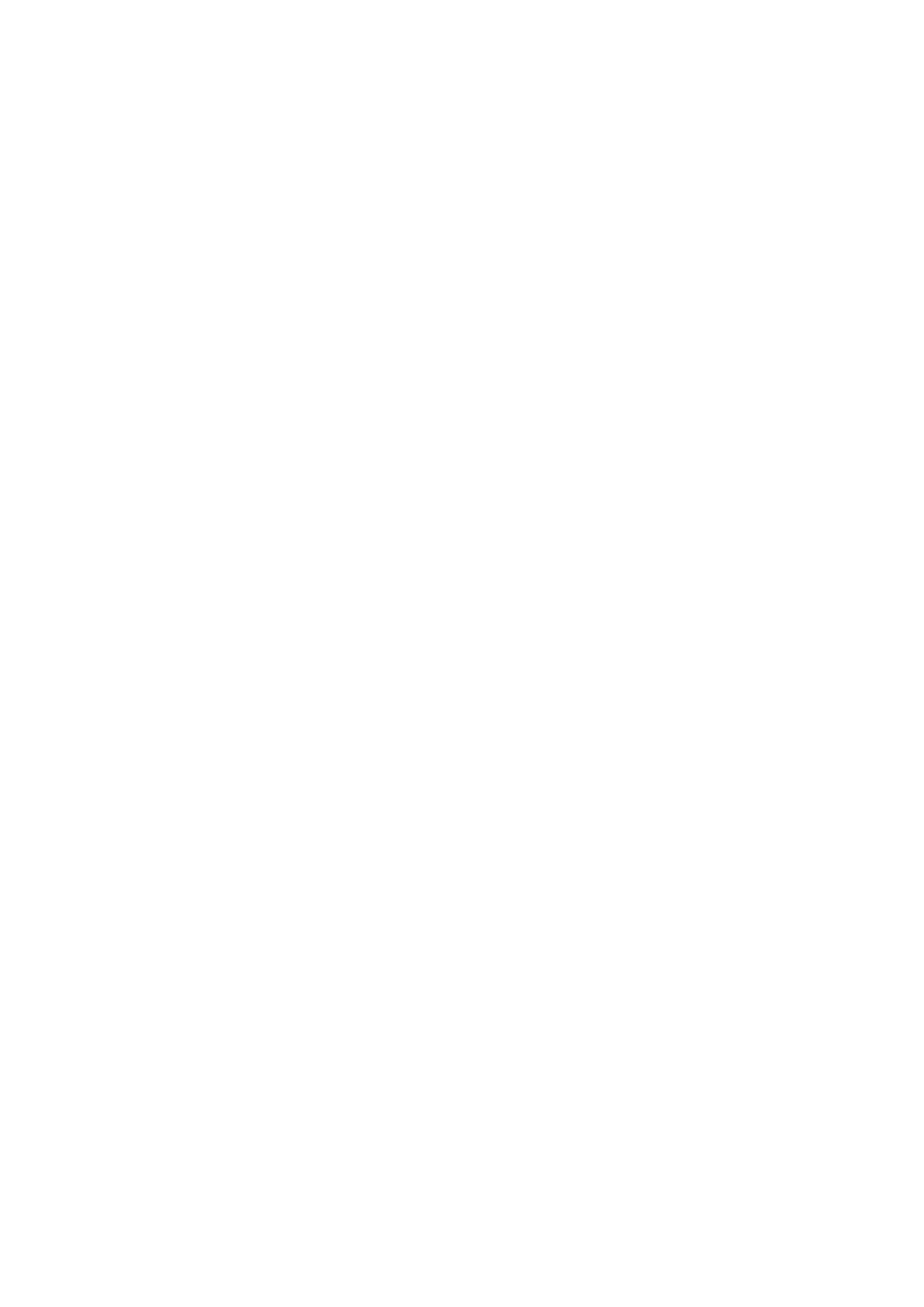# **8 C Function Overloading**

### **8.1 Function overloading in C**

The C function overloading extension aims at including a  $C_{++}$  feature to C language which allows use functions with the same name but different argument types. The cfo/test.c example of GEM demonstrates this feature:

```
void ec_aa_add(int from, char *to);
void ec_aa_add(int from, int to);
...
```
are used to add an element to a pool data structure. The idea behind the implementation of the extension is to rewrite each function declaration so that the new name includes the type information of function's arguments. In the above case, the modified names are ec\_aa\_add\_int\_char\_ptr and ec\_aa\_add\_int\_int. The compilation continues normally with the updated names. Because of the above modification, the call names need modification as well. The renaming takes into account the types of the arguments so that the appropriate function is called. For example, the compiler will modify

 $ec_aa_add(1,2);$ 

 $t<sub>0</sub>$ 

```
ec_aa_add_int_int(1,2);
```
Three hooks are used in this extension. Functions cfo start decl() and cfo\_start\_function() intercept declarations. They call cfo\_alias\_decl() that replaces the name using argument types. To preserve the library code for the programs that do not use CFO extension, the following technique is used. If the function name is encountered first time, an alias is created to its old name so that one can invoke the function using either of them. Thus, the legacy code will use the old name, while the CFO-compiled code will use the type-augmented name. Finally, the declaration name is updated to include type information. Hook cfo\_build\_function\_call() is invoked from the parser when a new function call is found. It replaces the name of callee function with the name that takes into account the types of actual-in arguments.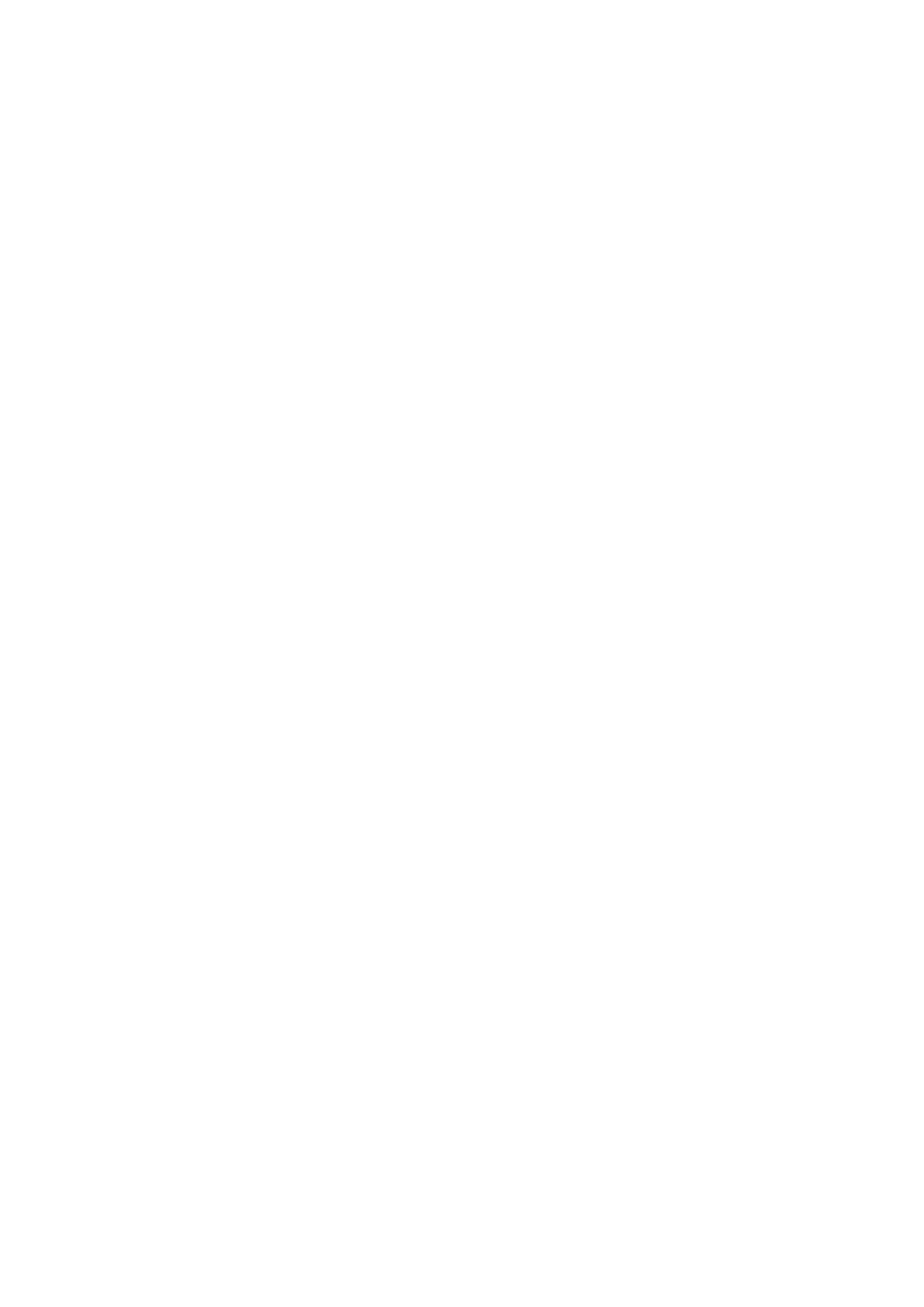# **9 Return Address Defense**

### **9.1 Return Address Defense**

A prerequisite to understanding the proposed extension is the following paper: Tzi-Cker Chiueh, Fu-Hau Hsu,"RAD: A Compile-time Solution to Buffer Overflow Attacks," 21st IEEE International Conference on Distributed Computing Systems (ICDCS), Phoenix, Arizona, USA, April 200[1](#page-39-0).  $\frac{1}{1}$  The paper proposed to instrument function prolog and epilog. The return address is saved in a well-protected buffer so that overwriting stack frame does not hurt it. The copy of the address is cross-checked with the one on the stack to detect a possible attack. Implementing the proposed method has a number of difficulties. Different architectures have different stack frame layout. For example, the x86 prolog has the code to save clobbered registers which is generated in the machine-specific component of GCC. Therefore, instrumenting prolog at the RTL level will not take into account those registers because their number is unknown at that time. There are two approaches to this problem. The first is to instrument prolog at the machine level which is not portable across different architectures. The second approach is to instrument the call-site instead. The idea of the proposed implementation is to find the approximation of the return address using the address of a code label immediately following the call instruction. It is also possible to find the address on the stack where the return address is written using the number of actual arguments that are pushed on the stack. In case of x86 frame layout, the space is reserved at the frame creation time, therefore the stack pointer not modified when a function is called. The return address approximation and the stack pointer are saved in a well-protected buffer, similarly to the original RAD approach. The following code snippet illustrates the idea:

```
func1() {
     ...
     jmp L2
L1: // the return address is on stack
     push $esp // we also need stack pointer
     rad_prolog() // save the two arguments in a safe buffer
     add $esp, 8 // make sure no traces left
     func2(); // the original call-site
     jmp L3
L2: call L1
L3: ....
```
When the instrumented code is executed, the control flow is directed to a label after the original call instruction. At that point, a call instruction saves the current EIP value and directs the control flow back to label L1. Therefore, the return address approximation argument is already on stack. We also need to push the ESP as the second argument. Function rad\_prolog adds the pair to a safe buffer. The arguments are popped and the

<span id="page-39-0"></span><sup>1</sup> <http://www.ecsl.cs.sunysb.edu/tr/TR96.pdf>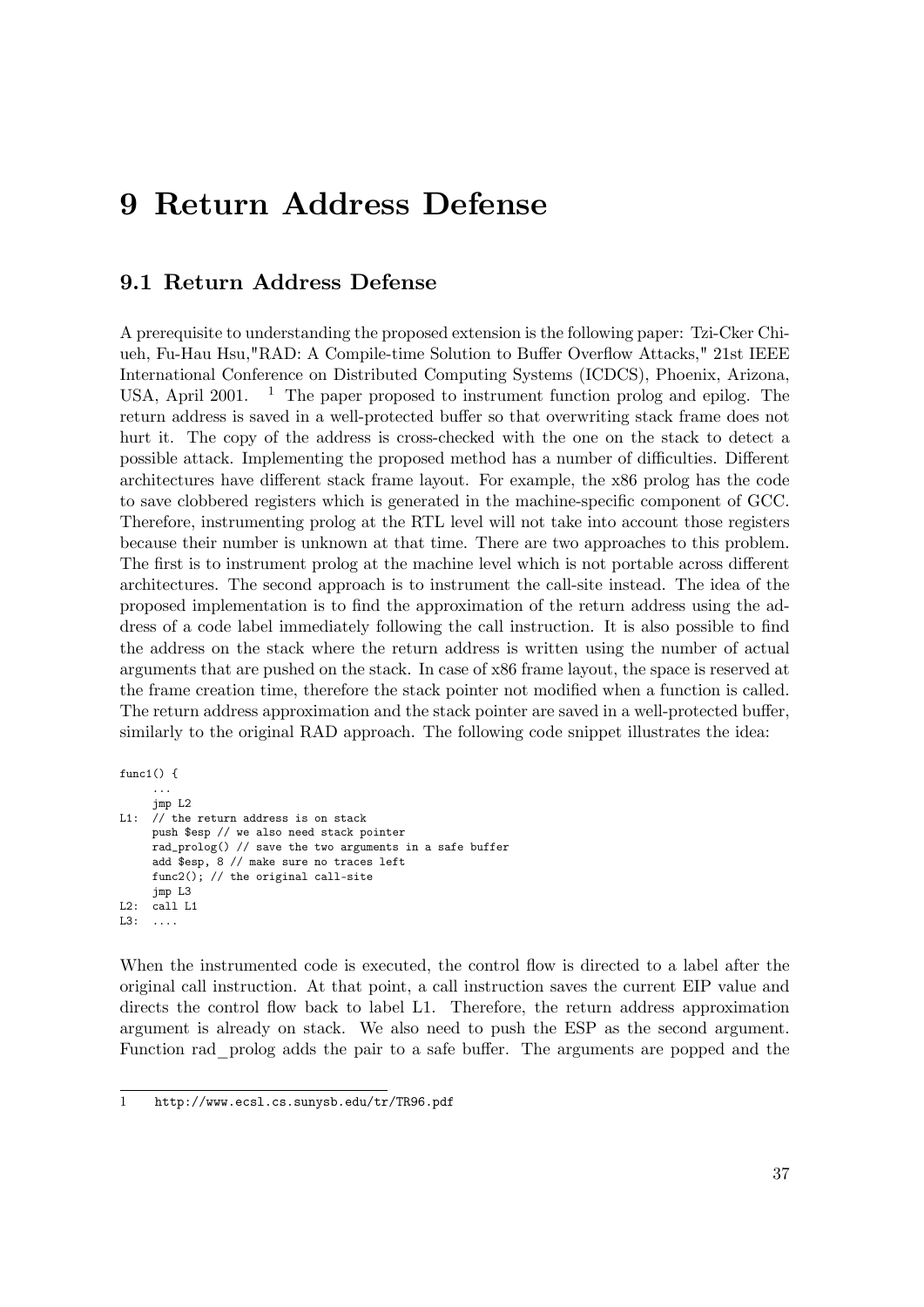original function is called. The added call instruction is jumped over upon return. We also need to instrument function epilog. GIMPLE level works in this case because there is a TRY\_FINALLY\_EXPR code. The most recent pair of return address and its location in the well-protected buffer are used to validate the return address on the stack. An alarm is generated in case the two values mismatch. This extension does not use any machinespecific information. Therefore, it is portable across different architectures, even though we were unable to test it under anything except x86.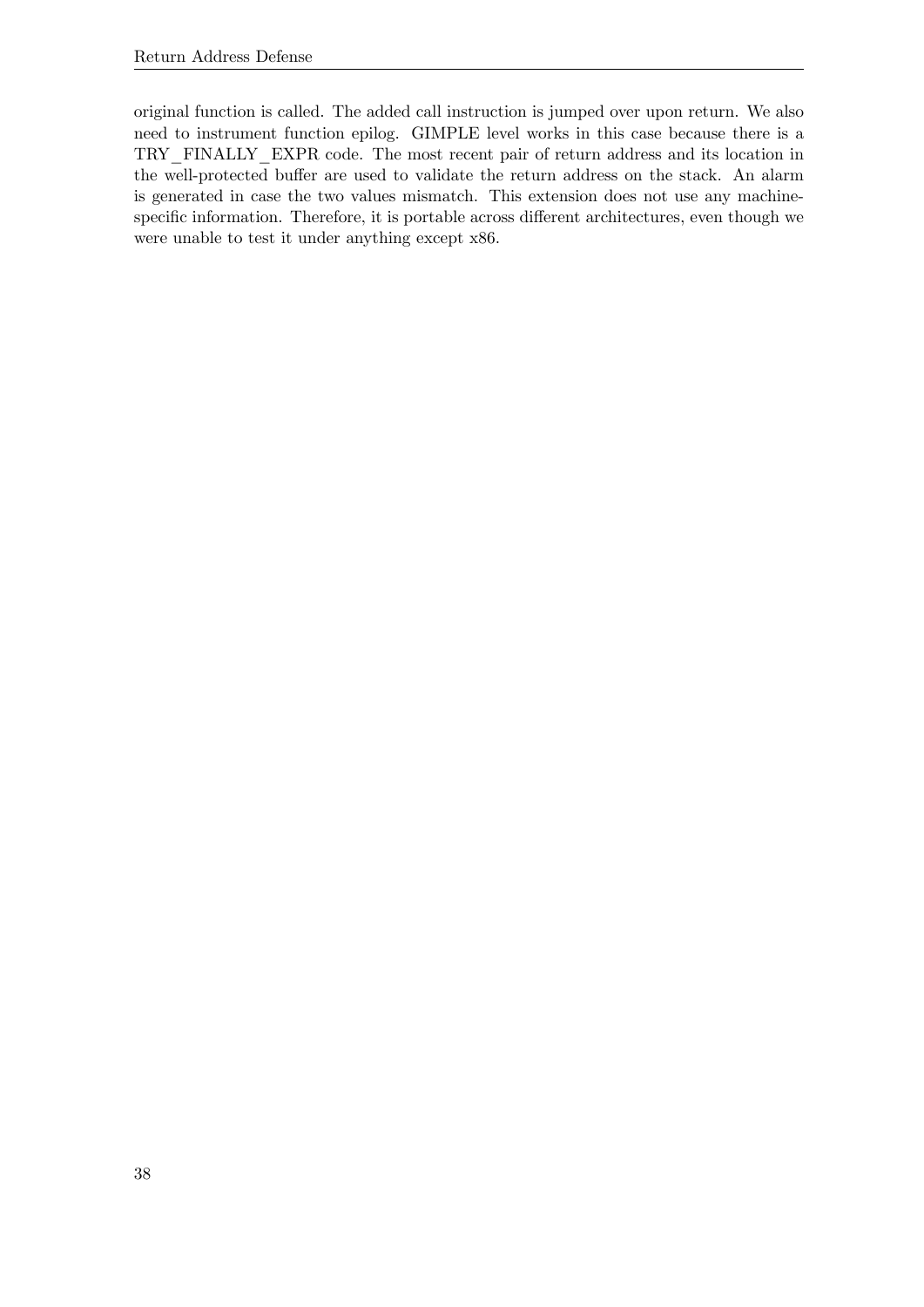# **10 Adding Syntactic Sugar**

### **10.1 toString() method for each structure as in Java**

### **10.2 Invoke a block of code from a function as in Ruby**

Linux implementation of lists allows to invoke a block of code on each element of the list:  $pagelist.c<sup>1</sup>$  $pagelist.c<sup>1</sup>$  $pagelist.c<sup>1</sup>$ :

```
list_for_each_prev(pos, head) {
        struct nfs_page *p = nfs_list_entry(pos);
        if (page_index(p->wb_page) < pg_idx)
                break;
}
```
list for each prev takes the code in the brackets as a parameter. The trick is to use a macro that rolls out to a for() loop whose body becomes the code in the brackets. The goal of this project is to allow programmers to use code blocks in function calls.

## **10.3 Dereference function results when a structure is returned**

C allows one to dereference the return value of a function if it is a pointer to a structure:

```
get_struct()->field=0;
```
If the function returns the structure, not a pointer to it, then a compile-time error is generated:

```
get_struct().field=0;
> request for member `field' in something not a structure or union
```
This extension addresses the problem of dereferencing structures that are return values.

<span id="page-41-0"></span><sup>1</sup> <http://lxr.linux.no/source/fs/nfs/pagelist.c?v=2.4.20#L199>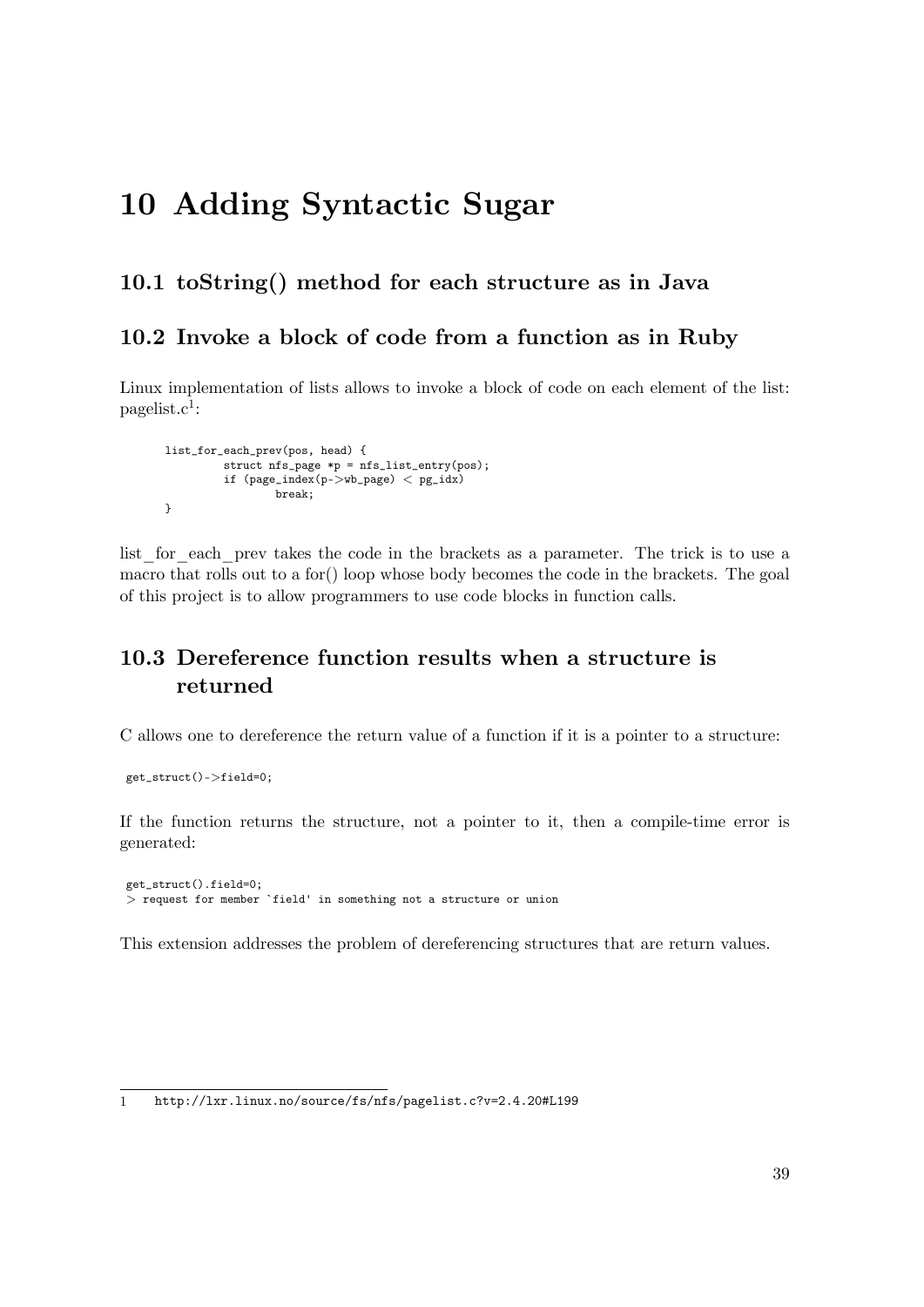## **10.4 Use functions to initialize a variable**

When a variable is defined and initialized the initializer is constant. You will get an error if you try to use a function, no matter what this function is:

int getint() { return 1; } int i=getint(); *>* initializer element is not constant

When a variable is used the function it was initialized with is called.

## **10.5 Default values of function arguments as in C++**

```
void func(int a=0) {
 printf("a=%d\n", a);
}
int main() {
  func();
}
> syntax error before '=' token
```
## **10.6 Reference parameters as in C++**

```
void test(int \&a, int \&b);
int x,y;
test(x,y);
```
## **10.7 GCC switches in object file**

GCC switches in object file<sup>[2](#page-42-0)</sup>

### **10.8 Type information at run-time**

There is no type information in C language available at run-time. The idea is to allow program to get the names and offsets of a structure's field at run time, the symbolic name of an enum declaration, etc. For example, instead of writing

enum tree\_code code;

<span id="page-42-0"></span> $\overline{2}$ [http://gcc.gnu.org/wiki/Record%20GCC%20command%20line%20switches%20in%20object%](http://gcc.gnu.org/wiki/Record%20GCC%20command%20line%20switches%20in%20object%20files) [20files](http://gcc.gnu.org/wiki/Record%20GCC%20command%20line%20switches%20in%20object%20files)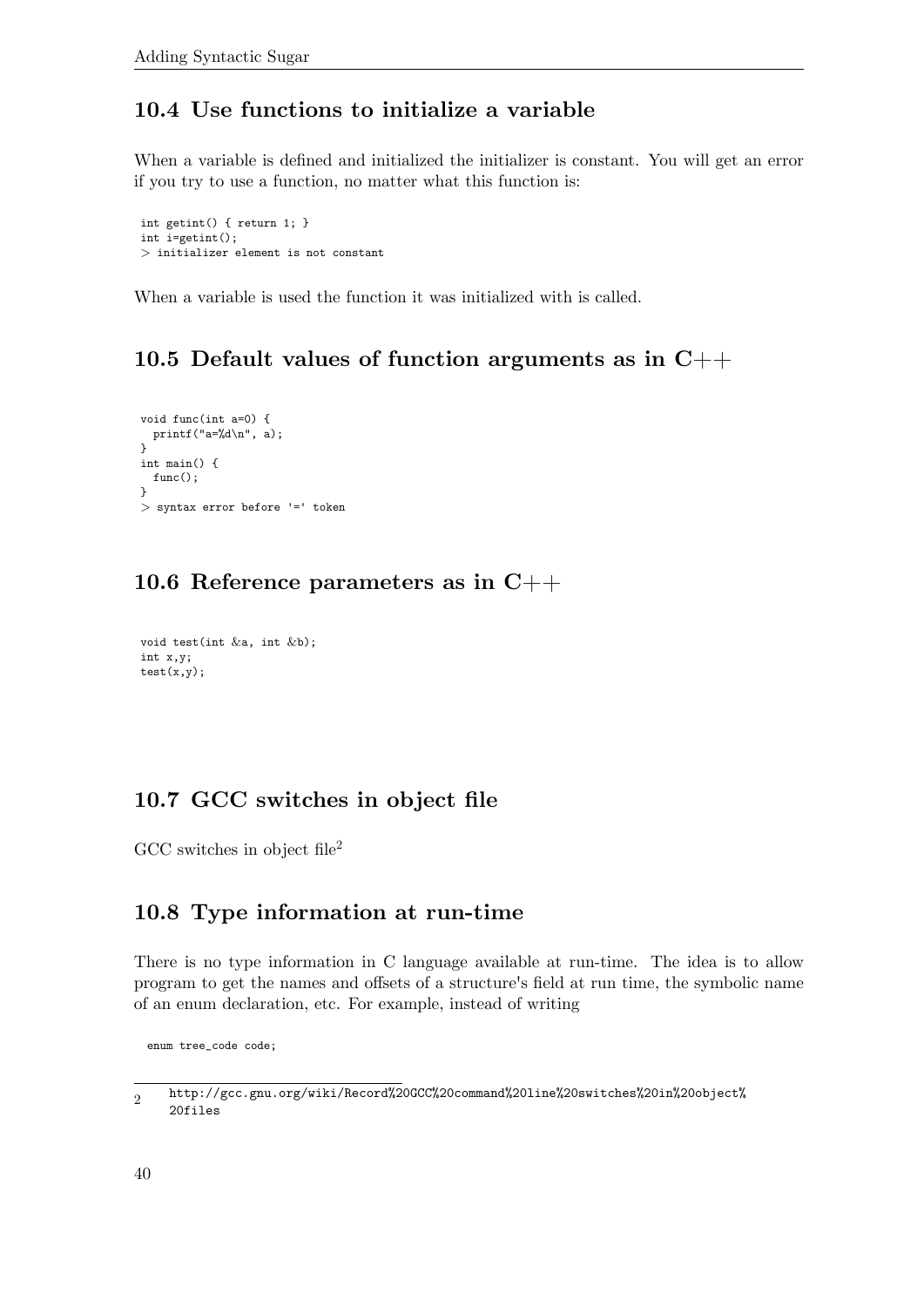```
...
switch (code) {
  case VAR_DECL:
   printf("VAR_DECL\n");
    break;
  case BLOCK:
    printf("BLOCK\n");
    break;
  ...
}
```
one could write

printf("%s\n", type\_info(code).name);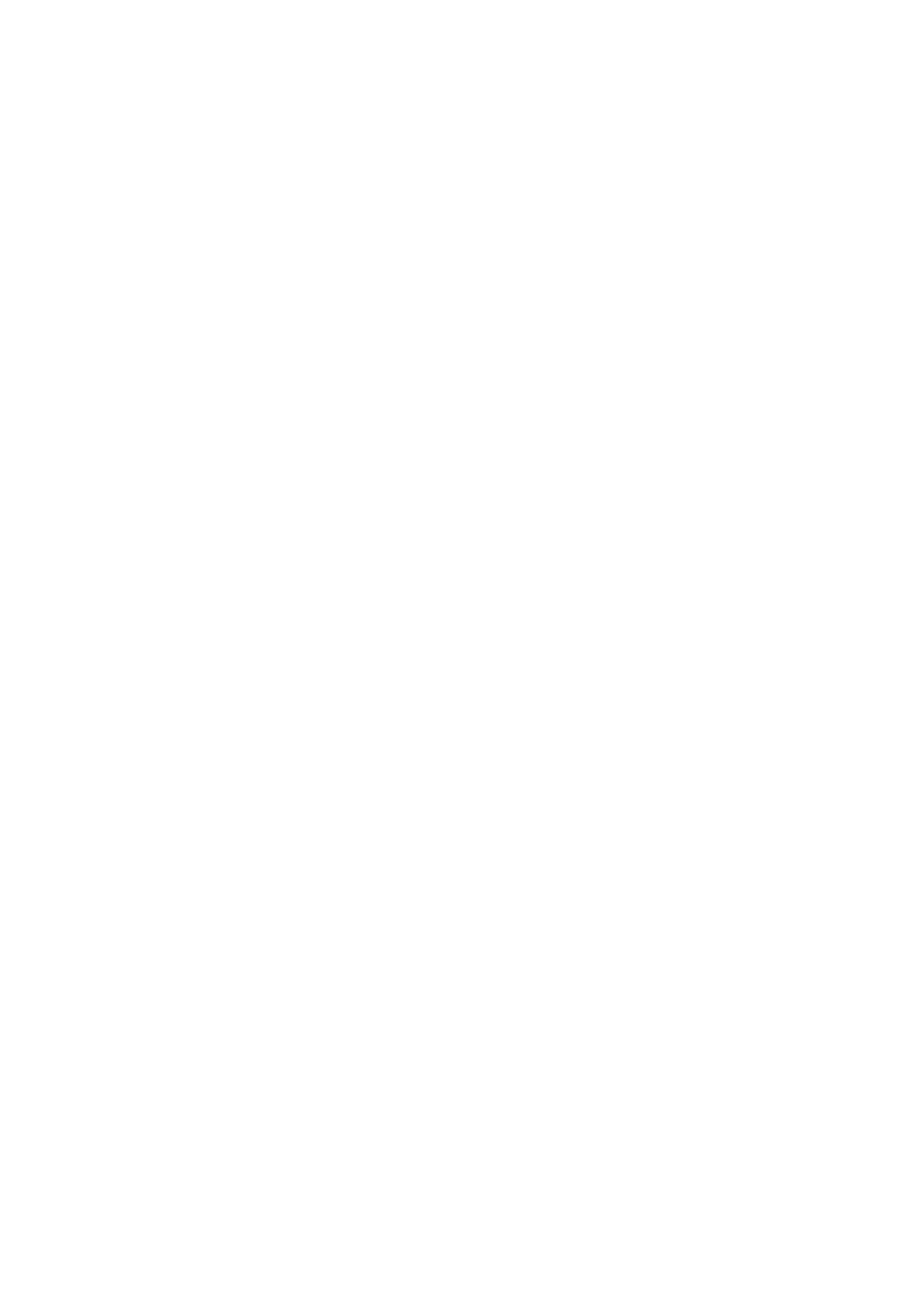# **11 Improving Code Style**

These exercises are from  $1$ 

### **11.1 Break up enormous source files**

Not terribly hard. Watch out for file-scope globals. Suggested targets:

#### **Big Files**

| File Size       | File Name    |
|-----------------|--------------|
| 494K            | java/parse.y |
| 413K            | combine.c    |
| $408\mathrm{K}$ | dwarf2out.c  |
| 375K            | cp/pt.c      |
| 367K            | fold-const.c |
| 356K            | loop.c       |
|                 |              |

There are several other files in this size range, which I have left out because touching them at all is unwise (reload, the Fortran front end). You can try, but I am not responsible for any damage to your sanity which may result.

### **11.2 Break up enormous functions**

This is in the same vein as the above, but significantly harder, because you must take care not to change any semantics. The general idea is to extract independent chunks of code to their own functions. Any inner block that has a half dozen local variable declarations at its head is a good candidate. However, watch out for places where those local variables communicate information between iterations of the outer loop! With even greater caution, you may be able to find places where entire blocks of code are duplicated between large functions (probably with slight differences) and factor them out.

<span id="page-45-0"></span><sup>1</sup> <http://gcc.gnu.org/projects/beginner.html>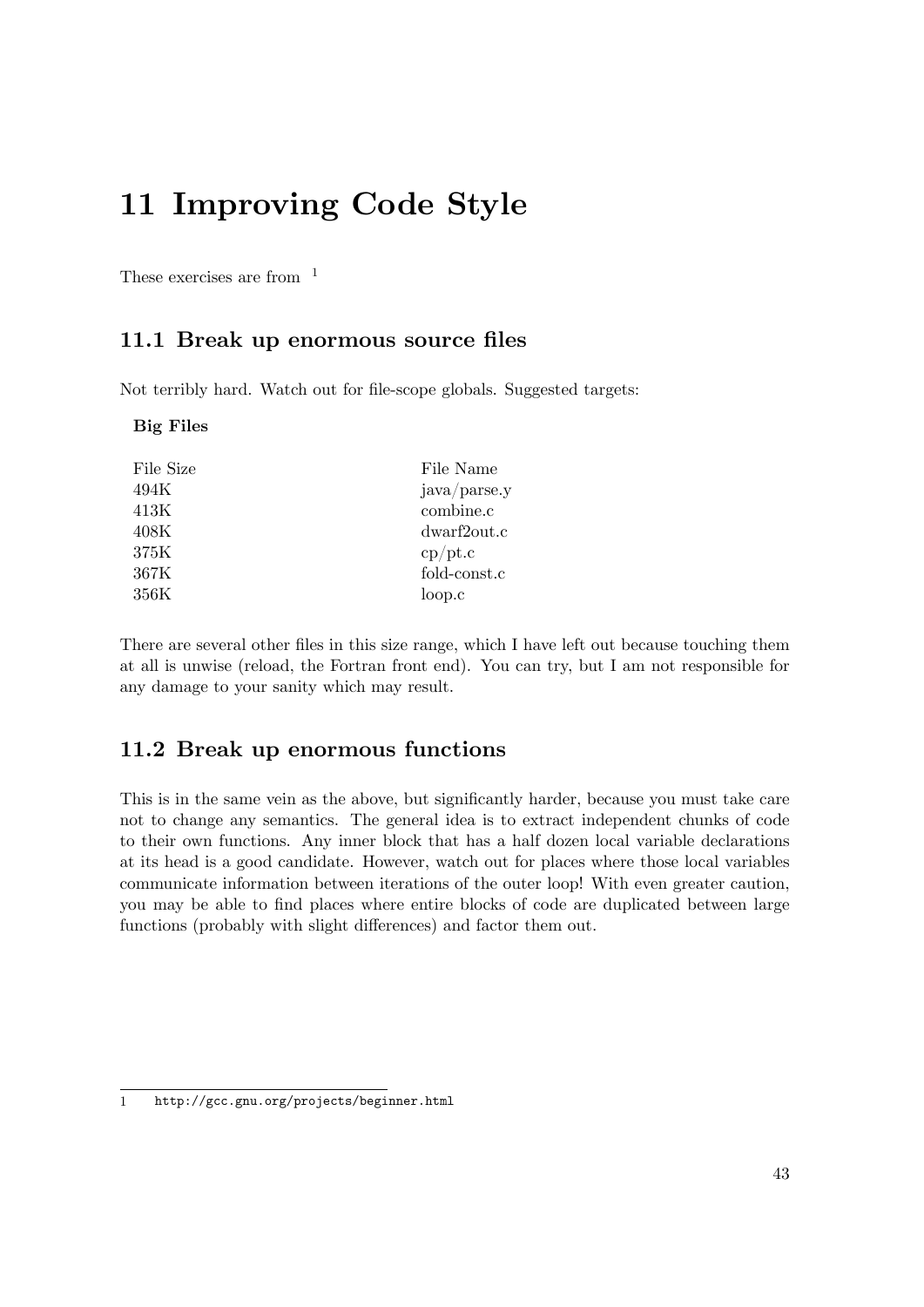### **11.3 Break up enormous conditionals**

Harder still, because it's unlikely that you can tell what the conditional tests, and even less likely that you can tell if that's what it's supposed to test. It is definitely worth the effort if you can hack it, though. An example of the sort of thing we want changed:

```
if (mode1 == VOIDmode
    || GET_CODE (op0) == REG || GET_CODE (op0) == SUBREG
    || (modifier != EXPAND_CONST_ADDRESS
        && modifier != EXPAND_INITIALIZER
        && ((mode1 != BLKmode && ! direct load[(int) mode1]
             && GET_MODE_CLASS (mode) != MODE_COMPLEX_INT
            && GET_MODE_CLASS (mode) != MODE_COMPLEX_FLOAT)
            /* If the field isn't aligned enough to fetch as a memref,
              fetch it as a bit field. */
            || (mode1 != BLKmode
                && SLOW_UNALIGNED_ACCESS (mode1, alignment)
                && ((TYPE_ALIGN (TREE_TYPE (tem))
                     < GET_MODE_ALIGNMENT (mode))
                    || (bitpos % GET_MODE_ALIGNMENT (mode) != 0)))
            /* If the type and the field are a constant size and the
               size of the type isn't the same size as the bitfield,
               we must use bitfield operations. */
            || ((bitsize >= 0
                 && (TREE_CODE (TYPE_SIZE (TREE_TYPE (exp)))
                      == INTEGER_CST)
                 && 0 != compare_tree_int (TYPE_SIZE (TREE_TYPE (exp)),
                                          bitsize)))))
    || (modifier != EXPAND_CONST_ADDRESS
        && modifier != EXPAND INITIALIZER
        &\& mode == BLKmode
        && SLOW_UNALIGNED_ACCESS (mode, alignment)
        && (TYPE_ALIGN (type) > alignment
           || bitpos % TYPE_ALIGN (type) != 0)))
  {
```
## **11.4 Delete garbage**

*#if 0* blocks that have been there for years, unused functions, unused entire files, dead configurations, dead Makefile logic, dead RTL and tree forms, and on and on and on. Depending on what it is, it may not be obvious if it's garbage or not. Go for the easy ones first.

### **11.5 Use predicates for RTL objects**

GCC has simple predicates to see if a given rtx is of some specific class. These predicates simply look at the rtx code of the given RTL object and return nonzero if the predicate is true. For example, if an rtx represents a register, then REG\_P (rtx) is nonzero. Unfortunately, lots of code in the middle end and in the back ends does not use these predicates and instead compare the rtx code in place:  $(GET\_CODE (rtx) == REG)$ . Find all the places where such comparisons can be replaced with a predicate. Also, for many common comparisons there is no predicate yet. See which ones are worth having a predicate for, and add them. You can find a number of suggestions in the mailing list archives.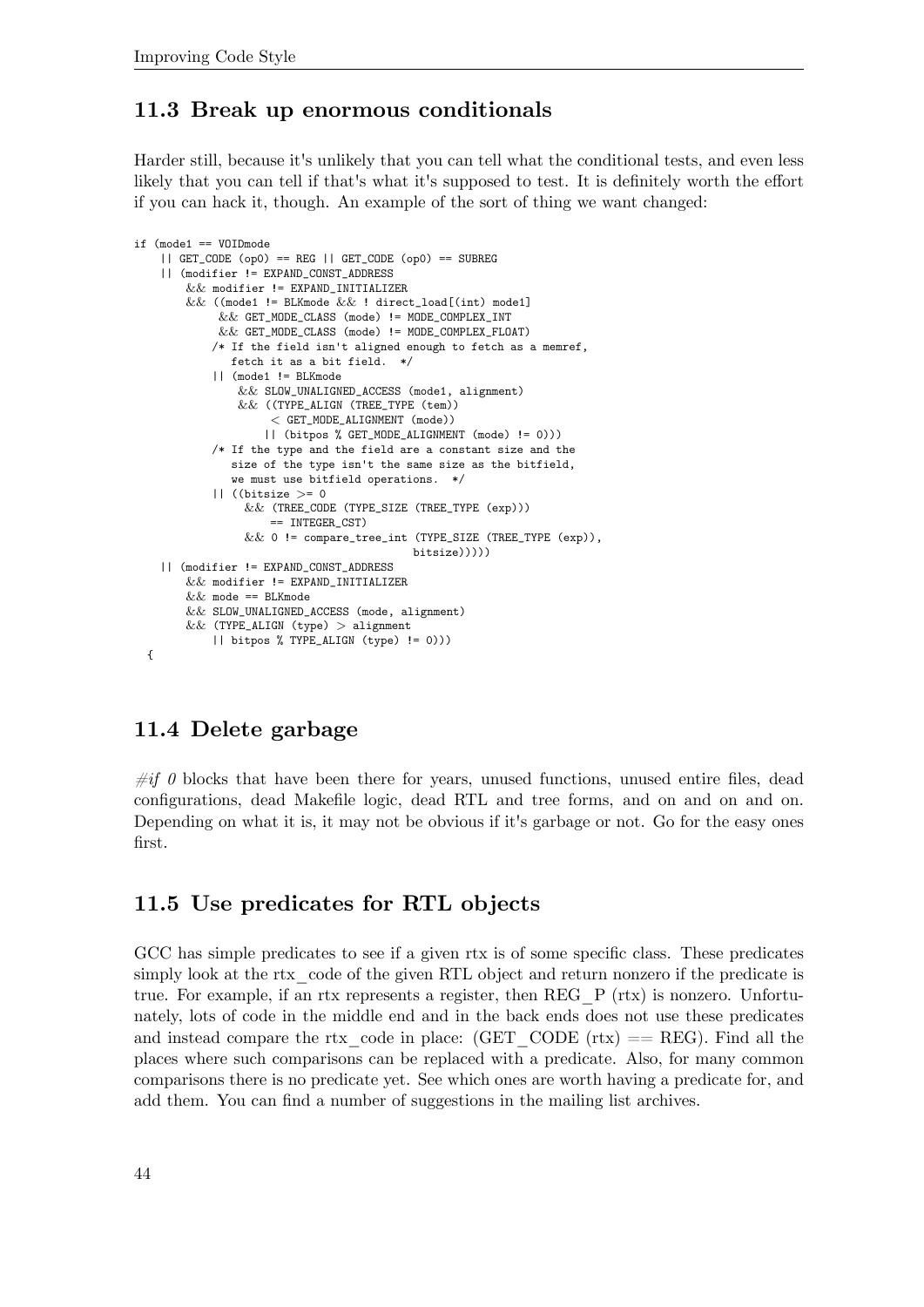# **12 Security Enhancements**

**12.1 Return address protection (RAD)**

 $Rad<sup>1</sup>$  $Rad<sup>1</sup>$  $Rad<sup>1</sup>$ 

## **12.2 Repair of control-hijacking attacks (DIRA)**

Dira<sup>[2](#page-47-1)</sup>

## **12.3 Array bounds checking using segmentation hardware (CASH)**

 $Cash<sup>3</sup>$  $Cash<sup>3</sup>$  $Cash<sup>3</sup>$ 

## **12.4 Detecting integer overflows (DIVINE)**

Divine<sup>[4](#page-47-3)</sup>

## **12.5 Dynamic Information Flow Tracking (GDIF)**

Gdif<sup>[5](#page-47-4)</sup>

<span id="page-47-0"></span><sup>1</sup> <http://www.ecsl.cs.sunysb.edu/RAD>

<span id="page-47-1"></span><sup>2</sup> <http://www.ecsl.cs.sunysb.edu/dira>

<span id="page-47-2"></span><sup>3</sup> <http://www.ecsl.cs.sunysb.edu/cash>

<span id="page-47-3"></span><sup>4</sup> <http://www.ecsl.cs.sunysb.edu/iop>

<span id="page-47-4"></span><sup>5</sup> <http://www.ecsl.cs.sunysb.edu/~lclam/gdif/>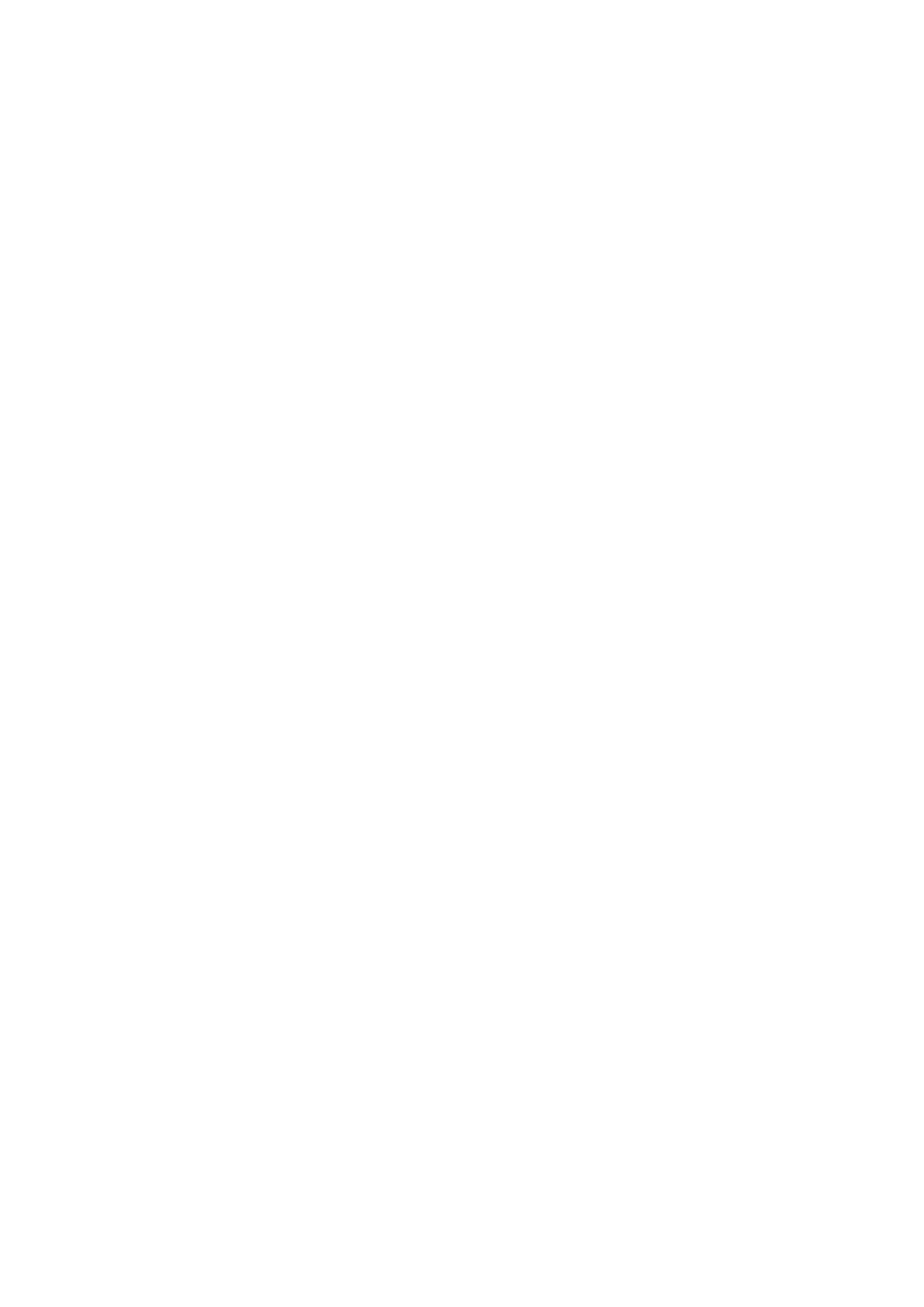# **13 Links**

- [1](#page-49-0). GCC website $1$
- [2](#page-49-1).  $\lambda^2$  <sup>[3](#page-49-2)</sup>
- 3.  $\lambda$ <sup>[4](#page-49-3)</sup> [5](#page-49-4)

- <span id="page-49-1"></span>[#ref\\_gcc\\_summit](#ref_gcc_summit)
- <span id="page-49-3"></span><span id="page-49-2"></span>3 <http://www.gccsummit.org>
- 4 [#ref\\_gem\\_url](#ref_gem_url)<br>5 http://reseal

<span id="page-49-0"></span><sup>1</sup> <http://gcc.gnu.org><br>2 #ref\_gcc\_summit<br>3 http://www.gccsummi

<span id="page-49-4"></span><sup>5</sup> <http://research.alexeysmirnov.name/gem>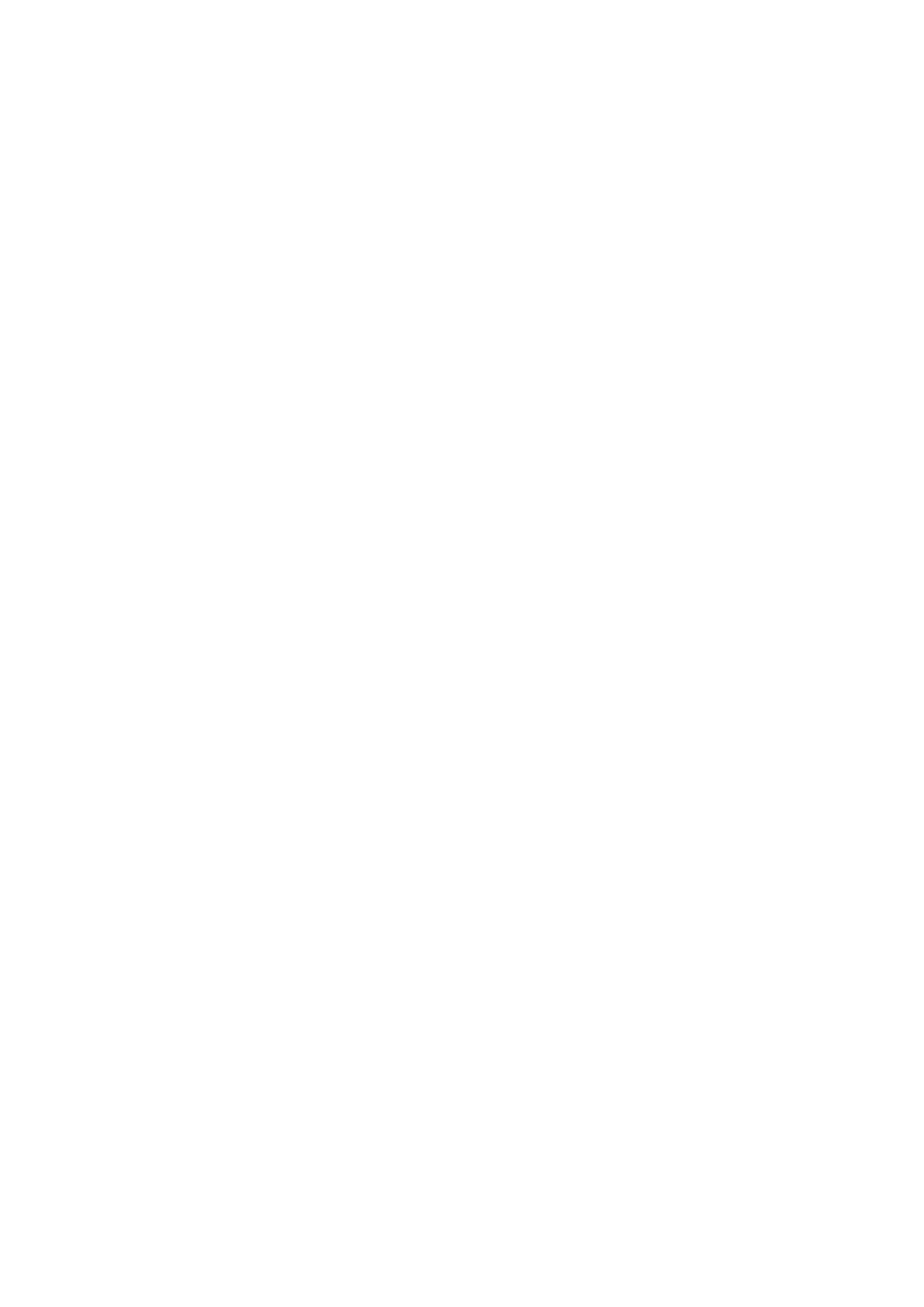# **14 Contributors**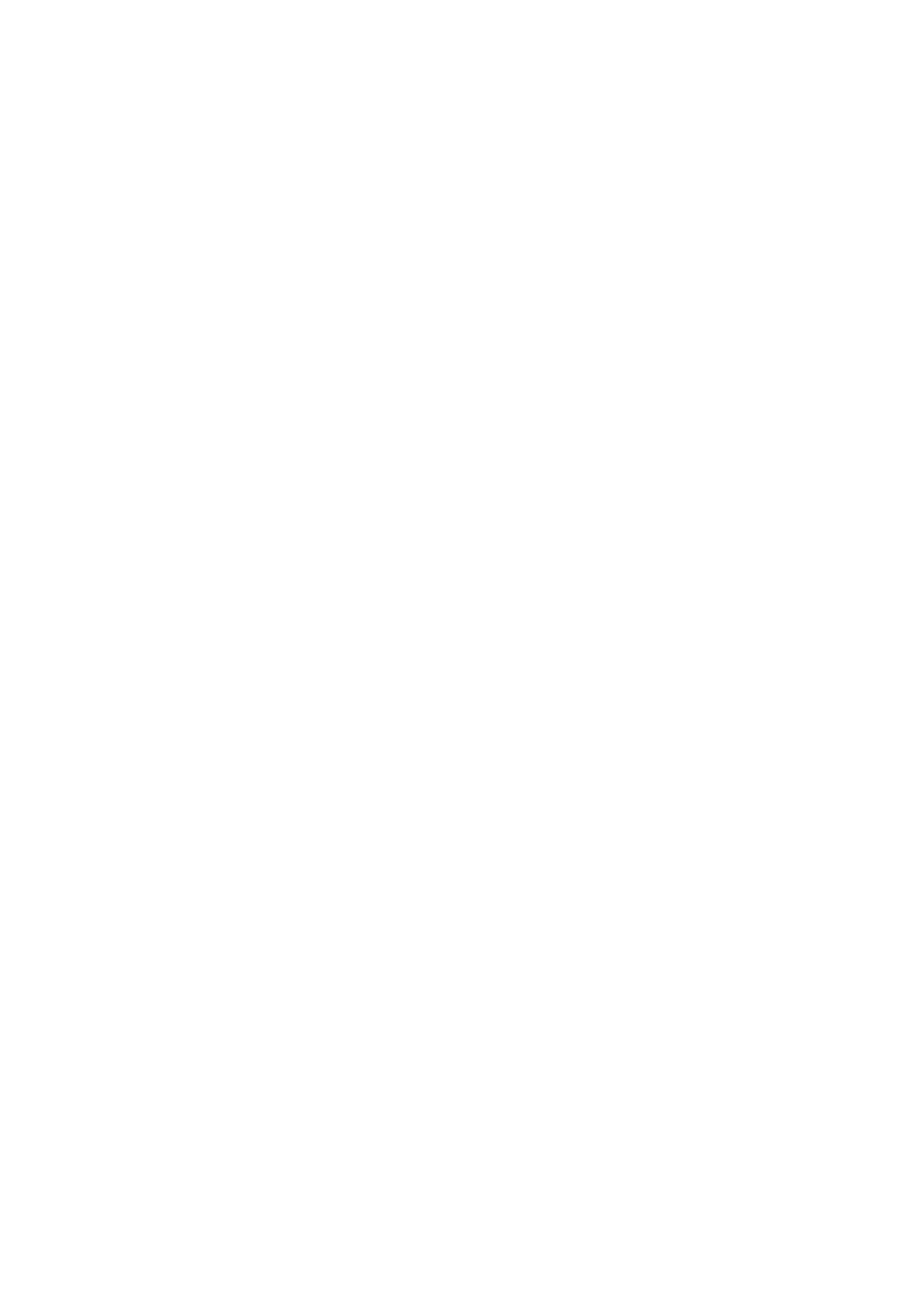# **15 GNU Free Documentation License**

As of July 15, 2009 Wikibooks has moved to a dual-licensing system that supersedes the previous GFDL only licensing. In short, this means that text licensed under the GFDL only can no longer be imported to Wikibooks, retroactive to 1 November 2008. Additionally, Wikibooks text might or might not now be exportable under the GFDL depending on whether or not any content was added and not removed since July 15.

Version 1.3, 3 November 2008 Copyright (C) 2000, 2001, 2002, 2007, 2008 Free Software Foundation, Inc.  $\langle \n\begin{array}{c} 1 \\ \n\end{array} \rangle$  $\langle \n\begin{array}{c} 1 \\ \n\end{array} \rangle$  $\langle \n\begin{array}{c} 1 \\ \n\end{array} \rangle$  Everyone is permitted to copy and distribute verbatim copies of this license document, but changing it is not allowed.

### **15.1 0. PREAMBLE**

The purpose of this License is to make a manual, textbook, or other functional and useful document "free" in the sense of freedom: to assure everyone the effective freedom to copy and redistribute it, with or without modifying it, either commercially or noncommercially. Secondarily, this License preserves for the author and publisher a way to get credit for their work, while not being considered responsible for modifications made by others. This License is a kind of "copyleft", which means that derivative works of the document must themselves be free in the same sense. It complements the GNU General Public License, which is a copyleft license designed for free software. We have designed this License in order to use it for manuals for free software, because free software needs free documentation: a free program should come with manuals providing the same freedoms that the software does. But this License is not limited to software manuals; it can be used for any textual work, regardless of subject matter or whether it is published as a printed book. We recommend this License principally for works whose purpose is instruction or reference.

## **15.2 1. APPLICABILITY AND DEFINITIONS**

This License applies to any manual or other work, in any medium, that contains a notice placed by the copyright holder saying it can be distributed under the terms of this License. Such a notice grants a world-wide, royalty-free license, unlimited in duration, to use that work under the conditions stated herein. The "Document", below, refers to any such manual or work. Any member of the public is a licensee, and is addressed as

<span id="page-53-0"></span><sup>1</sup> <http://fsf.org/>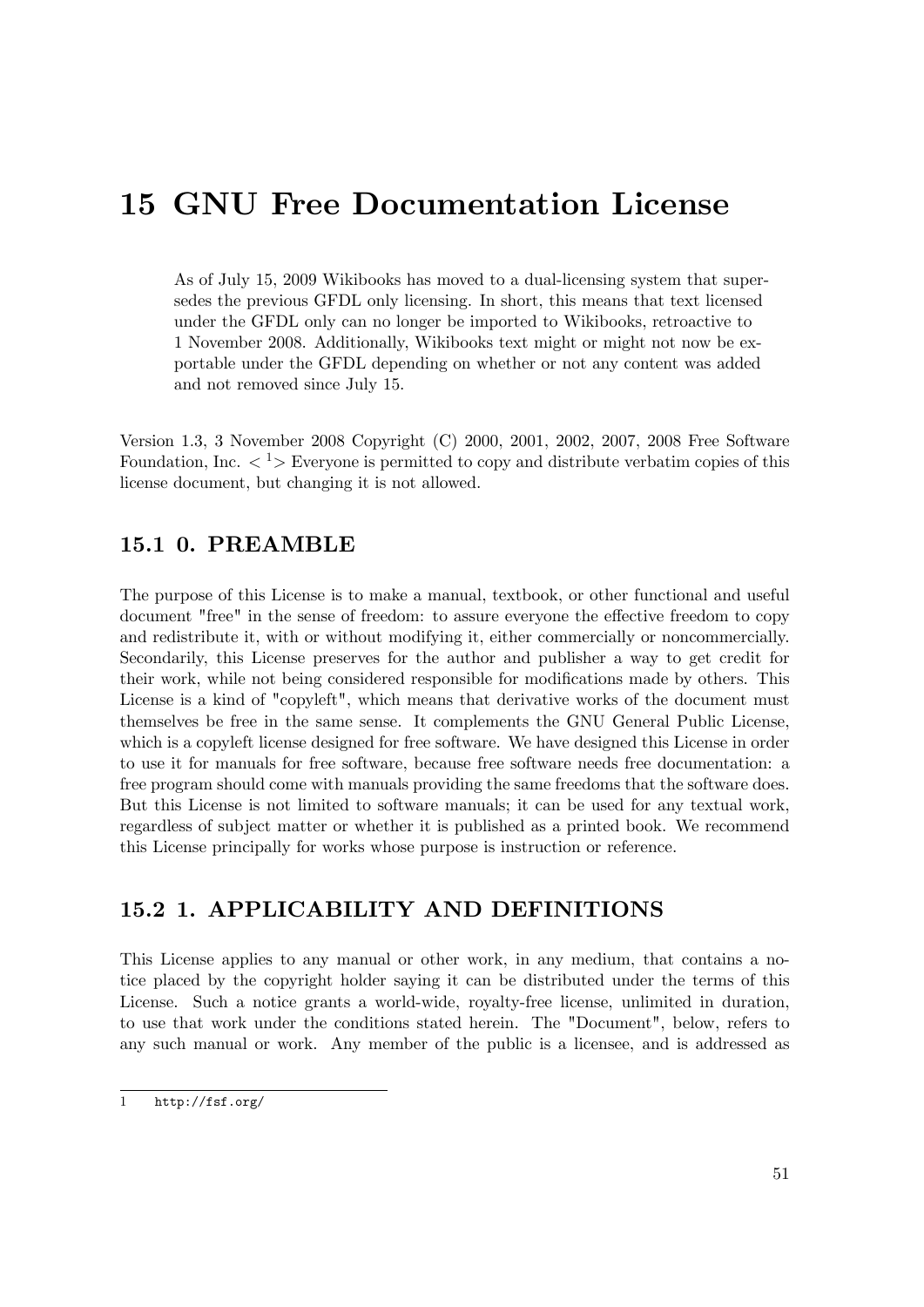"you". You accept the license if you copy, modify or distribute the work in a way requiring permission under copyright law. A "Modified Version" of the Document means any work containing the Document or a portion of it, either copied verbatim, or with modifications and/or translated into another language. A "Secondary Section" is a named appendix or a front-matter section of the Document that deals exclusively with the relationship of the publishers or authors of the Document to the Document's overall subject (or to related matters) and contains nothing that could fall directly within that overall subject. (Thus, if the Document is in part a textbook of mathematics, a Secondary Section may not explain any mathematics.) The relationship could be a matter of historical connection with the subject or with related matters, or of legal, commercial, philosophical, ethical or political position regarding them. The "Invariant Sections" are certain Secondary Sections whose titles are designated, as being those of Invariant Sections, in the notice that says that the Document is released under this License. If a section does not fit the above definition of Secondary then it is not allowed to be designated as Invariant. The Document may contain zero Invariant Sections. If the Document does not identify any Invariant Sections then there are none. The "Cover Texts" are certain short passages of text that are listed, as Front-Cover Texts or Back-Cover Texts, in the notice that says that the Document is released under this License. A Front-Cover Text may be at most 5 words, and a Back-Cover Text may be at most 25 words. A "Transparent" copy of the Document means a machine-readable copy, represented in a format whose specification is available to the general public, that is suitable for revising the document straightforwardly with generic text editors or (for images composed of pixels) generic paint programs or (for drawings) some widely available drawing editor, and that is suitable for input to text formatters or for automatic translation to a variety of formats suitable for input to text formatters. A copy made in an otherwise Transparent file format whose markup, or absence of markup, has been arranged to thwart or discourage subsequent modification by readers is not Transparent. An image format is not Transparent if used for any substantial amount of text. A copy that is not "Transparent" is called "Opaque". Examples of suitable formats for Transparent copies include plain ASCII without markup, Texinfo input format, LaTeX input format, SGML or XML using a publicly available DTD, and standard-conforming simple HTML, PostScript or PDF designed for human modification. Examples of transparent image formats include PNG, XCF and JPG. Opaque formats include proprietary formats that can be read and edited only by proprietary word processors, SGML or XML for which the DTD and/or processing tools are not generally available, and the machine-generated HTML, PostScript or PDF produced by some word processors for output purposes only. The "Title Page" means, for a printed book, the title page itself, plus such following pages as are needed to hold, legibly, the material this License requires to appear in the title page. For works in formats which do not have any title page as such, "Title Page" means the text near the most prominent appearance of the work's title, preceding the beginning of the body of the text. The "publisher" means any person or entity that distributes copies of the Document to the public. A section "Entitled XYZ" means a named subunit of the Document whose title either is precisely XYZ or contains XYZ in parentheses following text that translates XYZ in another language. (Here XYZ stands for a specific section name mentioned below, such as "Acknowledgements", "Dedications", "Endorsements", or "History".) To "Preserve the Title" of such a section when you modify the Document means that it remains a section "Entitled XYZ" according to this definition. The Document may include Warranty Disclaimers next to the notice which states that this License applies to the Document. These Warranty Disclaimers are considered to be included by reference in this License, but only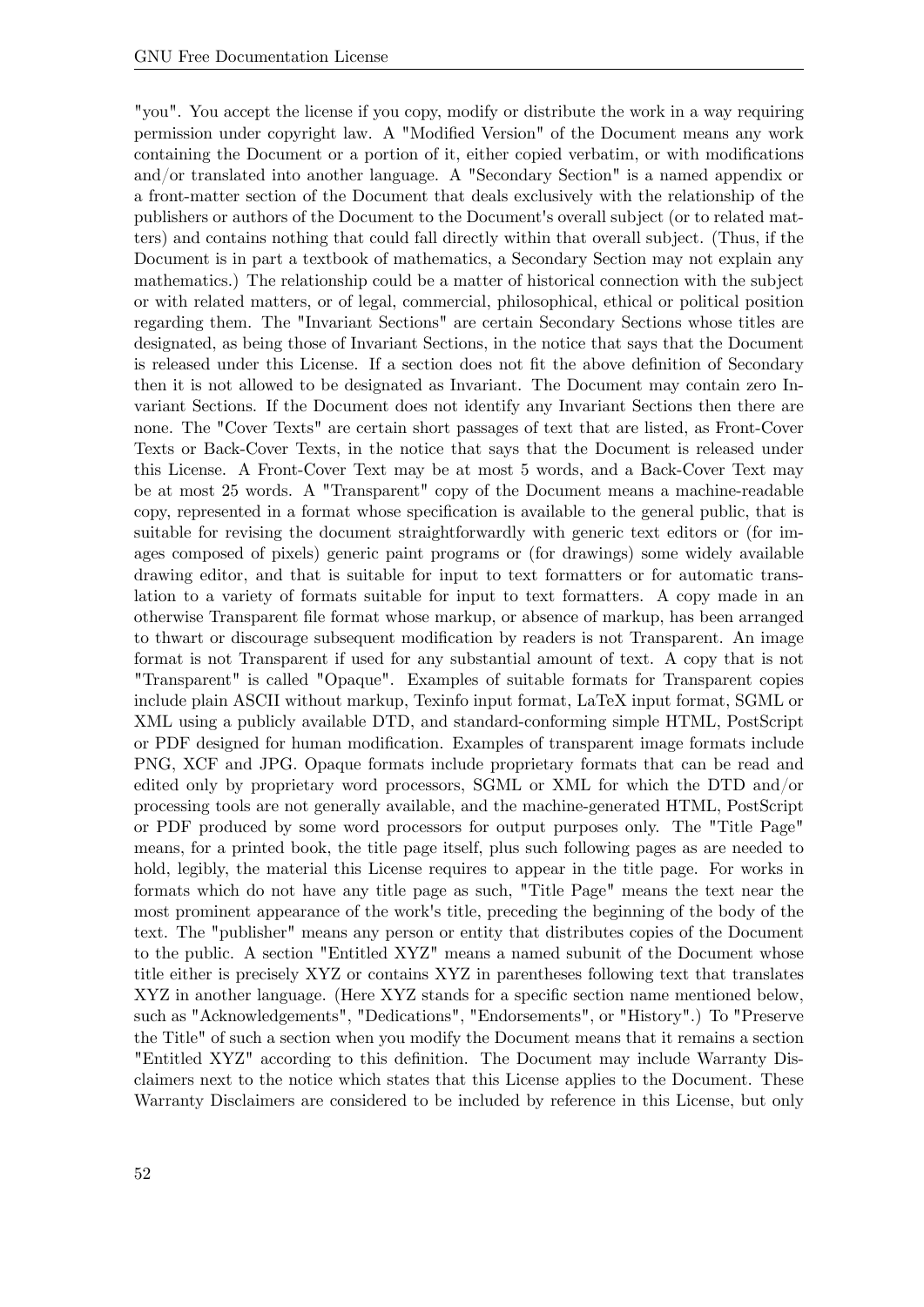as regards disclaiming warranties: any other implication that these Warranty Disclaimers may have is void and has no effect on the meaning of this License.

### **15.3 2. VERBATIM COPYING**

You may copy and distribute the Document in any medium, either commercially or noncommercially, provided that this License, the copyright notices, and the license notice saying this License applies to the Document are reproduced in all copies, and that you add no other conditions whatsoever to those of this License. You may not use technical measures to obstruct or control the reading or further copying of the copies you make or distribute. However, you may accept compensation in exchange for copies. If you distribute a large enough number of copies you must also follow the conditions in section 3. You may also lend copies, under the same conditions stated above, and you may publicly display copies.

### **15.4 3. COPYING IN QUANTITY**

If you publish printed copies (or copies in media that commonly have printed covers) of the Document, numbering more than 100, and the Document's license notice requires Cover Texts, you must enclose the copies in covers that carry, clearly and legibly, all these Cover Texts: Front-Cover Texts on the front cover, and Back-Cover Texts on the back cover. Both covers must also clearly and legibly identify you as the publisher of these copies. The front cover must present the full title with all words of the title equally prominent and visible. You may add other material on the covers in addition. Copying with changes limited to the covers, as long as they preserve the title of the Document and satisfy these conditions, can be treated as verbatim copying in other respects. If the required texts for either cover are too voluminous to fit legibly, you should put the first ones listed (as many as fit reasonably) on the actual cover, and continue the rest onto adjacent pages. If you publish or distribute Opaque copies of the Document numbering more than 100, you must either include a machine-readable Transparent copy along with each Opaque copy, or state in or with each Opaque copy a computer-network location from which the general networkusing public has access to download using public-standard network protocols a complete Transparent copy of the Document, free of added material. If you use the latter option, you must take reasonably prudent steps, when you begin distribution of Opaque copies in quantity, to ensure that this Transparent copy will remain thus accessible at the stated location until at least one year after the last time you distribute an Opaque copy (directly or through your agents or retailers) of that edition to the public. It is requested, but not required, that you contact the authors of the Document well before redistributing any large number of copies, to give them a chance to provide you with an updated version of the Document.

### **15.5 4. MODIFICATIONS**

You may copy and distribute a Modified Version of the Document under the conditions of sections 2 and 3 above, provided that you release the Modified Version under precisely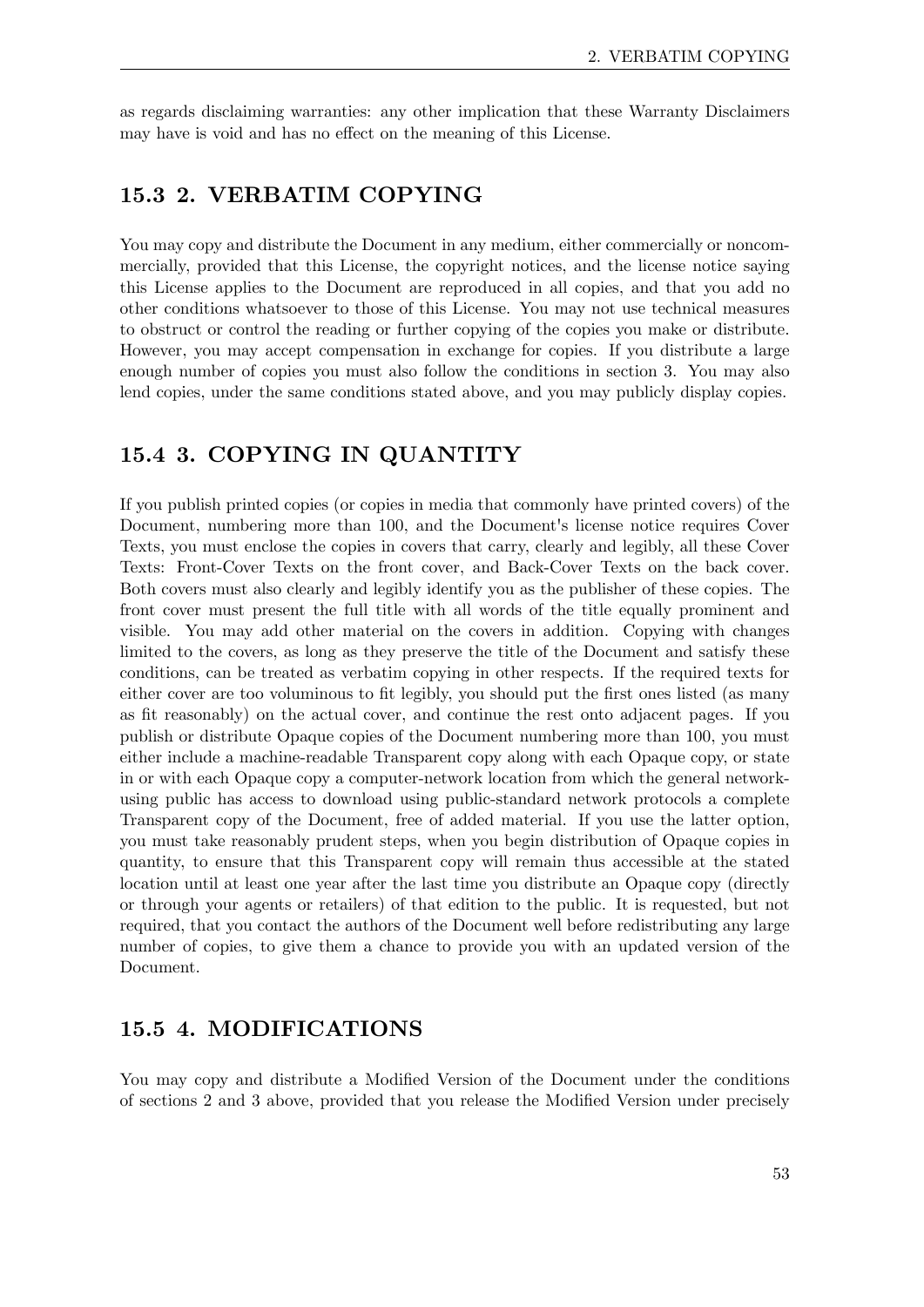this License, with the Modified Version filling the role of the Document, thus licensing distribution and modification of the Modified Version to whoever possesses a copy of it. In addition, you must do these things in the Modified Version:

- 1. Use in the Title Page (and on the covers, if any) a title distinct from that of the Document, and from those of previous versions (which should, if there were any, be listed in the History section of the Document). You may use the same title as a previous version if the original publisher of that version gives permission.
- 2. List on the Title Page, as authors, one or more persons or entities responsible for authorship of the modifications in the Modified Version, together with at least five of the principal authors of the Document (all of its principal authors, if it has fewer than five), unless they release you from this requirement.
- 3. State on the Title page the name of the publisher of the Modified Version, as the publisher.
- 4. Preserve all the copyright notices of the Document.
- 5. Add an appropriate copyright notice for your modifications adjacent to the other copyright notices.
- 6. Include, immediately after the copyright notices, a license notice giving the public permission to use the Modified Version under the terms of this License, in the form shown in the Addendum below.
- 7. Preserve in that license notice the full lists of Invariant Sections and required Cover Texts given in the Document's license notice.
- 8. Include an unaltered copy of this License.
- 9. Preserve the section Entitled "History", Preserve its Title, and add to it an item stating at least the title, year, new authors, and publisher of the Modified Version as given on the Title Page. If there is no section Entitled "History" in the Document, create one stating the title, year, authors, and publisher of the Document as given on its Title Page, then add an item describing the Modified Version as stated in the previous sentence.
- 10. Preserve the network location, if any, given in the Document for public access to a Transparent copy of the Document, and likewise the network locations given in the Document for previous versions it was based on. These may be placed in the "History" section. You may omit a network location for a work that was published at least four years before the Document itself, or if the original publisher of the version it refers to gives permission.
- 11. For any section Entitled "Acknowledgements" or "Dedications", Preserve the Title of the section, and preserve in the section all the substance and tone of each of the contributor acknowledgements and/or dedications given therein.
- 12. Preserve all the Invariant Sections of the Document, unaltered in their text and in their titles. Section numbers or the equivalent are not considered part of the section titles.
- 13. Delete any section Entitled "Endorsements". Such a section may not be included in the Modified version.
- 14. Do not retitle any existing section to be Entitled "Endorsements" or to conflict in title with any Invariant Section.
- 15. Preserve any Warranty Disclaimers.

If the Modified Version includes new front-matter sections or appendices that qualify as Secondary Sections and contain no material copied from the Document, you may at your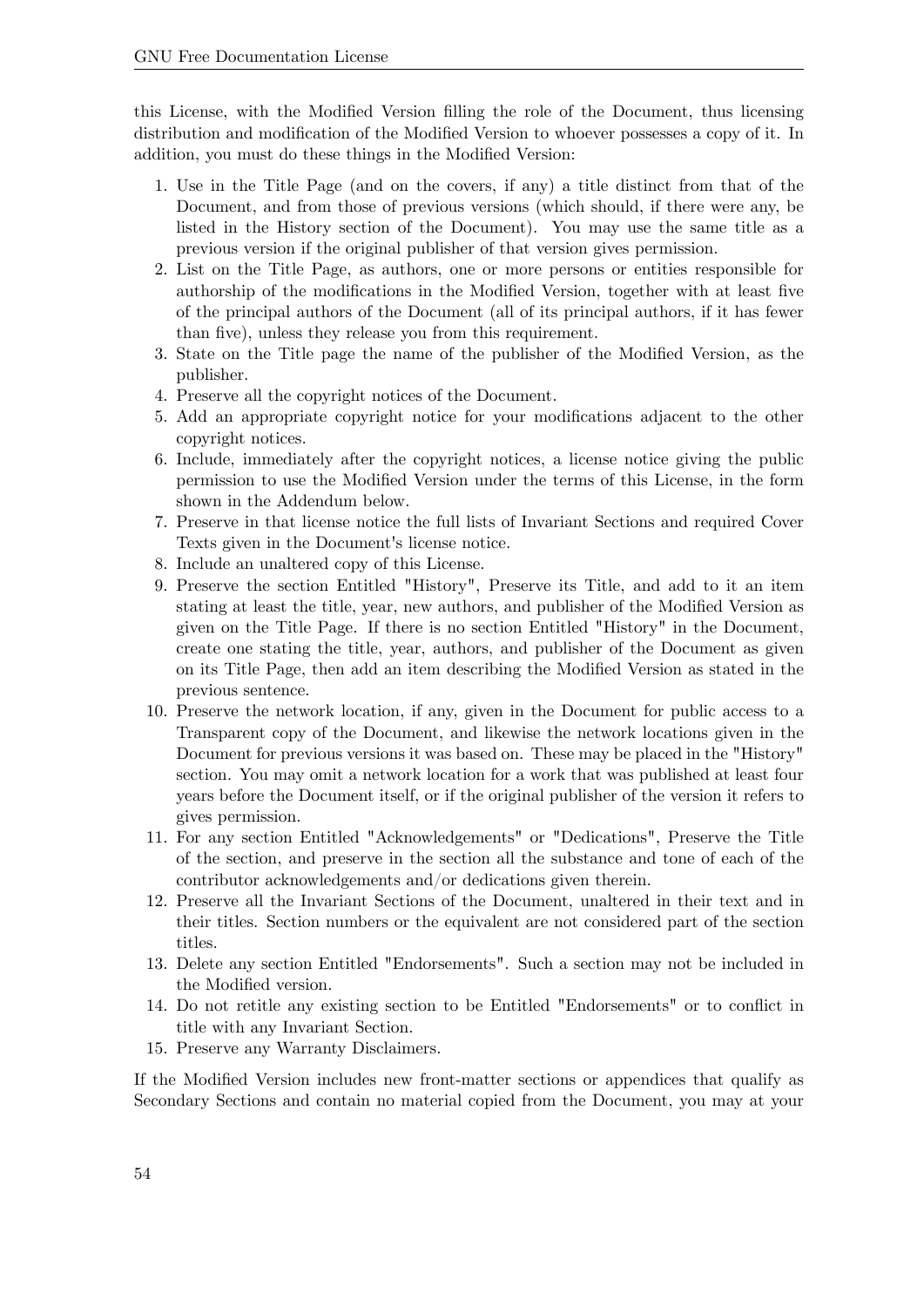option designate some or all of these sections as invariant. To do this, add their titles to the list of Invariant Sections in the Modified Version's license notice. These titles must be distinct from any other section titles. You may add a section Entitled "Endorsements", provided it contains nothing but endorsements of your Modified Version by various parties for example, statements of peer review or that the text has been approved by an organization as the authoritative definition of a standard. You may add a passage of up to five words as a Front-Cover Text, and a passage of up to 25 words as a Back-Cover Text, to the end of the list of Cover Texts in the Modified Version. Only one passage of Front-Cover Text and one of Back-Cover Text may be added by (or through arrangements made by) any one entity. If the Document already includes a cover text for the same cover, previously added by you or by arrangement made by the same entity you are acting on behalf of, you may not add another; but you may replace the old one, on explicit permission from the previous publisher that added the old one. The author(s) and publisher(s) of the Document do not by this License give permission to use their names for publicity for or to assert or imply endorsement of any Modified Version.

### **15.6 5. COMBINING DOCUMENTS**

You may combine the Document with other documents released under this License, under the terms defined in section 4 above for modified versions, provided that you include in the combination all of the Invariant Sections of all of the original documents, unmodified, and list them all as Invariant Sections of your combined work in its license notice, and that you preserve all their Warranty Disclaimers. The combined work need only contain one copy of this License, and multiple identical Invariant Sections may be replaced with a single copy. If there are multiple Invariant Sections with the same name but different contents, make the title of each such section unique by adding at the end of it, in parentheses, the name of the original author or publisher of that section if known, or else a unique number. Make the same adjustment to the section titles in the list of Invariant Sections in the license notice of the combined work. In the combination, you must combine any sections Entitled "History" in the various original documents, forming one section Entitled "History"; likewise combine any sections Entitled "Acknowledgements", and any sections Entitled "Dedications". You must delete all sections Entitled "Endorsements".

### **15.7 6. COLLECTIONS OF DOCUMENTS**

You may make a collection consisting of the Document and other documents released under this License, and replace the individual copies of this License in the various documents with a single copy that is included in the collection, provided that you follow the rules of this License for verbatim copying of each of the documents in all other respects. You may extract a single document from such a collection, and distribute it individually under this License, provided you insert a copy of this License into the extracted document, and follow this License in all other respects regarding verbatim copying of that document.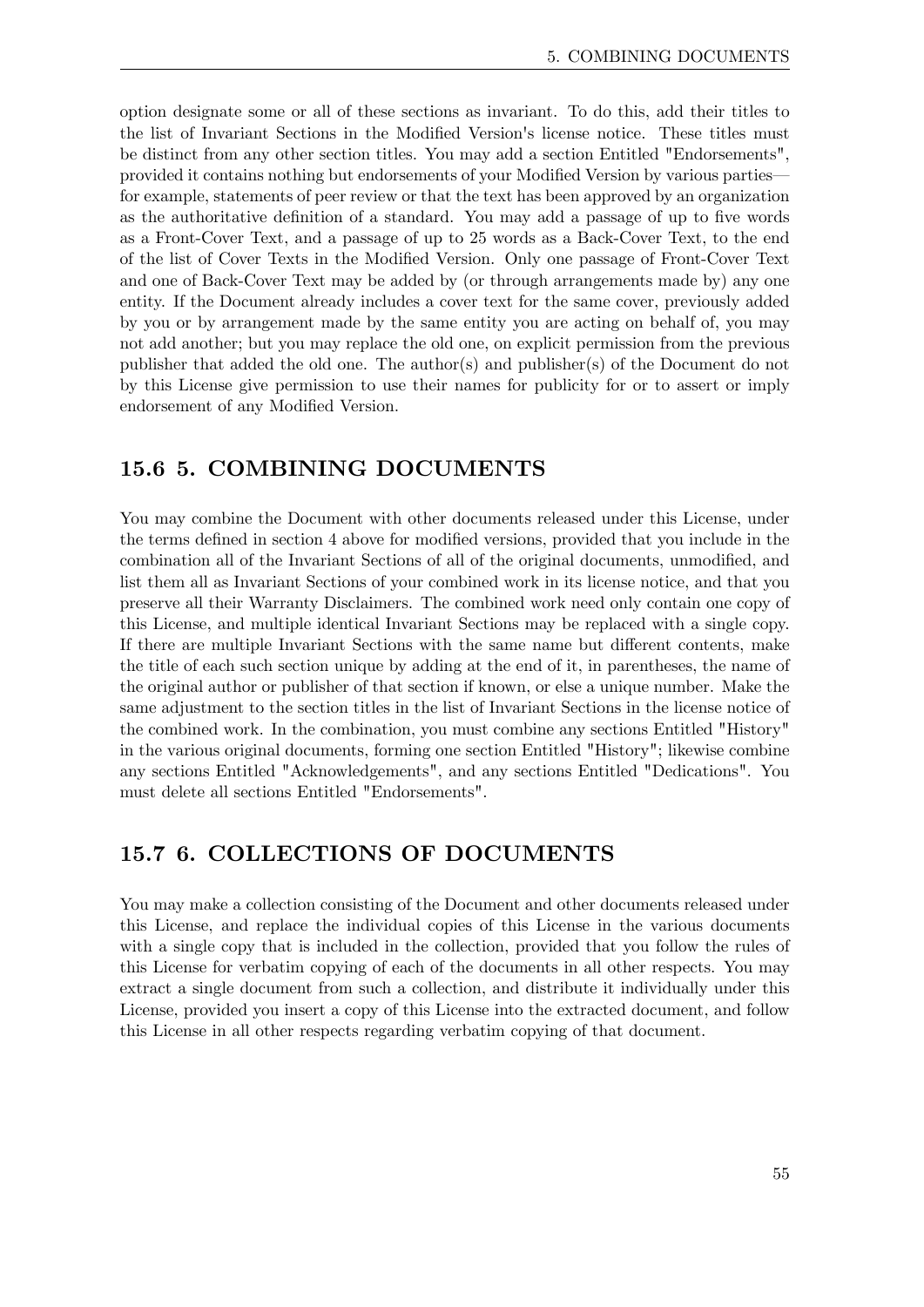## **15.8 7. AGGREGATION WITH INDEPENDENT WORKS**

A compilation of the Document or its derivatives with other separate and independent documents or works, in or on a volume of a storage or distribution medium, is called an "aggregate" if the copyright resulting from the compilation is not used to limit the legal rights of the compilation's users beyond what the individual works permit. When the Document is included in an aggregate, this License does not apply to the other works in the aggregate which are not themselves derivative works of the Document. If the Cover Text requirement of section 3 is applicable to these copies of the Document, then if the Document is less than one half of the entire aggregate, the Document's Cover Texts may be placed on covers that bracket the Document within the aggregate, or the electronic equivalent of covers if the Document is in electronic form. Otherwise they must appear on printed covers that bracket the whole aggregate.

### **15.9 8. TRANSLATION**

Translation is considered a kind of modification, so you may distribute translations of the Document under the terms of section 4. Replacing Invariant Sections with translations requires special permission from their copyright holders, but you may include translations of some or all Invariant Sections in addition to the original versions of these Invariant Sections. You may include a translation of this License, and all the license notices in the Document, and any Warranty Disclaimers, provided that you also include the original English version of this License and the original versions of those notices and disclaimers. In case of a disagreement between the translation and the original version of this License or a notice or disclaimer, the original version will prevail. If a section in the Document is Entitled "Acknowledgements", "Dedications", or "History", the requirement (section 4) to Preserve its Title (section 1) will typically require changing the actual title.

### **15.10 9. TERMINATION**

You may not copy, modify, sublicense, or distribute the Document except as expressly provided under this License. Any attempt otherwise to copy, modify, sublicense, or distribute it is void, and will automatically terminate your rights under this License. However, if you cease all violation of this License, then your license from a particular copyright holder is reinstated (a) provisionally, unless and until the copyright holder explicitly and finally terminates your license, and (b) permanently, if the copyright holder fails to notify you of the violation by some reasonable means prior to 60 days after the cessation. Moreover, your license from a particular copyright holder is reinstated permanently if the copyright holder notifies you of the violation by some reasonable means, this is the first time you have received notice of violation of this License (for any work) from that copyright holder, and you cure the violation prior to 30 days after your receipt of the notice. Termination of your rights under this section does not terminate the licenses of parties who have received copies or rights from you under this License. If your rights have been terminated and not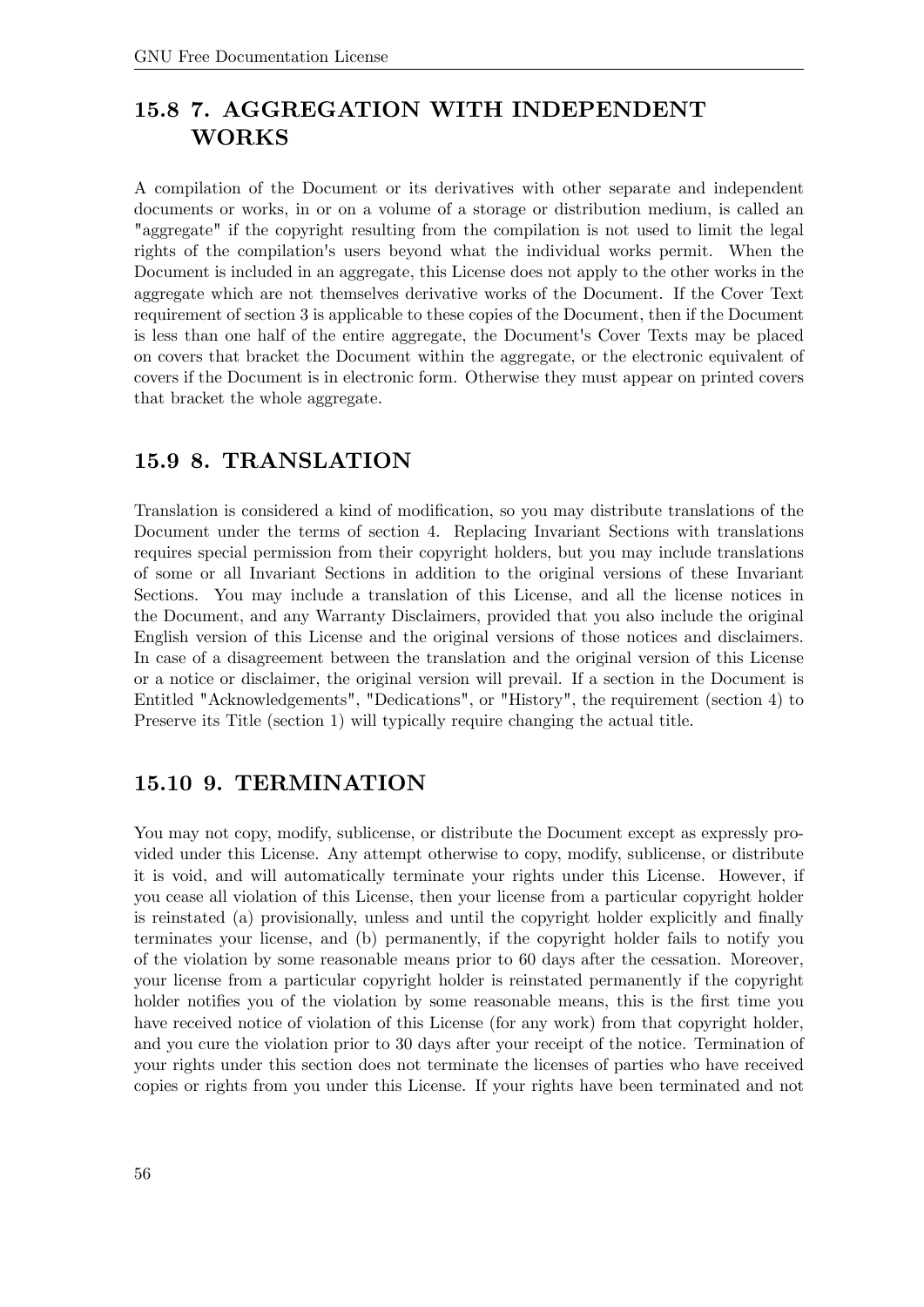permanently reinstated, receipt of a copy of some or all of the same material does not give you any rights to use it.

### **15.11 10. FUTURE REVISIONS OF THIS LICENSE**

The Free Software Foundation may publish new, revised versions of the GNU Free Documentation License from time to time. Such new versions will be similar in spirit to the present version, but may differ in detail to address new problems or concerns. See <sup>[2](#page-59-0)</sup>. Each version of the License is given a distinguishing version number. If the Document specifies that a particular numbered version of this License "or any later version" applies to it, you have the option of following the terms and conditions either of that specified version or of any later version that has been published (not as a draft) by the Free Software Foundation. If the Document does not specify a version number of this License, you may choose any version ever published (not as a draft) by the Free Software Foundation. If the Document specifies that a proxy can decide which future versions of this License can be used, that proxy's public statement of acceptance of a version permanently authorizes you to choose that version for the Document.

### **15.12 11. RELICENSING**

"Massive Multiauthor Collaboration Site" (or "MMC Site") means any World Wide Web server that publishes copyrightable works and also provides prominent facilities for anybody to edit those works. A public wiki that anybody can edit is an example of such a server. A "Massive Multiauthor Collaboration" (or "MMC") contained in the site means any set of copyrightable works thus published on the MMC site. "CC-BY-SA" means the Creative Commons Attribution-Share Alike 3.0 license published by Creative Commons Corporation, a not-for-profit corporation with a principal place of business in San Francisco, California, as well as future copyleft versions of that license published by that same organization. "Incorporate" means to publish or republish a Document, in whole or in part, as part of another Document. An MMC is "eligible for relicensing" if it is licensed under this License, and if all works that were first published under this License somewhere other than this MMC, and subsequently incorporated in whole or in part into the MMC, (1) had no cover texts or invariant sections, and (2) were thus incorporated prior to November 1, 2008. The operator of an MMC Site may republish an MMC contained in the site under CC-BY-SA on the same site at any time before August 1, 2009, provided the MMC is eligible for relicensing.

<span id="page-59-0"></span><sup>2</sup> <http://www.gnu.org/copyleft/>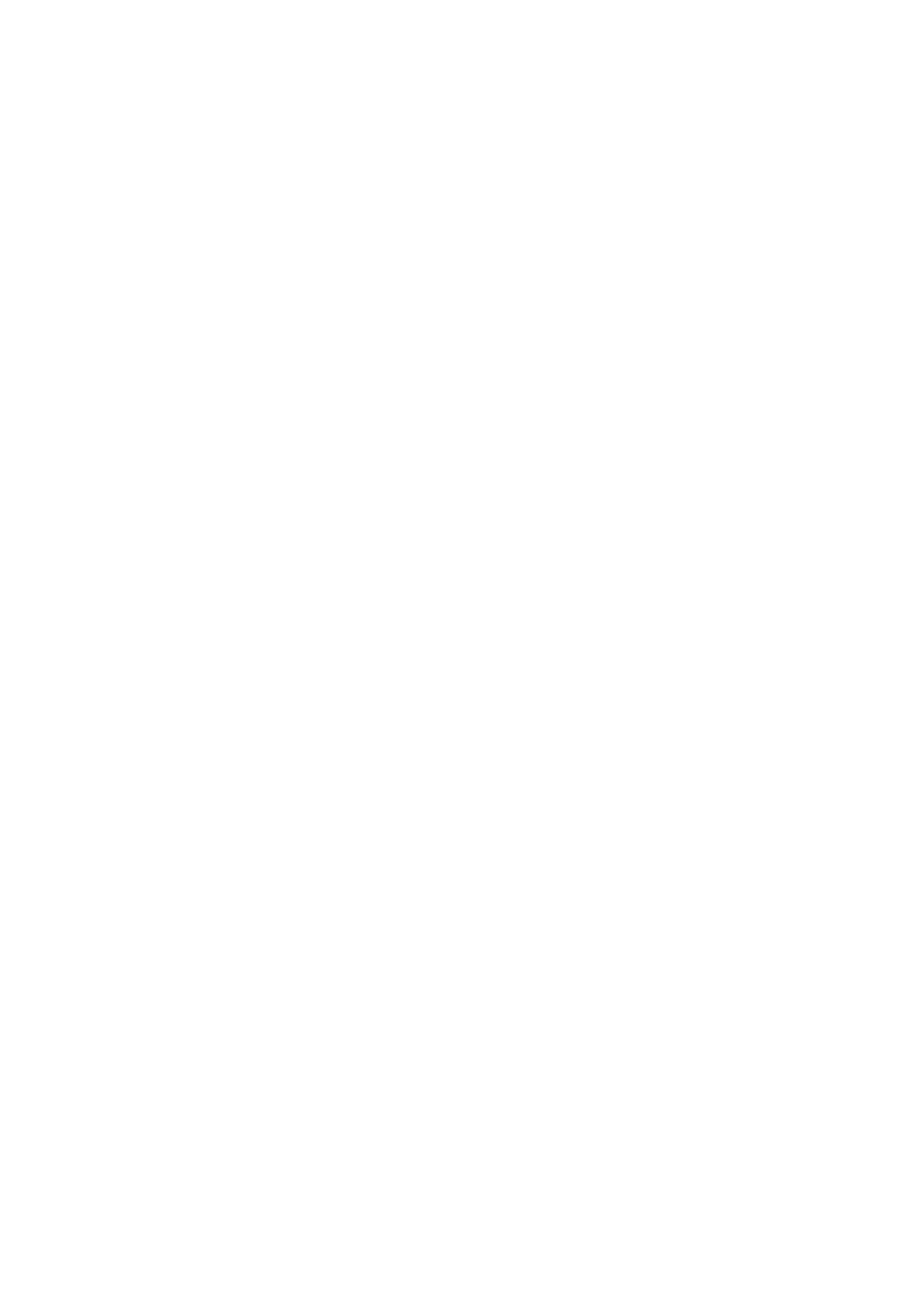# **16 How to use this License for your documents**

To use this License in a document you have written, include a copy of the License in the document and put the following copyright and license notices just after the title page:

Copyright (c) YEAR YOUR NAME.

Permission is granted to copy, distribute and/or modify this document

under the terms of the GNU Free Documentation License, Version 1.3

or any later version published by the Free Software Foundation;

with no Invariant Sections, no Front-Cover Texts, and no Back-Cover Texts.

A copy of the license is included in the section entitled "GNU

Free Documentation License".

If you have Invariant Sections, Front-Cover Texts and Back-Cover Texts, replace the "with...Texts." line with this:

with the Invariant Sections being LIST THEIR TITLES, with the

Front-Cover Texts being LIST, and with the Back-Cover Texts being LIST.

If you have Invariant Sections without Cover Texts, or some other combination of the three, merge those two alternatives to suit the situation. If your document contains nontrivial examples of program code, we recommend releasing these examples in parallel under your choice of free software license, such as the GNU General Public License, to permit their use in free software.

 $\text{Category}^1$  $\text{Category}^1$ :

• GNU C Compiler Internals<sup>[2](#page-61-1)</sup>

<span id="page-61-0"></span><sup>1</sup> <http://en.wikibooks.org/wiki/Special:Categories>

<span id="page-61-1"></span><sup>2</sup> [http://en.wikibooks.org/wiki/Category:GNU\\_C\\_Compiler\\_Internals](http://en.wikibooks.org/wiki/Category:GNU_C_Compiler_Internals)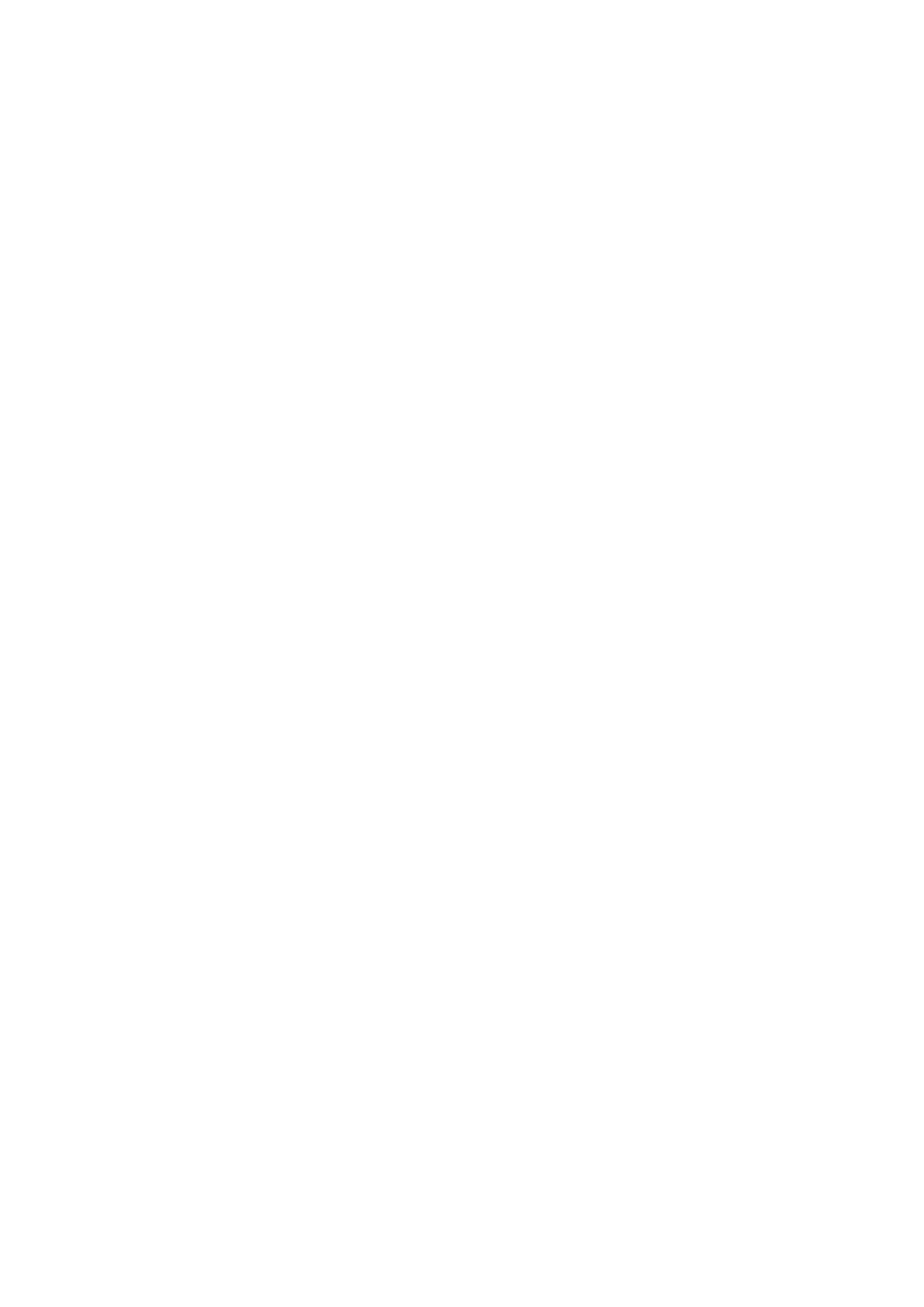# **17 Contributors**

#### **Edits User**

- 5 Adrignola1
- 1 Darklama2
- 1 DavidCary3
- 1 Derbeth $4$
- 1 Dirk Hünniger<sup>5</sup>
- 1 Jomega $t^6$

<sup>1</sup> <http://en.wikibooks.org/wiki/User:Adrignola>

<sup>2</sup> <http://en.wikibooks.org/wiki/User:Darklama>

<sup>3</sup> <http://en.wikibooks.org/wiki/User:DavidCary>

<sup>4</sup> <http://en.wikibooks.org/wiki/User:Derbeth>

<sup>5</sup> [http://en.wikibooks.org/wiki/User:Dirk\\_H%25C3%25BCnniger](http://en.wikibooks.org/wiki/User:Dirk_H%25C3%25BCnniger)

<sup>6</sup> <http://en.wikibooks.org/wiki/User:Jomegat>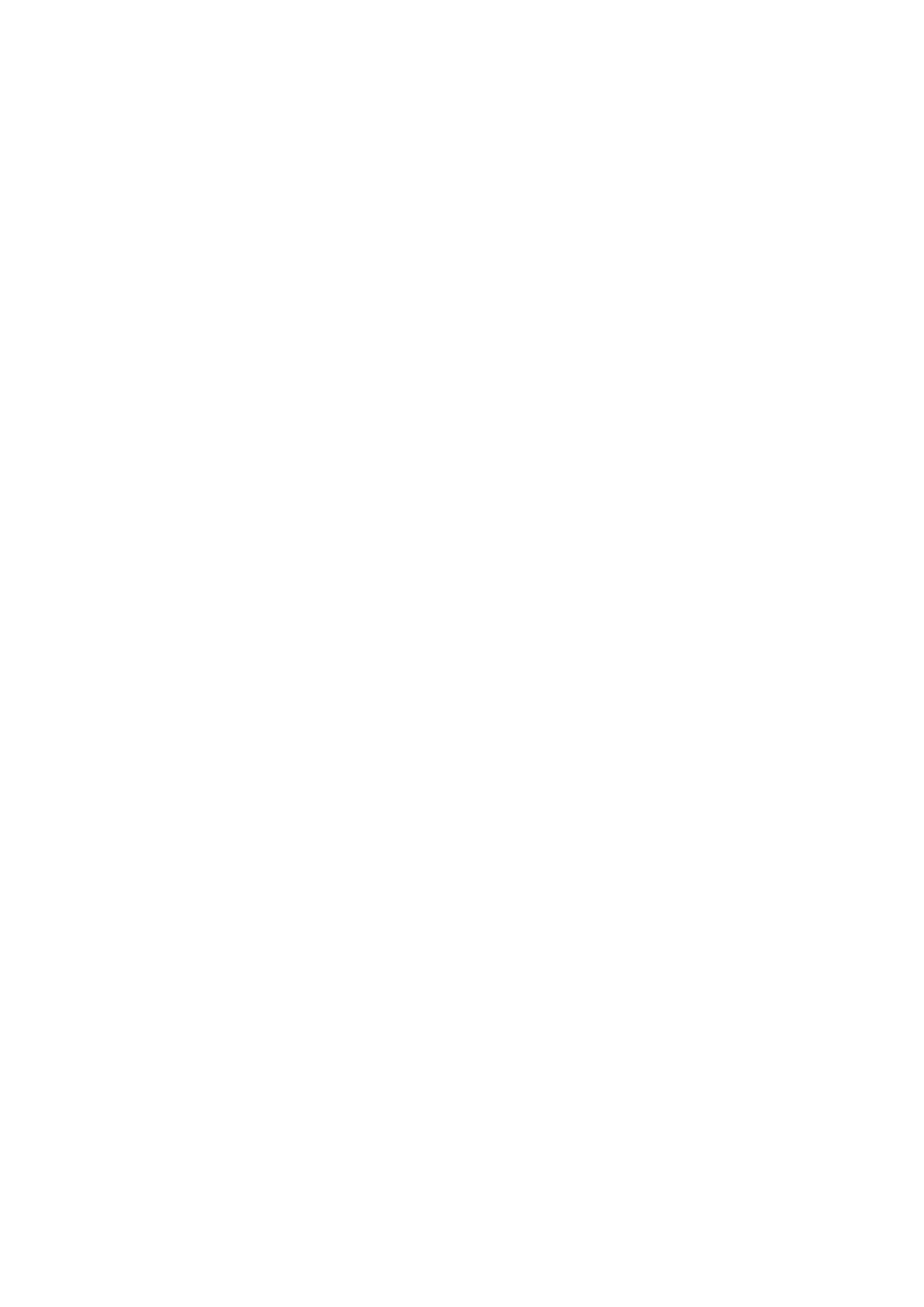# **List of Figures**

- GFDL: Gnu Free Documentation License. [http://www.gnu.org/licenses/fdl.](http://www.gnu.org/licenses/fdl.html) [html](http://www.gnu.org/licenses/fdl.html)
- cc-by-sa-3.0: Creative Commons Attribution ShareAlike 3.0 License. [http://](http://creativecommons.org/licenses/by-sa/3.0/) [creativecommons.org/licenses/by-sa/3.0/](http://creativecommons.org/licenses/by-sa/3.0/)
- cc-by-sa-2.5: Creative Commons Attribution ShareAlike 2.5 License. [http://](http://creativecommons.org/licenses/by-sa/2.5/) [creativecommons.org/licenses/by-sa/2.5/](http://creativecommons.org/licenses/by-sa/2.5/)
- cc-by-sa-2.0: Creative Commons Attribution ShareAlike 2.0 License. [http://](http://creativecommons.org/licenses/by-sa/2.0/) [creativecommons.org/licenses/by-sa/2.0/](http://creativecommons.org/licenses/by-sa/2.0/)
- cc-by-sa-1.0: Creative Commons Attribution ShareAlike 1.0 License. [http://](http://creativecommons.org/licenses/by-sa/1.0/) [creativecommons.org/licenses/by-sa/1.0/](http://creativecommons.org/licenses/by-sa/1.0/)
- cc-by-2.0: Creative Commons Attribution 2.0 License. [http://creativecommons.](http://creativecommons.org/licenses/by/2.0/) [org/licenses/by/2.0/](http://creativecommons.org/licenses/by/2.0/)
- cc-by-2.0: Creative Commons Attribution 2.0 License. [http://creativecommons.](http://creativecommons.org/licenses/by/2.0/deed.en) [org/licenses/by/2.0/deed.en](http://creativecommons.org/licenses/by/2.0/deed.en)
- cc-by-2.5: Creative Commons Attribution 2.5 License. [http://creativecommons.](http://creativecommons.org/licenses/by/2.5/deed.en) [org/licenses/by/2.5/deed.en](http://creativecommons.org/licenses/by/2.5/deed.en)
- cc-by-3.0: Creative Commons Attribution 3.0 License. [http://creativecommons.](http://creativecommons.org/licenses/by/3.0/deed.en) [org/licenses/by/3.0/deed.en](http://creativecommons.org/licenses/by/3.0/deed.en)
- GPL: GNU General Public License. <http://www.gnu.org/licenses/gpl-2.0.txt>
- LGPL: GNU Lesser General Public License. [http://www.gnu.org/licenses/lgpl.](http://www.gnu.org/licenses/lgpl.html) [html](http://www.gnu.org/licenses/lgpl.html)
- PD: This image is in the public domain.
- ATTR: The copyright holder of this file allows anyone to use it for any purpose, provided that the copyright holder is properly attributed. Redistribution, derivative work, commercial use, and all other use is permitted.
- EURO: This is the common (reverse) face of a euro coin. The copyright on the design of the common face of the euro coins belongs to the European Commission. Authorised is reproduction in a format without relief (drawings, paintings, films) provided they are not detrimental to the image of the euro.
- LFK: Lizenz Freie Kunst. <http://artlibre.org/licence/lal/de>
- CFR: Copyright free use.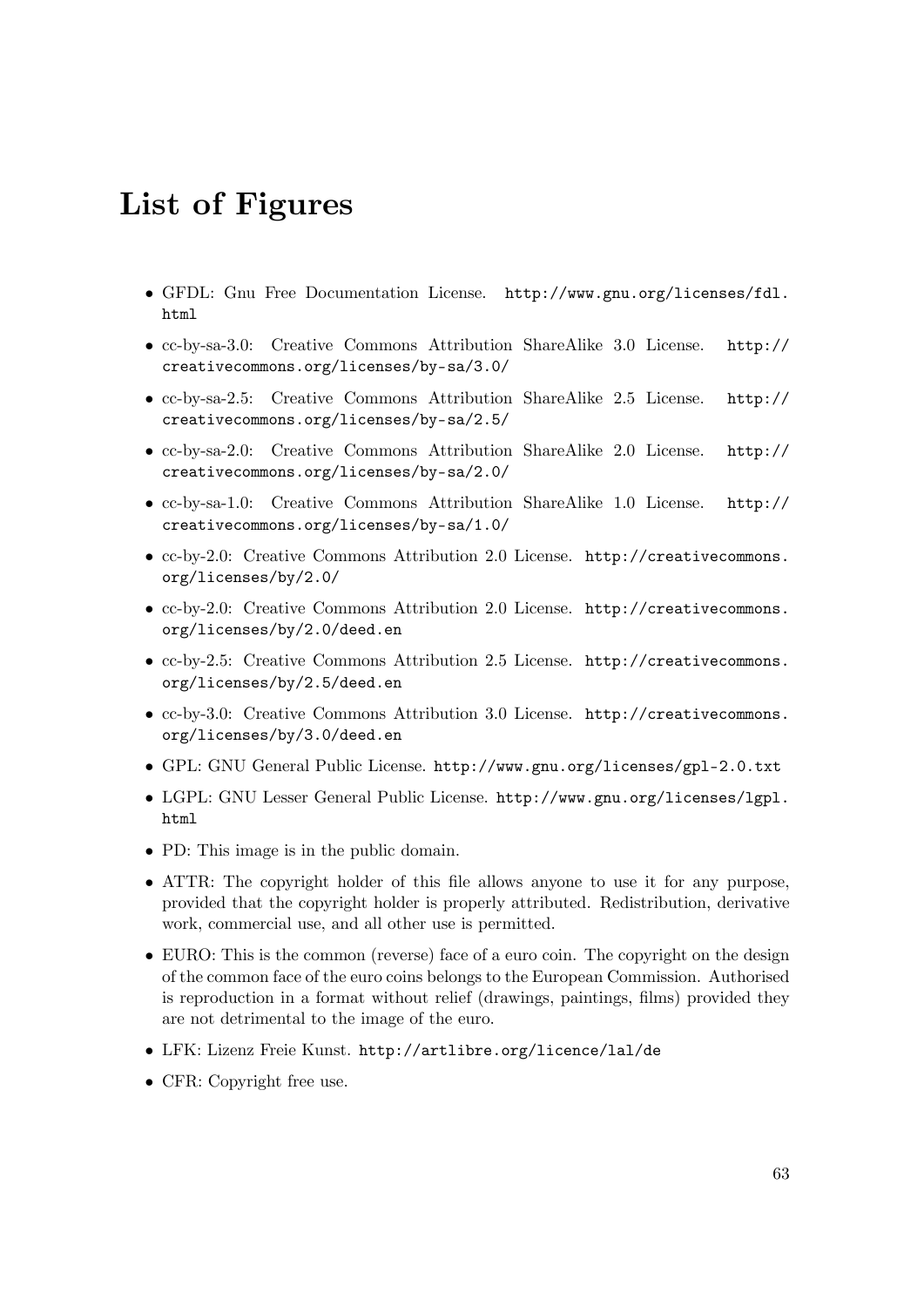• EPL: Eclipse Public License. [http://www.eclipse.org/org/documents/epl-v10.](http://www.eclipse.org/org/documents/epl-v10.php) [php](http://www.eclipse.org/org/documents/epl-v10.php)

Copies of the GPL, the LGPL as well as a GFDL are included in chapter Licenses<sup>[7](#page-66-0)</sup>. Please note that images in the public domain do not require attribution. You may click on the image numbers in the following table to open the webpage of the images in your webbrower.

<span id="page-66-0"></span><sup>7</sup> Chapter [18](#page-69-0) on page [67](#page-69-0)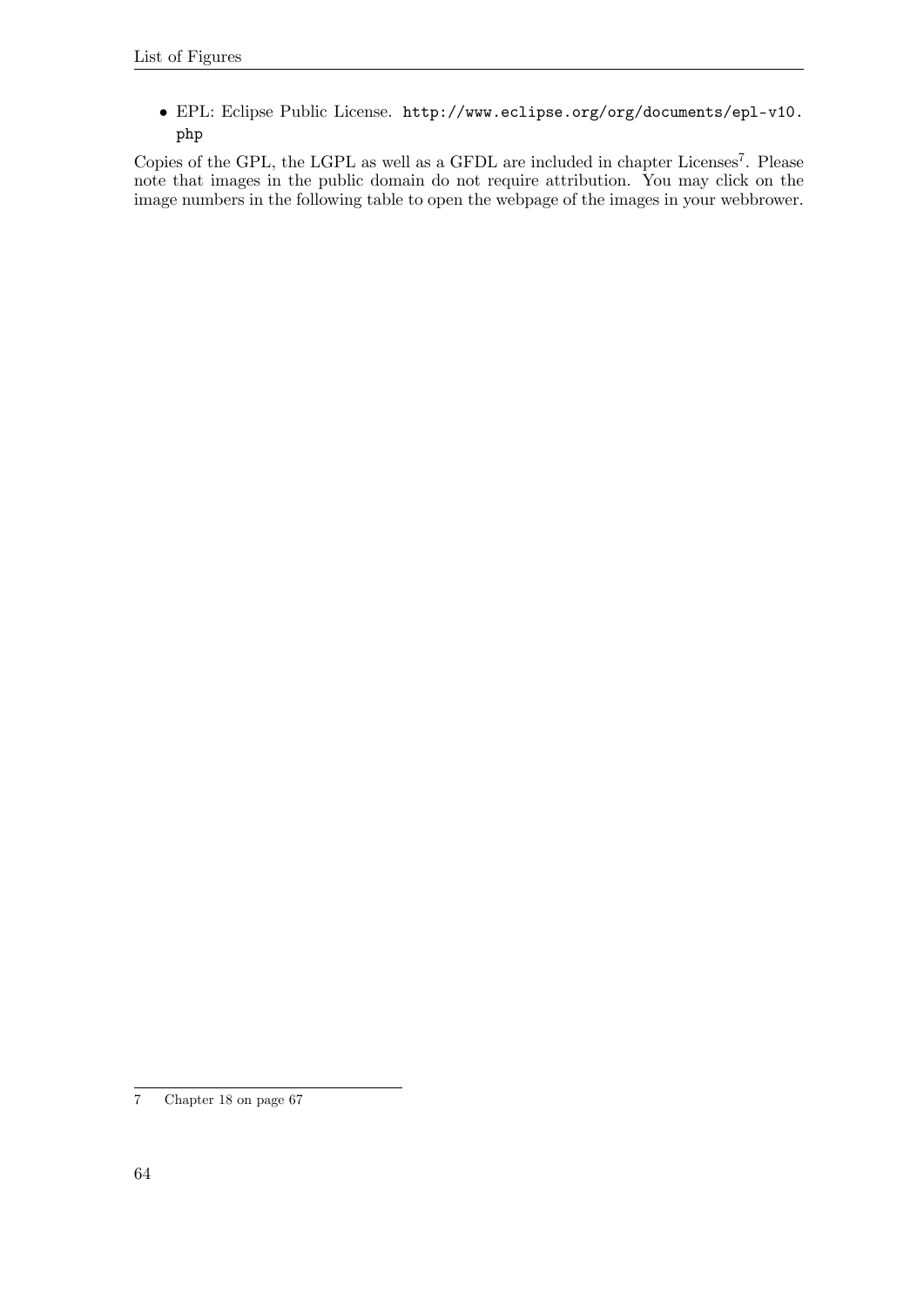| The people from the Tango! project <sup>8</sup> |  |
|-------------------------------------------------|--|
|                                                 |  |
|                                                 |  |
|                                                 |  |
|                                                 |  |
| Az1568, Webaware                                |  |

[http://tango.freedesktop.org/The\\_People](http://tango.freedesktop.org/The_People)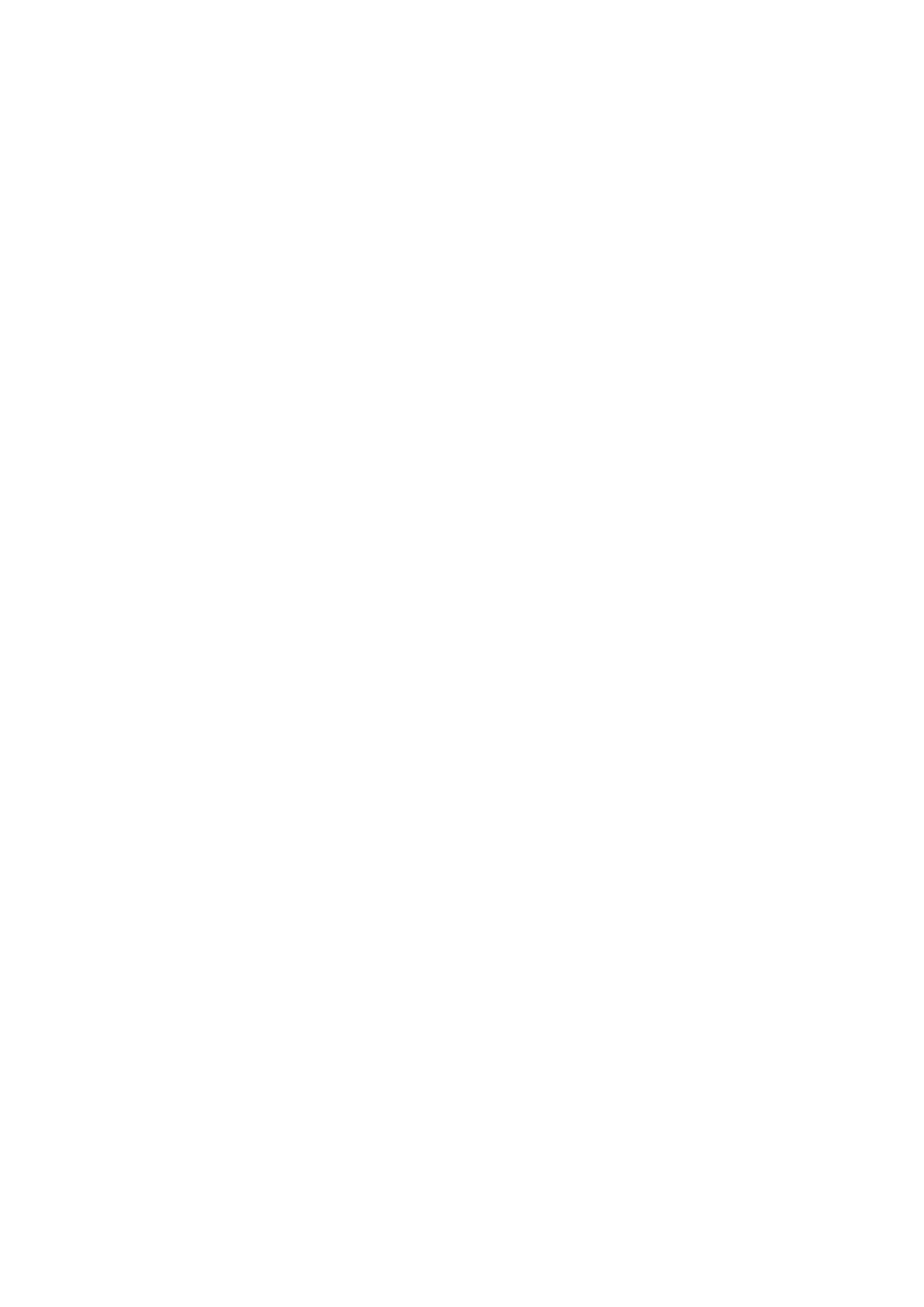## <span id="page-69-0"></span>**18 Licenses**

### **18.1 GNU GENERAL PUBLIC LICENSE**

Version 3, 29 June 2007

Copyright  $\odot$  2007 Free Software Foundation, Inc. <http://fsf.org/>

Everyone is permitted to copy and distribute verbatim copies of this license document, but changing it is not allowed. Preamble

The GNU General Public License is a free, copyleft license for software and other kinds of works.

The licenses for most software and other practical works are designed<br>to take away your freedom to share and change the works. By contrast, the GNU General Public License is intended to guarantee your<br>freedom to share and can apply it to your programs, too.

When we speak of free software, we are referring to freedom, not price.<br>Our General Public Licenses are designed to make sure that you have<br>the freedom to distribute copies of free software (and charge for them<br>if you wis

To protect your rights, we need to prevent others from denying you<br>these rights or asking you to surrender the rights. Therefore, you have<br>certain responsibilities if you distribute copies of the software, or if you<br>modif

For example, if you distribute copies of such a program, whether gratistic and ror for a fee, you must pass on to the recipients the same freedoms that you received. You must make sure that they, too, receive or can get t their rights.

Developers that use the GNU GPL protect your rights with two steps: (1) assert copyright on the software, and (2) offer you this License giving you legal permission to copy, distribute and/or modify it.

For the developers' and authors' protection, the GPL clearly explains<br>that there is no warranty for this free software. For both users' and<br>authors' sake, the GPL requires that modified versions be marked as<br>changed, so t

Some devies are designed to deny users access to install or run modeling defined to effore devies and oso. This is fundamentally incompatible with the aim of protect-<br>can do so. This is fundamentally incompatible with the

Finally, every program is threatened constantly by software patents.<br>States should not allow patents to restrict development and use of soft-<br>avave on general-purpose computers, but in those that do, we wish to<br>avoid the

The precise terms and conditions for copying, distribution and modi-fication follow. TERMS AND CONDITIONS 0. Definitions.

"This License" refers to version 3 of the GNU General Public License.

"Copyright" also means copyright-like laws that apply to other kinds of works, such as semiconductor masks.

"The Program" refers to any copyrightable work licensed under this Li-cense. Each licensee is addressed as "you". "Licensees" and "recipients" may be individuals or organizations.

.<br>To "modify" a work means to copy from or adapt all or part of the work<br>ashion requiring convright permission, other than the making of in a fashion requiring converight permission, other than the making of matter an exact copy. The resulting work is called a "modified version" of the earlier work or a work "based on" the earlier work.

A "covered work" means either the unmodified Program or a work based on the Program.

To "propagate" a work means to do anything with it that, without performing<br>mission, would make you directly or secondarily liable for infringement<br>under applicable copyright law, except executing it on a computer or<br>modi

To "convey" a work means any kind of propagation that enables other parties to make or receive copies. Mere interaction with a user through a computer network, with no transfer of a copy, is not conveying.

An interactive user interface displays "Appropriate Legal Noticss" to<br>the extent that it includes a convenient and prominently visible feature<br>that (1) displays an appropriate copyright notice, and (2) tells the<br>user that

The "source code" for a work means the preferred form of the work for making modifications to it. "Object code" means any non-source form of a work.

rd Interface" means an interface that either is an official standard defined by a recognized standards body, or, in the case of interfaces specified for a particular programming language, one that is widely used among developers working in that language.

The "System Libraries" of an executable work include anything, other than the work as a whole, that (a) is included in the normal form of packaging a Major Component, but which is not part of that Major Component, and (b)

The "Corresponding Source" for a work in object code form means all<br>the source code needed to generate, install, and (for an executable<br>work) run the object code and to modify the work, including scripts<br>to control those System Libraries, or general-purpose tools or generally available free programs which are used unmodified in performing those activities but which are not part of the work. For example, Corresponding Source includes interface definition files associated with source files for the<br>work, and the source code for shared libraries and dynamically linked<br>subprograms that the work is specifically designed to require, such as<br>by inti

The Corresponding Source need not include anything that users can re-generate automatically from other parts of the Corresponding Source.

The Corresponding Source for a work in source code form is that same work. 2. Basic Permissions.

All rights granted under this License are granted for the term of copy<br>right on the Program, and are irrevocable provided the stated conductions are met. This License explicitly affirms your unimited persion<br>insison to ru rights of fair use or other equivalent, as provided by copyright law

You may make, run and propagate covered works that you can one con-<br>vey, without conditions so long as your license otherwise remains in<br>force. You may convey covered works to others for the sole purpose<br>force. You may co

Conveying under any other circumstances is permitted solely under the conditions stated below. Sublicensing is not allowed; section 10 makes it unnecessary. 3. Protecting Users' Legal Rights From Anti-Circumvention Law.

No covered work shall be deemed part of an effective technological<br>measure under any applicable law fulfilling obligations under article<br>11 of the WIPO copyright treaty alopted on 20 December 1996, or<br>31 infar laws prohibi

When you convey a covered work, you waive any legal power to forbid<br>circumvention of technological measures to the extent such circumcircumvention of technological measures to the extent such circum-<br>vention is effected by exercising rights under this License with respect<br>to the covered work, and you disclaim any intention to limit to<br>perturb to the co

You may convey verbatim copies of the Program's source code as receive it, in any medium, provided that you conspicuously and appro-priately publish on each copy an appropriate copyright notice; keep in-tact all notices stating that this License and any non-permissive terms added in accord with section 7 apply to the code; keep intact all no-tices of the absence of any warranty; and give all recipients a copy of this License along with the Program.

You may charge any price or no price for each copy that you of warranty protection for a fee. 5. and you may offer support or veying Modified Source Version.

You may convey a work based on the Program, or the modifications to produce it from the Program, in the form of source code under the terms of section 4, provided that you also meet all of these conditions:

\* a) The work must carry prominent notices stating that you modified<br>it, and giving a relevant atac. \* b) The work must carry prominent<br>notices stating that it is released under this License and any conditions<br>added under all its parts, regardless of how they are packaged. This license gives<br>no permission to license the work in any other way, but it does not<br>invalidate such permission if you have separately received it.  $*$  d) I<br>the work h

A compilation of a covered work with other separate and independent works, which are not by their nature extensions of the covered work, and which are not combined with it such as to form a larger program, in or on a volume of a storage or distribution medium, is called an<br>"aggregate" if the compilation and its resulting copyright are not used<br>what the intectess or legal rights of the compilation's users beyond<br>what the ind

You may convey a covered work in object code form under the terms of sections 4 and 5, provided that you also convey the machine-readable Corresponding Source under the terms of this License, in one of these ways:

 $^*$ a) Convey the object code in, or embodiel in, a physical product (in a physical distribution medium), accompanied by the Corre-for-sponding Source fixed on a durable physical medium customarily used<br>for software inter reasonable cost of physically performing this conveying of source, or<br>
(2) access to copy the Corresponding Source from a network server at<br>
no charge. \* c) Convey individual copies of the object code with a copy of the written offer to provide the Corresponding Source. This<br>daternative is allowed only occasionally and noncommercially, and only<br>if you received the object code with such an offer, in accord with sub-<br>estima 6b. different server (operated by you or a third party) that supports equivalent copying facilities, provided you maintain clear directions next to the object code saying where to find the Corresponding Source. Regardless of w obligated to ensure that it is available for as long as needed to satisfy<br>chosen reduces requirements. \* e) Convey the object code using peer-to-peer<br>transmission, provided you inform other peers where the object code<br>and

A separable portion of the object code, whose source code is excluded from the Corresponding Source as a System Library, need not be in-cluded in conveying the object code work.

A "User Product" is either (1) a "consumer product", which means any<br>a transpile personal property which is normally used for personal, family<br>or household purposes, or (2) anything designed or sold for incorporation<br>into

"Installation Information" for a User Product means any methods, procedures, authorization keys, or other information required to instal<br>and execute modified versions of a covered work in that User Product<br>from a modified version of its Corresponding Source. The information<br>must suffice to odification has been made.

If you convey an object code work under this section in, or with, or<br>specifically for use in, a User Product, and the conveying occurs as<br>part of a transaction in which the right of possession and use of the<br>User Product installed in ROM).

The requirement to convide Installation Information does not include<br>a requirement to continue to provide support service, warranty, or up<br>dates for a work that has been modified or installed by the recipient<br>or for the U terially and adversely affects the operation of the network or violates the rules and protocols for communication across the network.

Corresponding Source conveyed, and Installation Information pro-<br>vided, in accord with this section must be in a format that is publicly<br>documented (and with an implementation available to the public is<br>ource code form), a

"Additional permissions" are terms that supplement the terms of this License by making exceptions from one or more of its conditions. Ad-ditional permissions that are applicable to the entire Program shall be treated as though they were included in this License, to the extent that they are valid under applicable law. If additional permissions apply to part of the Program, that part may be used separately under those permission

When you convey a copy of a covered work, you may at your option<br>remove any additional permissions from that copy, or from any part<br>remove any additional permissions may be written to require their own<br>removal in certain

Notwithstanding any other provision of this License, for material you add to a covered work, you may (if authorized by the copyright holders of that material) supplement the terms of this License with terms:

 $^*$ a) Dischaimig warrany or limiting liability differently from the terms of sections 15 and 16 of this License; or \*b) Requiring preservation of specified reasonable legal notices or author at<br>the most parameter than ma

All other non-permissive additional terms are considered "further re-strictions" within the meaning of section 10. If the Program as you received it, or any part of it, contains a notice stating that it is governed by this License along with a term that is a further restriction you may remove that term. If a license document contains a further restriction b

If you add terms to a covered work in accord with this section, you must place, in the relevant source files, a statement of the additional terms that apply to those files, or a notice indicating where to find the applicable terms

Additional terms, permissive or non-permissive, may be stated in the form of a separately written license, or stated as exceptions; the above requirements apply either way. 8. Termination.

You may not propagate or modify a covered work except as expre provided under this License. Any attempt otherwise to propagate or modify it is void, and will automatically terminate your rights under this License (including any patent licenses granted under the third paragraph of sec

However, if you cease all violation of this License, then your license from a particular convright holder is reinstated (a) provisionally  $\bar{v}$ from a particular copyright holder is reinstated (a) provisionally, un-less and until the copyright holder explicitly and finally terminates your license, and (b) permanently, if the copyright holder fails to no-tify you of the violation by some reasonable means prior to 60 days after the cessation.

Moreover, your license from a particular copyright holder is reinstated<br>permanently if the copyright holder notifies you of the violation by<br>ormer reasonable means, this is the first time you have received notice<br>of viola

Termination of your rights under this section does not terminate the<br>licenses of parties who have received copies or rights from you under<br>this License. If your rights have been terminated and not permanently<br>teinstated, **Copies** 

You are not required to accept this License in order to receive or run<br>a copy of the Program. Ancillary propagation of a covered work occurring solely as a consequence of using peer-to-peer transmission to<br>receive a copy

Each time you convey a covered work, the recipient automatically recives a license from the original licensors, to run, modify and prop ceives a license from the original licensors, to run, modify and prop-agate that work, subject to this License. You are not responsible for enforcing compliance by third parties with this License.

ntity transaction" is a transaction transferring ganization, or substantially all assets of one, or subdividing an organization, or merging organizations. If propagation of a covered work results from an entity transaction, each party to that transaction where recults f the party's predecessor in interest had or could give under the previous paragraph, plus a right to possession of the Corresponding Source of the work from the predecessor in interest, if the predecessor has it of can get

You may not impose any further restrictions on the exercise of the rights granted or affirmed under this License. For example, you may<br>not impose a license fee, royalty, or other charge for exercise of right<br>granted under this License, and you may not initiate litigation (in<br>cluding a cr

A "contributor" is a copyright holder who authorizes use under this License of the Program or a work on which the Program is based. The work thus licensed is called the contributor's "contributor version".

A contributor's "essential patent claims" are all patent claims owned<br>corortorieled by the contributor, whether already acquired or hereafter<br>acquired, that would be infringed by some manner, permitted by this<br>License, of

Each contributor grants you a non-exclusive, worldwide, royalty-free<br>patent license under the contributor's essential patent claims, to make<br>use, sell, offer for sale, import and otherwise run, modify and propagate the co

In the following three paragraphs, a "patent license" is any express agreement or commitment, however denominated, not to enforce a patent (such as an express permission to practice a patent or cover not to sue for patent infringement). To "grant" such a patent license to a party means to make such an agreement or commitment not to enforce a patent against the party.

If you convey a covered work, knowingly relying on a patent license and the Corresponding Source of the work is not available for anyone to copy, free of charge and under the terms of this License, through a publicly available network server or other readily accessible means<br>publicly available network server or other readily accessible or the<br>savailable, or (2) arrange to deprive yourself of the benefit of the patent<br>licens

If, pursuant to or in connection with a single transaction or ment, you convey, or propagate by procuring conveyance of, a covered<br>work, and grant a patent license to some of the parties receiving the<br>overed work authorizing them to use, propagate, modify or convey<br>specific copy of t automatically extended to all recipients of the covered work and works based on it.

A patent license is "discriminatory" if it does not include within the scope of its coverage, prohibits the exercise of, or is conditioned on the<br>non-exercise of one or more of the rights that are specifically granted non-exercise of one or more of the rights that are specifically granted<br>more under this License. You may not convey a covered work if you are<br>a party to an arrangement with a third party that is in the business<br>portstroki

Nothing in this License shall be construed as excluding or limiting any implied license or other defenses to infringement that may otherwise be available to you under applicable patent law. 12. No Surrender of Others' Fre

If conditions are imposed on you (whether by court order, agreement<br>or otherwise) that contariote the conditions of this License, they do<br>not excuse you from the conditions of this License. If you cannot con-<br>not excuse w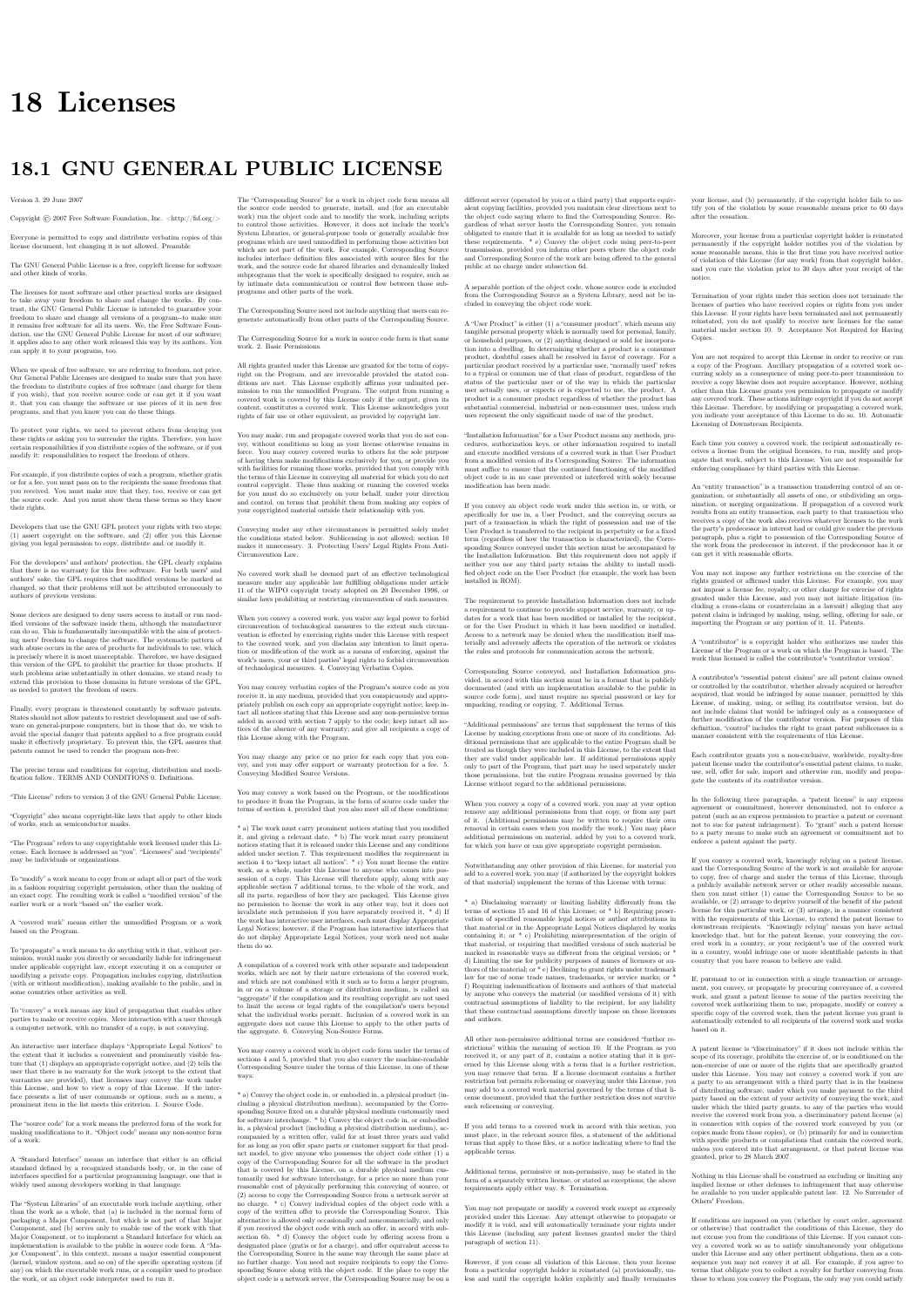both those terms and this License would be to refrain entirely from conveying the Program. 13. Use with the GNU Affero General Public License.

Notwithstanding any other provision of this License, you have permission to link or combine any covered work with a work licensed under version 3 of the GNU Affero General Public License into a single combined work, and t

The Free Software Foundation may publish revised and/or new versions of the GNU General Public License from time to time. Such new versions will be similar in spirit to the present version, but may differ in detail to address new problems or concerns.

Each version is given a distinguishing version number. If the Program<br>Each version is given a distinguishing version of the GNU General Pub-<br>[ic License "or any latter version" applies to it, you have the option of<br>follow

If the Program specifies that a proxy can decide which future versions<br>of the GNU General Public License can be used, that proxy's public<br>statement of acceptance of a version permanently authorizes you to<br>choose that vers

Later license versions may give you additional or different permissions.<br>However, no additional obligations are imposed on any author or copy-right holder as a result of your choosing to follow a later version. 15. Discla

THERE IS NO WARRANTY FOR THE PROGRAM, TO THE EX-<br>TENT PERMITTED BY APPLICABLE LAW. EXCEPT WHEN<br>OTHERWISE STATED IN WRITING THE COPYRIGHT HOLD-<br>ERS AND/OR OTHER PARTIES PROVIDE THE PROGRAM<br>PRESSED OR IMPLIED, INCLUDING, BUT FITNESS FOR A PARTICULAR PURPOSE. THE ENTIRE RISK FITNESS FOR A FARLICOLAR FORFOSE. THE ENTIRE RISP AS TO THE QUALITY AND PERFORMANCE OF THE PRO-GRAM IS WITH YOU. SHOULD THE PROGRAM PROVE DE-FECTIVE, YOU ASSUME THE COST OF ALL NECESSARY SER-VICING, REPAIR OR CORRECTION. 16. Limitation of Liability.

IN NO EVENT UNLESS REQUIRED BY APPLICABLE LAW OR AGREED TO IN WRITING WILL ANY COPYRIGHT HOLDER, OR ANY OTHER PARTY WHO MODIFIES AND/OR CONVEYS THE PROGRAM AS PERMITTED ABOVE, BE LIABLE TO YOU FOR DAMAGES, INCLUDING ANY GENERAL, SPECIAL, INCL FOR DAMAGES, INCLUDING ANY GENERAL, INCELAL, INC.<br>DENTAL OR CONSEQUENTIAL DAMAGES ARISING OUT OF THE USE OR INABILITY TO USE THE PROGRAM (INCLUDING<br>BUT NOT LIMITED TO LOSS OF DATA OR DATA BEING RENGEL<br>DERED INACCURATE OR L

If the dischainer of warranty and limitation of liability provided above<br>cannot be given local legal effect according to their terms, reviewing<br>counts shall apply local law that most closely approximates an above<br>lute wai

END OF TERMS AND CONDITIONS How to Apply These Terms to Your New Programs

If you develop a new program, and you want it to be of the greatest possible use to the public, the best way to achieve this is to make it free software which everyone can redistribute and change under these terms.

To do so, attach the following notices to the program. It is safest to<br>tatach them to the start of each source file to most effectively state the<br>exclusion of warranty; and each file should have at least the "copyright"<br>l

one line to give the program's name and a brief idea of what it does.  $Conv = 100$   $C = 100$   $C = 100$   $C = 100$   $C = 100$   $C = 100$   $C = 100$   $C = 100$   $C = 100$   $C = 100$   $C = 100$   $C = 100$ 

This program is free software: you can redistribute it and/or modify<br>it under the terms of the GNU General Public License as published by<br>the Free Software Foundation, either version 3 of the License, or (at<br>your option)

This program is distributed in the hope that it will be useful, but<br>WITHOUT ANY WARRANTY; without even the implied warranty<br>of MERCHANTABILITY or FITNESS FOR A PARTICULAR PUR-<br>POSE. See the GNU General Public License for m

You should have received a copy of the GNU General Public License<br>along with this program. If not, see <http://www.gnu.org/licenses/>

Also add information on how to contact you by electronic and paper mail.

If the program does terminal interaction, make it output a short notice like this when it starts in an interactive mode:

<program> Copyright (C) <year> <name of author> This program comes with ABSOLUTELY NO WARRANTY; for details type `show w'. This is free software, and you are welcome to redistribute it under certain conditions; type `show c' for details.

The hypothetical commands `show w' and `show c' should show the appropriate parts of the General Public License. Of course, your pro-<br>gram's commands might be different; for a GUI interface, you would use an "about box".

You should also get your employer (if you work as a programmer) or<br>school, if any, to sign a "copyright disclaimer" for the program, if necessary. For more information on this, and how to apply and follow the<br>GNU GPL, see

The GNU General Public License does not permit incorporating you<br>program into proprietary programs. If your program is a subroutine<br>library, you may consider it more useful to permit linking proprietary<br>applications with

### **18.2 GNU Free Documentation License**

#### Version 1.3, 3 November 2008

Copyright © 2000, 2001, 2002, 2007, 2008 Free Software Foundation, Inc. <http://fsf.org/>

Everyone is permitted to copy and distribute verbatim copies of this license document, but changing it is not allowed. 0. PREAMBLE

The purpose of this License is to make a manual, textbook, or other<br>functional and useful document "free" in the sense of freedom: to as<br>sure everyone the effective freedom to copy and redsitribute it, with or<br>without mod modifications made by others.<br>eations made by others.

This License is a kind of "copyleft", which means that derivative works<br>of the document must themselves be free in the same sense. It com-<br>plements the GNU General Public License, which is a copyleft license<br>designed for f

We have designed this License in order to use it for manuals for free<br>positive designed this License in order to use it for manuals for free<br>program should come with manuals providing the same freedoms that the<br>software d

This License applies to any manual or other work, in any medium,<br>that contains a notice placed by the copyright holder saying it can<br>be distributed under the terms of this License. Such a notice grants<br>world-wide, royaltyunder the conditions stated herein. The "Document", below, refers to<br>any such manual or work. Any member of the public is a licensee, and<br>is addressed as "you". You accept the license if you copy, modify or<br>distribute the

A "Modified Version" of the Document means any work containing the Document or a portion of it, either conjed verbatim, or with modified Document or a portion of it, either copied verbatim, or with modifica-tions and/or translated into another language.

ndary Section" is a named appendix or a front-matter tion of the Document that deals exclusively with the relationship of<br>the publishers or authors of the Document to the Document's overall<br>subject (or to related matters) and contains nothing that could fall<br>directly within mathematics.) The relationship could be a matter of historical connec-tion with the subject or with related matters, or of legal, commercial, philosophical, ethical or political position regarding them.

The "Irwariant Sections" are certain Secondary Sections whose titles<br>are designated, as being those of Invariant Sections, in the notice that<br>says that the Document is released under this License. If a section does<br>not fit

The "Cover Texts" are certain short passages of text that are listed,<br>as Front-Cover Texts or Back-Cover Texts, in the notice that says that<br>the Document is released under this License. A Front-Cover Text may<br>be at most 5

A "Transparent" copy of the Document means a machine-readable<br>copy, represented in a format whose specification is available to the<br>general public, that is suitable for revising the document straightfor-<br>wardly with generi generic paint programs or (for drawings) some widely available drawing editor, and that is suitable for input to text formatters or for automatic translation to a variety of formats suitable for input to text formatters, and  $\Delta$  copy made in an otherwise Transpacet to the format whose markup, as been compared to the sequent modification by readers is not Transpare

Examples of suitable formats for Transparent copies include plain<br>ASCII without markup, Texinfo input format, LaTeX input format, SGML or XML using a publicly available DTD, and standard<br>conforming simple HTML, PostScript

The "Title Page" means, for a printed book, the title page itself, plus<br>tuch following pages as are needed to hold, legibly, the material this<br>license requires to appear in the title page. For works in formats<br>which do no

The "publisher" means any person or entity that distributes copies of the Document to the public.

A section "Entitled XYZ" means a named subunit of the Doc whose title either is precisely XYZ or contains XYZ in parenthese following text that translates XYZ in another language. (Here XYZ)<br>stands for a specific section name mentioned below, such as "Acknowl-<br>edgements", "Dedications", "Endorsements", or "History".) To "Pre-<br>serve the Title" means that it remains a section "Entitled XYZ" according to this definition.

The Document may include Warranty Disclaimers next to the notice which states that this License applies to the Document. These War-ranty Disclaimers are considered to be included by reference in this License, but only as regards disclaiming warranties: any other impli-cation that these Warranty Disclaimers may have is void and has no effect on the meaning of this License. 2. VERBATIM COPYING

You may copy and distribute the Document in any medium, either commercially or noncommercially, provided that this License, the<br>copyright notices, and the license notice saying this License applies<br>to the Document are rep

You may also lend copies, under the same conditions stated above, and you may publicly display copies. 3. COPYING IN QUANTITY

If you publish printed copies (or copies in media that commonly have<br>printed covers) of the Document, numbering more than 100, and the<br>Document's liense notice requires Cover Texts, you must enclose the<br>copies in covers t the publisher of these copies. The front cover must present the full title withell words of the title equally prominent and visible. You may add<br>other material on the covers in addition. Copying with changes limited<br>to th

If the required texts for either cover are too voluminous to fit legibly, you should put the first ones listed (as many as fit reasonably) on the actual cover, and continue the rest onto adjacent pages.

If you publish or distribute Opaque copies of the Document numbering<br>parameter and 100, you must either include a machine-readable Transpar-<br>ent copy along with each Opaque copy, or state in or with each Opaque<br>opy a comp

It is requested, but not required, that you contact the authors of the Document well before redistributing any large number of copies, to give them a chance to provide you with an updated version of the Document. 4. MODIF

You may copy and distribute a Modified Version of the Document under<br>der the conditions of sections  $2$  and<br> $3$  above, provided that you release<br>(with Modified Version under precisely this License, with the Modified<br>Versi

 $*$  A. Use in the Title Page (and on the covers, if any) a title distinct<br>from that of the Document, and from those of previous versions (which<br>should, if there were any, be listed in the History section of the Document). of the modifications in the Modified Version, together with at least five of the principal authors of the Document (all of its principal authors of the principal authors of the Document (all of its principal authors<br>of the predictations of the Document (all of its principal authors, we<br>find the singular ment. \* C. State on the Title page the name of the publisher Cover Texts given in the Document's license ontice. \* II. Include and unaltered copy of this License. \* I. Preserve the section Entitled "History", Preserve its Title, and add to it an item stating at least the title tory

the Invariant Sections of the Document, unaltered in their text and<br>in their titles. Section numbers or the equivalent are not considered<br>part of the section titles. \* M. Delete any section Entitled "Endorse-<br>ments". Such \* N. Do not retitle any existing section to be Entitled "Endorsements" or to conflict in title with any Invariant Section. \* O. Preserve any Warranty Disclaimers.

If the Modified Version includes new front-matter sections or dices that qualify as Secondary Sections and contain no materior dices that qualify as Secondary Sections and contain no material copied<br>from the Document, you may at your option designate some or all of<br>these sections as invariant. To do this, add their titles to the list of<br>these sec

You may add a section Entitled "Endorsements", provided it contains nothing but endorsements of your Modified Version by various parties—for example, statements of peer review or that the text has been approved by an orga standard.

You may add a passage of up to five words as a Form-Cover Text, to the end and a passage of up to 25 words as a Back-Cover Text, to the end of the list of Cover Texts in the Modified Version. Only one passage of the list

The author(s) and publisher(s) of the Document do not by this License give permission to use their names for publicity for or to assert or imply endorsement of any Modified Version. 5. COMBINING DOCUMENTS

You may combine the Document with other documents released under<br>this License, under the terms defined in section 4 above for modified<br>versions, provided that you include in the combination all of the In-<br>variant Sections them all as Invariant Sections of your combined work in its license notice, and that you preserve all their Warranty Disclaimers.

The combined work need only contain one copy of this License, and multiple identical Invariant Sections may be replaced with a single copy. If there are multiple Invariant Sections with the same name but different contents, make the title of each such section unique by<br>adding at the end of it, in parentheses, the name of the original author or publisher of that section if known, or else a unique number.<br>Make the same

In the combination, you must combine any sections Entitled "History", in<br>en the various original documents, forming one section Entitled "Its<br>tory"; likewise combine any sections Entitled "Acknowledgements",<br>and any secti

You may make a collection consisting of the Document and other documents released under this License, and replace the individual copies in the various documents is with a single copy that is included in the collection, pr

You may extract a single document from such a collection, and distribute it individually under this License, provided you insert a copy of of this License into the extracted document, and follow this License into in all o

A compilation of the Document or its derivatives with other separate and independent documents or works, in or on a volume of a storage oil<br>stirtibution medium, is called an "aggregate" if the copyright resulting<br>from the compilation is not used to limit the legal rights of the compilation the other works in the aggregate which are not themselves derivative works of the Document.

If the Cover Text requirement of section 3 is applicable to these copies<br>of the Document, then if the Document is less than one half of the<br>entire aggregate, the Document's Cover Texts may be placed on covers<br>ers that bra they must appear on printed covers that bracket the whole aggregate. 8. TRANSLATION

Translation is considered a kind of modification, so you may distribute translations of the Document under the terms of section 4. Replacing<br>Invariant Sections with translations requires special permission from<br>their copyright holders, but you may include translations of some or all<br>Invariant ant Sections. You may include a translation of this License, and all the license notices in the Document, and any Warranty Disclaimers, provided that you also include the original English version of this License<br>and the original versions of those notices and disclaimers. In case of a<br>disagreement between the translation and the original version of this<br>Licens

If a section in the Document is Entitled "Acknowledgements",  $\sim$ ications", or "History", the requirement (section 4) to Preserve its Title (section 1) will typically require changing the actual title. 9. TERMINATION

You may not copy, modify, sublicense, or distribute the Document<br>except as expressly provided under this License. Any attempt otherwise to copy, modify, sublicense, or distribute it is void, and wil<br>automatically terminate

However, if you cease all violation of this License, then your license from a particular copyright holder is reinstated (a) provisionally, unless and until the copyright holder explicitly and finally terminates<br>your license, and (b) permanently, if the copyright holder fails to no<br>fity you o

Moreover, your license from a particular copyright holder is reinstated permanently if the copyright holder notifies you of the violation by<br>some reasonable means, this is the first time you have received notice<br>of violation of this License (for any work) from that copyright holder<br>and you cur

ation of your rights under this section does not terminate the licenses of parties who have received copies or rights from you under this License. If your rights have been terminated and not permanently reinstated, receipt of a copy of some or all of the same material does not give you any rights to use it. 10. FUTURE REVISIONS OF THIS LICENSE

The Free Software Foundation may publish new, revised versions<br>of the GNU Free Documentation License from time to time. Such<br>new versions will be similar in spirit to the present version, but<br>may differ in detail to addres http://www.gnu.org/copyleft/.

Each version of the License is given a distinguishing version number<br>If the Document specifies that a particular numbered version of this<br>License "or any later version" applies to it, you have the option of<br>License "or an of any later version that has been published (not as a draft) by the Free Software Foundation. If the Document does not specify a version number of this License, you may choose any version ever published<br>(not as a draft) by the Free Software Foundation. If the Document<br>specifies that a proxy can decide which future versions of this License<br>can be used, that

ve Multiauthor Collaboration Site" (or "MMC Site") means any World Wide Web server that publishes copyrightable works and also<br>provides prominent facilities for any<br>body to edit those works. A public with that any<br>body can edit is an example of such a server. A "Massive Multiauthor

"CC-BY-SA" means the Creative Commons Attribution-Share Alike 3.0 license published by Creative Commons Corporation, a not-for-profit corporation with a principal place of business in San Francisco, California, as well as future copyleft versions of that license published by that same organization

"Incorporate" means to publish or republish a Document, in whole or in part, as part of another Document.

An MMC is "eligible for relicensing" if it is licensed under this License and if all works that were first published under this License somewhere other than this MMC, and subsequently incorporated in whole or in part into

The operator of an MMC Site may republish an MMC contained in the site under CC-BY-SA on the same site at any time before August 1, 2009, provided the MMC is eligible for relicensing. ADDENDUM How to use this License for

To use this License in a document you have written, include a copy of the License in the document and put the following copyright and license notices just after the title page:

Copyright (C) YEAR YOUR NAME. Permission is granted to copy<br>distribute and/or modify this document under the terms of the GNU energy<br>commentation License, Version 1.3 or any later version published by the Free Software Fo

If you have Invariant Sections, Front-Cover Texts and Back-Cover Texts, replace the "with … Texts." line with this:

with the Invariant Sections being LIST THEIR TITLES, with the Front-Cover Texts being LIST, and with the Back-Cover Texts being LIST.

If you have Invariant Sections without Cover Texts, or some other combination of the three, merge those two alternatives to suit the sit-uation.

If your document contains nontrivial examples of program code, we<br>recommend releasing these examples in parallel under your choice of<br>ree software license, such as the GNU General Public License, to per-<br>mit their use in